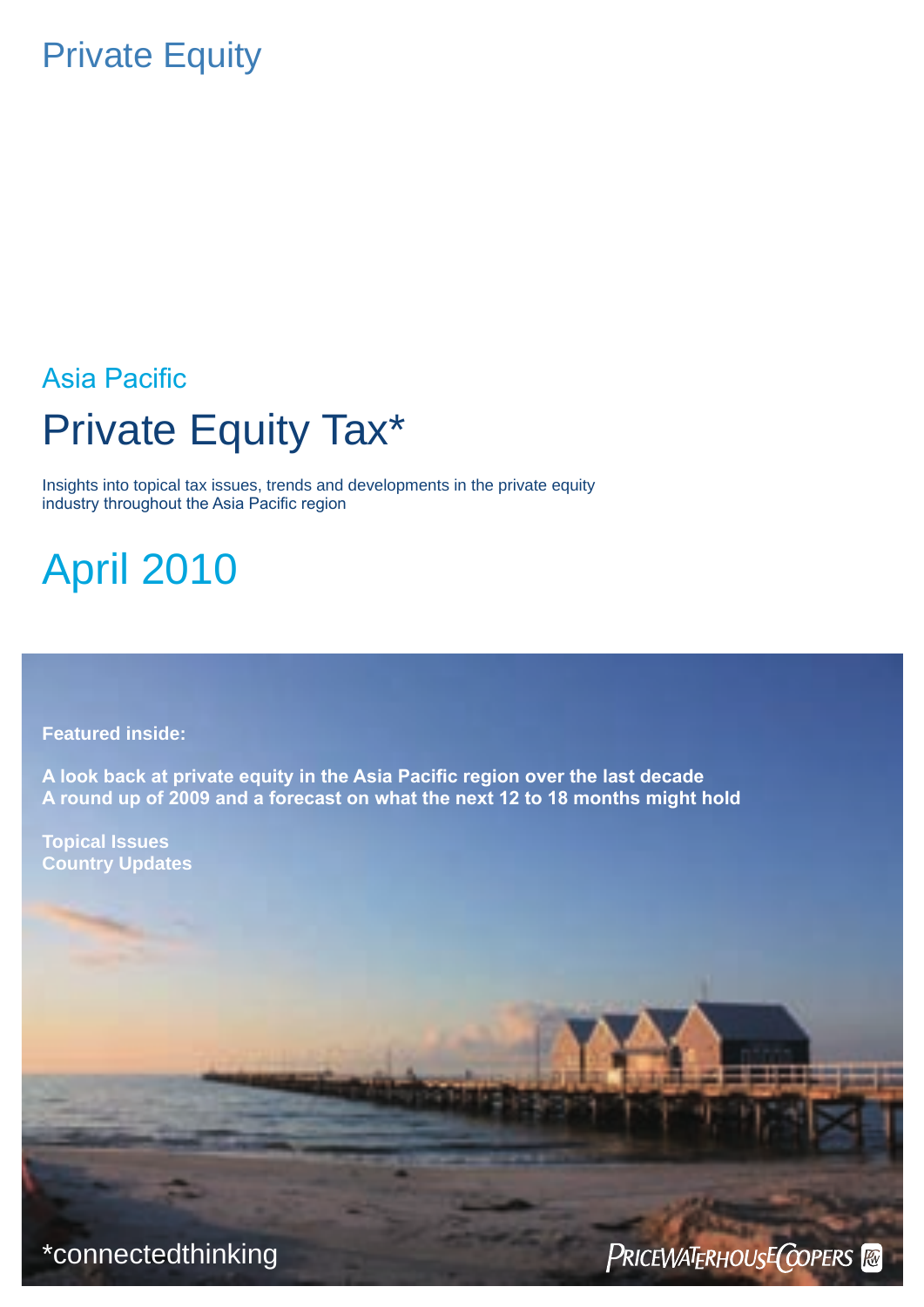## **Contents**

## Special Features

- 02 The state of the private equity market in the Asia Pacific region - A defining decade
- 07 The state of the private equity market in the Asia Pacific region - The adviser's view

- 11 Infrastructure fund developments
- 15 Private equity funds adoption of FIN 48 Lessons learnt
- 19 Singapore as a fund location
- 22 Sweet equity -Incentive arrangements for portfolio company management

## **Topical Issues Country Updates**

- Australia: 27 TPG / Myer and ATO's subsequent tax determinations
- China: 30 Key recent tax developments affecting private equity industry
- 33 India: Direct Taxes Code Bill, 2009 – Impact on private equity investors
- 36 Indonesia: Tough new rules for claiming tax treaty relief for withholding tax
- US: 38
	- Tax proposals in 2011 Budget proposed by Obama Administration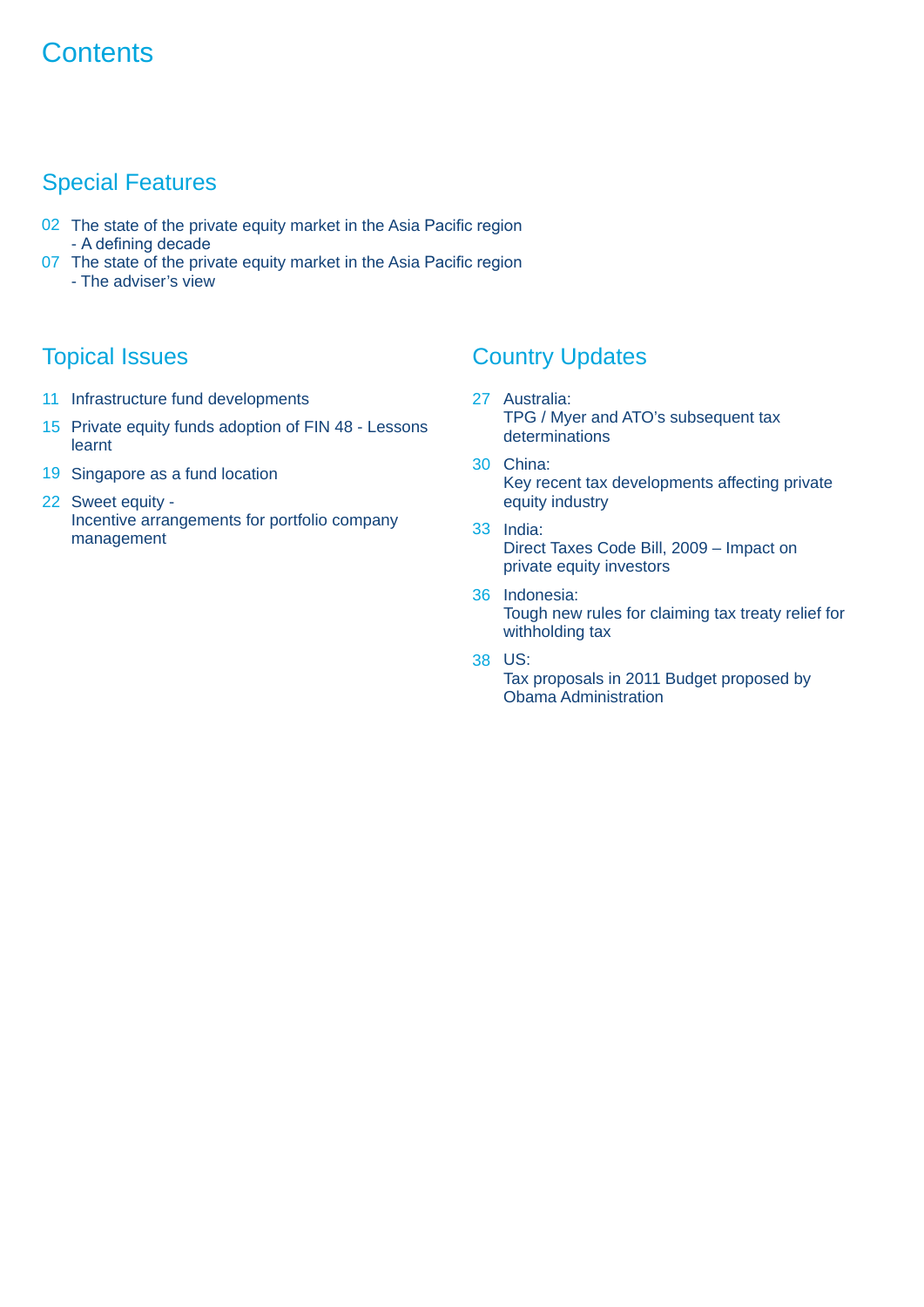## Introduction

Welcome to our second edition of Asia Pacific Private Equity Tax\*. This is looking like an exciting year already for the industry, and we have put together a valued collection of articles from our specialists to assist our clients and friends on their investment structures, portfolio management and activities throughout the region.

This issue we start with a special look back at the decade just closed from the perspective of one of the region's most respected analysts, Kathleen Ng of the Centre for Asia Private Equity Research Limited, and also a round up of 2009 and a forecast on what the next 12 to 18 months might hold.

We then take a look at historical developments in the infrastructure funds market, and the opportunities that should exist due to strained public finances throughout the region.

Compliance is never too far from the headlines these days, and we consider the impact of ASC 740-10 (formerly FIN 48) on private equity firms and their fund accounting; and lessons learnt from the first period of its adoption for private companies.

We review Singapore's tax incentives that make it an ideal location for an Asian hub, and not just as a South-East Asia base.

With increased focus on portfolio company performance, we consider the nature of 'sweet equity' arrangements for incentivising portfolio company executives.

We include insights from a number of our country experts on legislative updates from the very active China and India markets, an update on President Obama's tax proposal, as well as updates from other jurisdictions across the region, including Indonesia, which has attracted recent interest as a market opportunity due to its population growth and level of natural resources.

A consistent theme this year is the increased focus by governments and taxing authorities on the activities and structures employed by private equity firms in their investment activities, which is highlighted specifically by recent developments in Australia.

I do hope you enjoy this edition of Asia Pacific Private Equity Tax\*. Please feel free to contact any of our specialist authors listed, our country leaders or your usual PricewaterhouseCoopers contacts to discuss any of the subject matters raised in this edition.

With warmest regards,



**Stuart Porter**

Asia Pacific Private Equity Tax Leader PricewaterhouseCoopers Japan +81 3 5251 2944 stuart.porter@jp.pwc.com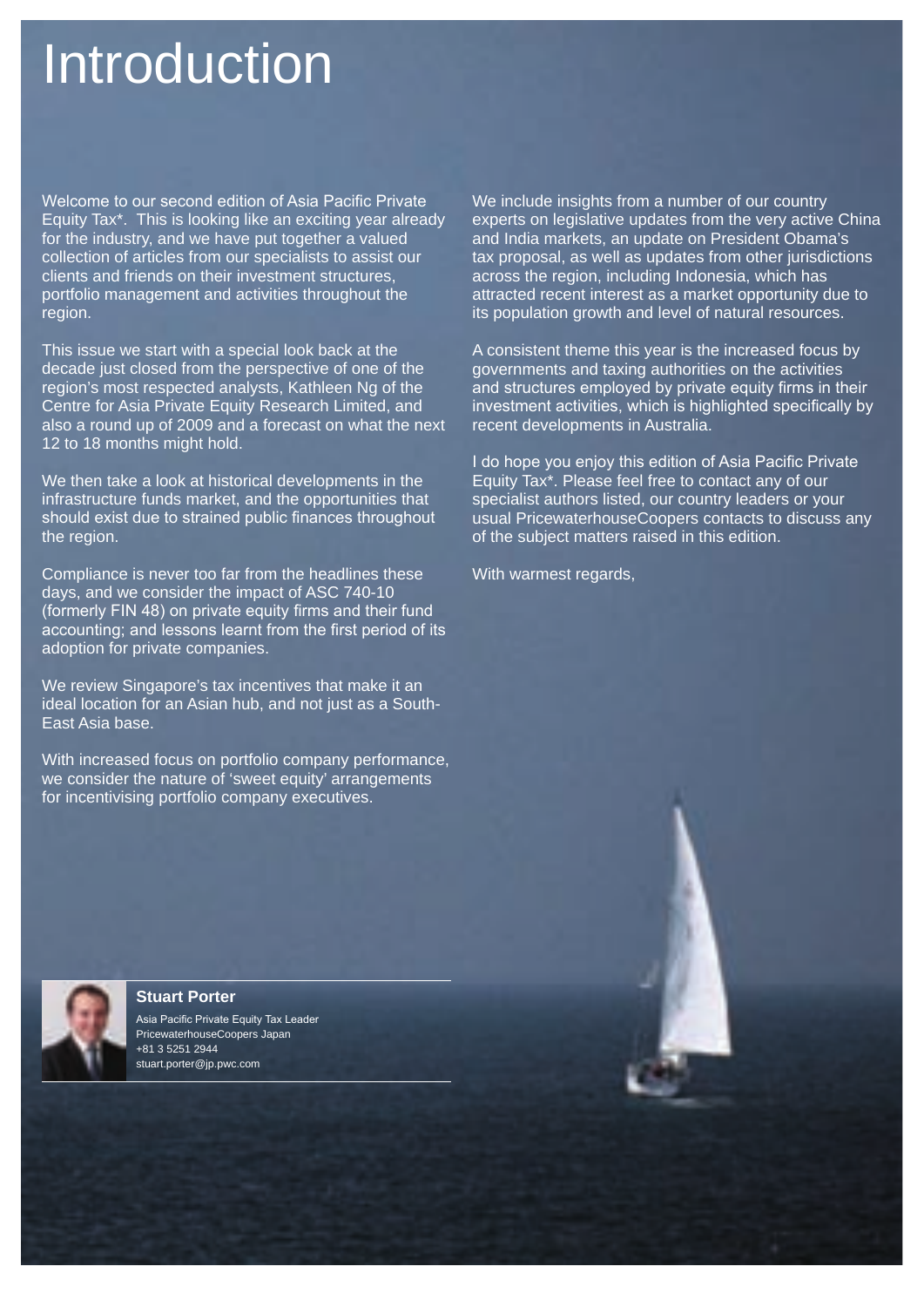# The state of the private equity market in the Asia<br>Pacific region -A defining decade

When the curtain fell on the last day of 2009, the Asian private equity industry bid farewell to a decade during which its viability as an investment model had been queried; but subsequently hailed as the asset class for the region. At the end of 2009, the industry's aggregate fund pool had towered to US\$282.9 billion. This, compared to the US\$86.5 billion recorded for 2000, was a surge of more than three-fold (Fig. 1). During the past decade, Asian private equity has not only solidly defined its position in the region's asset management industry, but has set the stage to become a central force in shaping the future course of this asset class as a whole.



## From Winters to Spring

The industry entered the first decade of the 21st century with a feeble pool of fund managers who were still nursing wounds inflicted by the 1997-1998 Asian Financial Crisis, an event that brought about the "death of the emerging market growth story" at that time. In April 2000 when the technology bubble burst, it led to the onset of "the nuclear winter" of venture capital. This was soon followed by the deadly severe acute respiratory syndrome (**SARS**) that paralysed Asia's key economic centres. It was also during these 36 unsettling months that the industry bid "adieu" to a long list of foreign institutions, while more than 115 senior managers were known to have tendered their resignations. It was a low ebb in the history of the Asian private equity industry.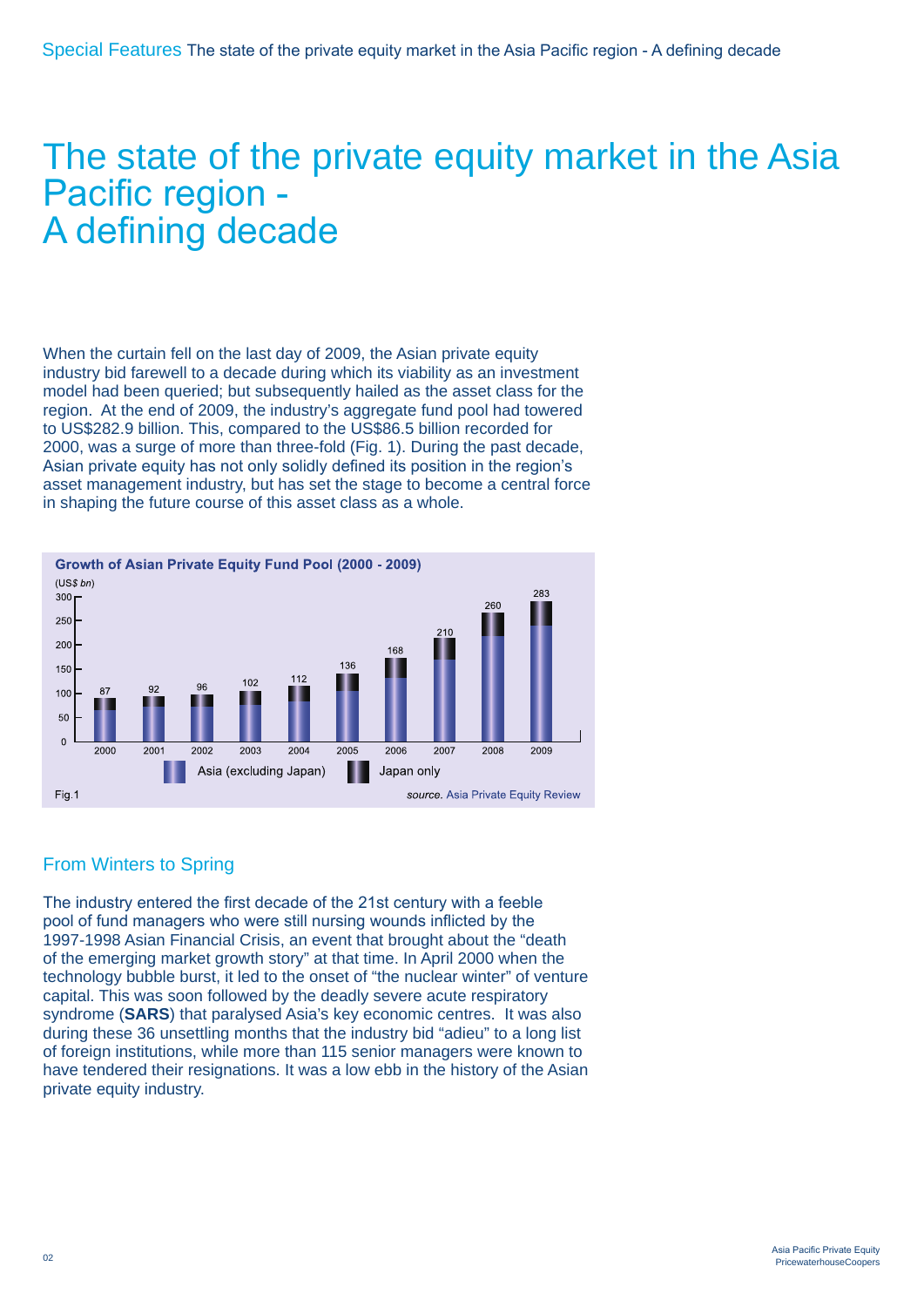The light at the end of the tunnel shined through in December 2003 when Ctrip.com, China's largest online travel website that was backed by The Carlyle Group, made its debut on NASDAQ. The global private equity firm chalked up an envious internal rate of return that exceeded 106%. The watershed for Asian private equity took place in February 2004 when Japan's Shinsei Bank, which rose to life under the control of a group of private equity investors, made its debut on the Tokyo Stock Exchange. It was the first billion dollar in returned capital that was deposited into buyout investors' vaults. The listing of Shinsei Bank also marked the beginning of Asian private equity's first Golden Era which stretched from 2004 to the end of 2008.

## The Golden Era

The Golden Era of Asian private equity saw a staggering annual inflow of fresh capital into the market, with each sum surpassing that for the preceding 12 months by billions. Between 2004 and 2008, in a matter of 60 months, the industry attracted over US\$158.3 billion in new capital and billion dollar funds have became the norm in the industry's fund pool profile. CVC Asia Pacific's third Asian buyout fund took the crown as the largest to date, achieving a final closing at US\$4.1 billion in 2008, followed by Kohlberg Kravis Roberts & Co.'s (**KKR**) maiden Asian buyout fund which received US\$4 billion in commitments. In 2004, there was only one fund launched with billion dollar size, but by 2008, 18 newly launched funds joined the Asian billion dollar fund club (Fig. 2).



## **Growth of Billion Dollar Funds**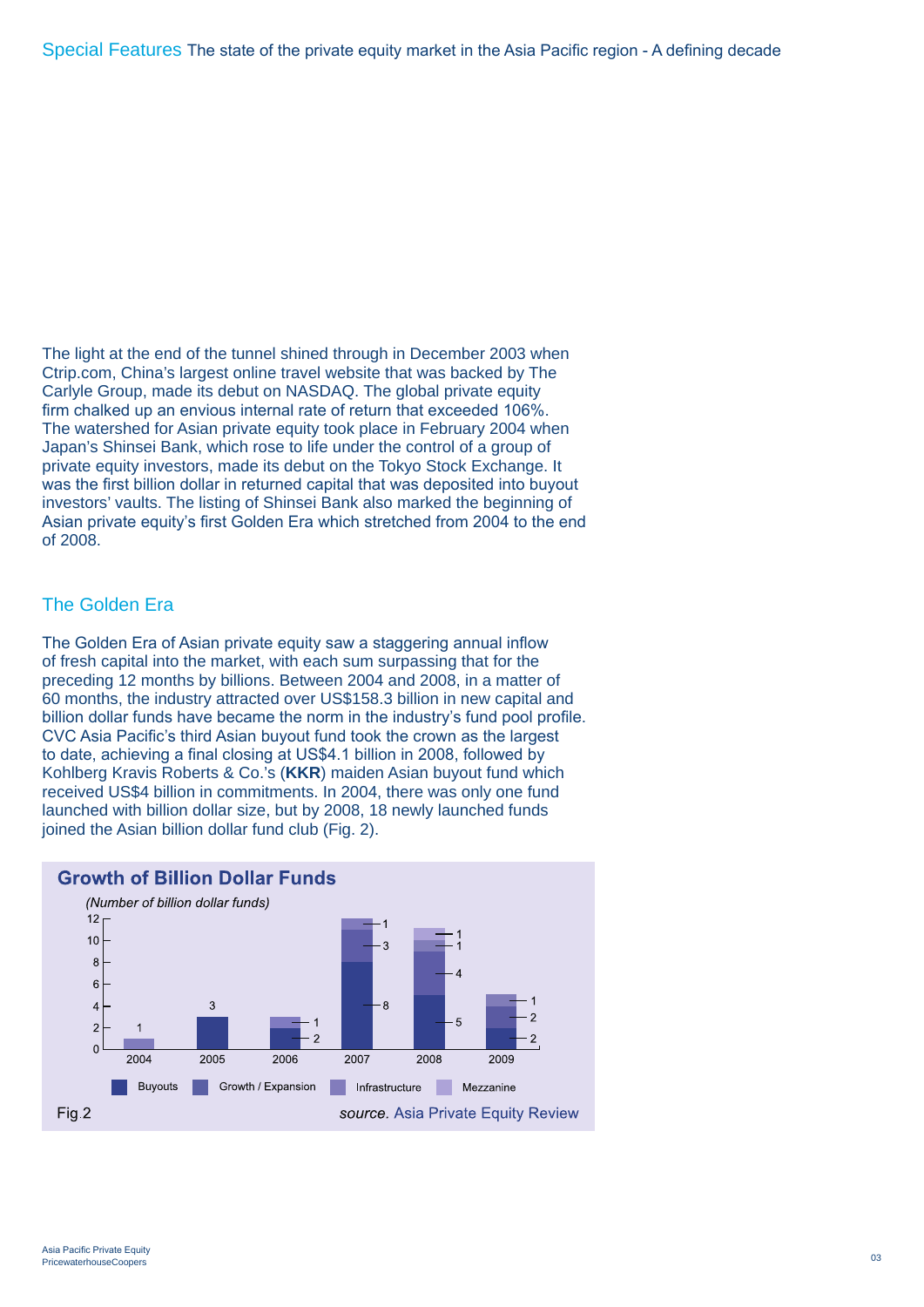Powered by such an enlarged pool of capital, private equity investors were able to deploy capital to those deals that were once beyond their monetary reach. In late 2006, CVC Asia Pacific committed to the A\$5.5 billion (US\$4.1 billion) recapitalisation and establishment of PBL Media. It was also virtually at the same time that KKR teamed up with Seven Network Ltd. to form the Seven Media Group for A\$4 billion. Both remain unrivalled as two of the largest buyout transactions in the Asian deal log, and were naked illustrations of investors' boldness.

## Reasons for Exuberance

If private equity in Asia appeared to have expanded too fast, with both fund and investment sizes having ballooned by multiples during this Golden Era, the industry's general partners had powerful reasons to feel confident. In these 60 months, a total of US\$74.8 billion was returned to investors' coffers. Since 2004, no less than US\$10 billion each year has been returned to investors (Fig. 3).



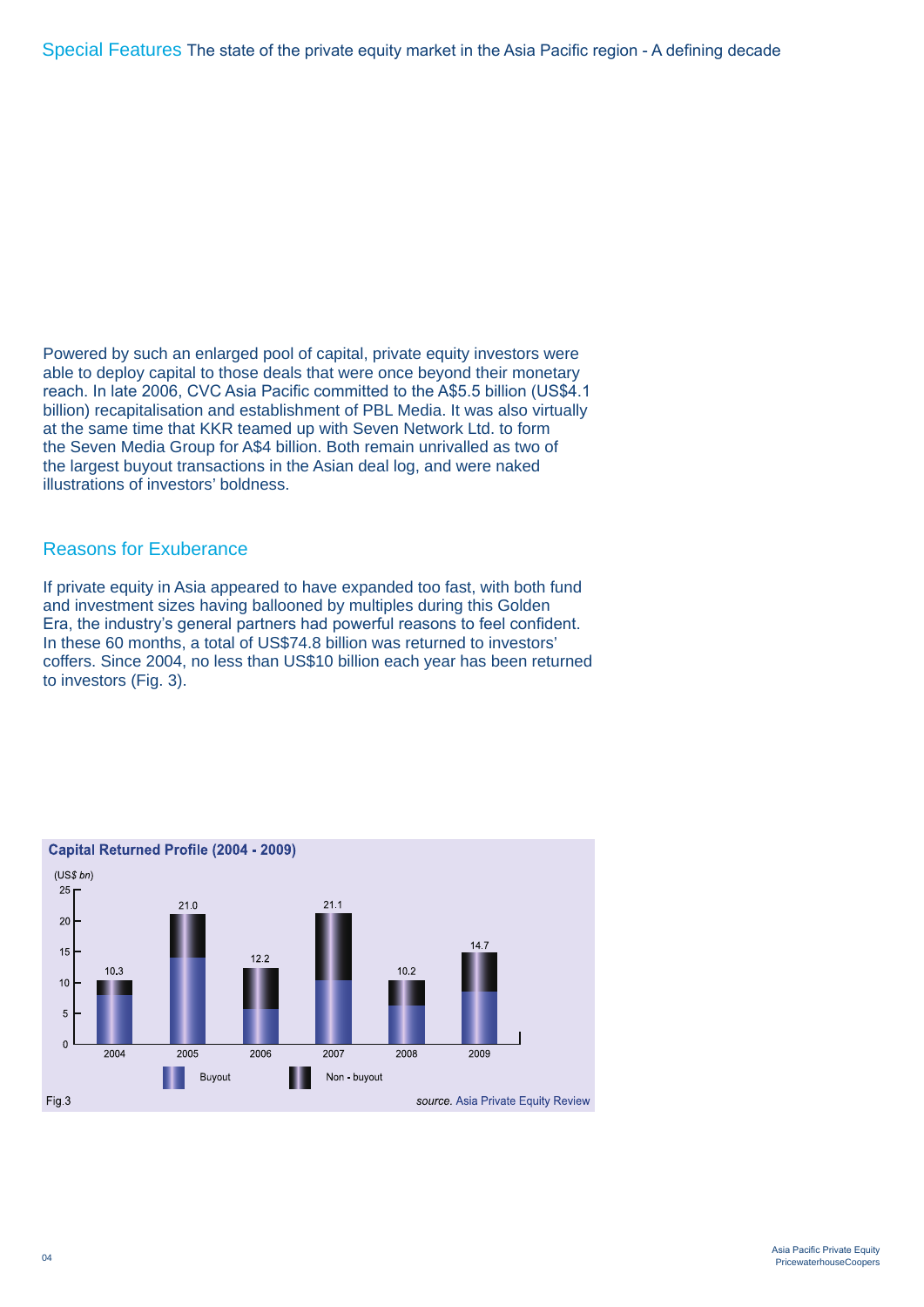## **Observation**

In the last year of this decade of exhilarating growth, Asian private equity joined all other asset classes in suffering the toll from the global financial crisis. For the first time since 2004, both the pool of fresh capital and the transaction aggregate witnessed sharp declines - at US\$23.1 billion and US\$19.1 billion respectively, they were the lowest recorded since 2004. These contractions also marked the end of the Golden Era. Yet in 2009, the industry surprised market analysts when it recorded over US\$14.7 billion in returned capital. The amount even surpassed the US\$10.2 billion recorded for 2008.

Asian private equity's success, as manifested during its Golden Era, has become a double-edged sword. It has awakened a giant, China. To China, private equity embodies multiple qualities and merits that would further advance its economic reform. In 2009, for the first time China's renminbi fund pool exceeded those denominated in foreign currencies (Fig. 4). With this surging pool of domestic currency funds entrusted to a growing list of home-grown fund management firms, it remains to be seen how foreign private equity firms can effectively compete for quality assets in China. As Asian private equity greets a new decade, the China factor will be a central component.

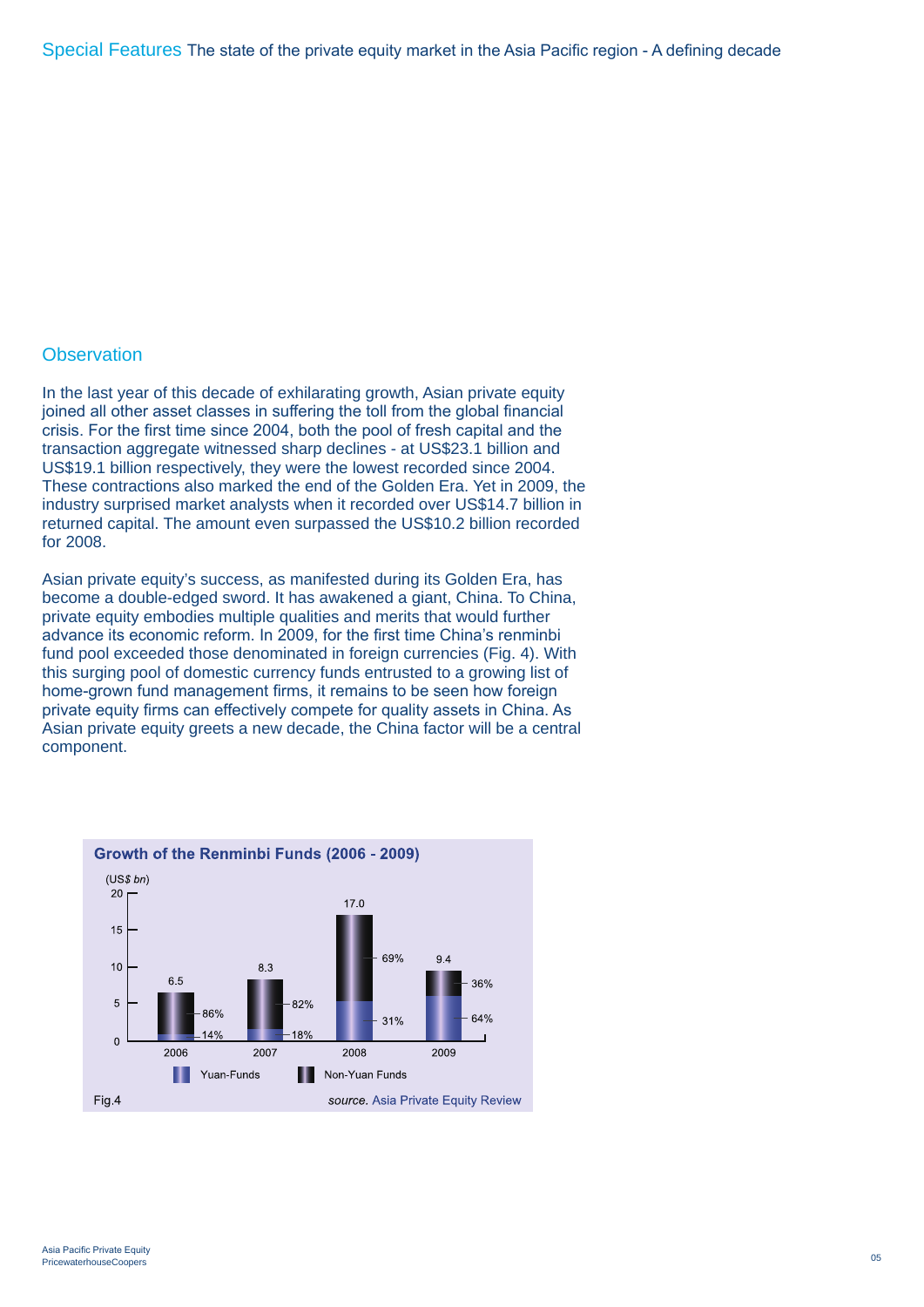Special Features The state of the private equity market in the Asia Pacific region - A defining decade





### **Kathleen Ng**

Managing Director Centre for Asia Private Equity Research Limited www.asiape.com

Ms Kathleen Ng joined the Asian private equity/venture capital industry in 1989. She is a founder of the Centre for Asia Private Equity Research, which publishes the Asia Private equity Review (**APER**), the leading monthly publication on private equity investment in Asia.

Since then, the Centre has also launched APER – Greater China Edition, the first private equity journal that covers the Greater China market. Most recently, the Centre launched the APER Index, the first and only private equity return benchmark for Asia.

Ms Ng is the industry's longest serving analyst and is regarded as an authority on the Asia private equity/venture capital industry.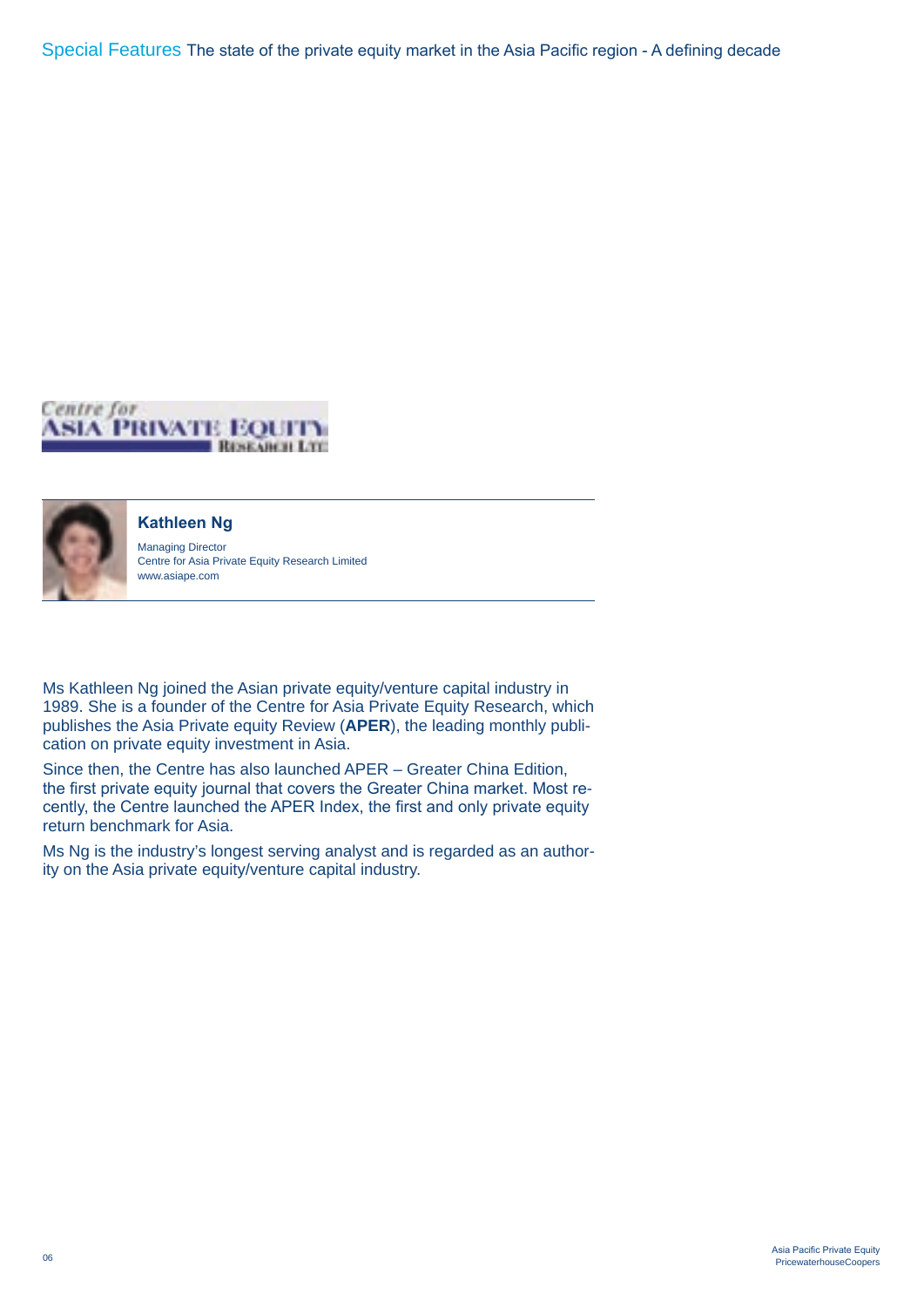## The state of the private equity market in the Asia Pacific region - The adviser's view

Mergers and acquisitions (**M&A**) activity in the Asia Pacific region in 2009 was positive, with the region presenting much stronger resilience during the Global Financial Crisis (**GFC**) when compared to global M&A activity, boosted by several large deals in Australia, China and Japan.

Whilst total deal volumes in Asia Pacific declined by 5% (to 2,194 deals), total deal value increased by 5% on prior year to US\$421.4 billion according to Mergermarket group. This contrasts with the 27% decline in both volume and value of deals worldwide in 2009. As shown in the graph below, the volume and value of PE buyout activity remained subdued.



## **ASIA-PACIFIC M&A QUARTERLY PRIVATE EQUITY TREND**



Asia-Pacific exits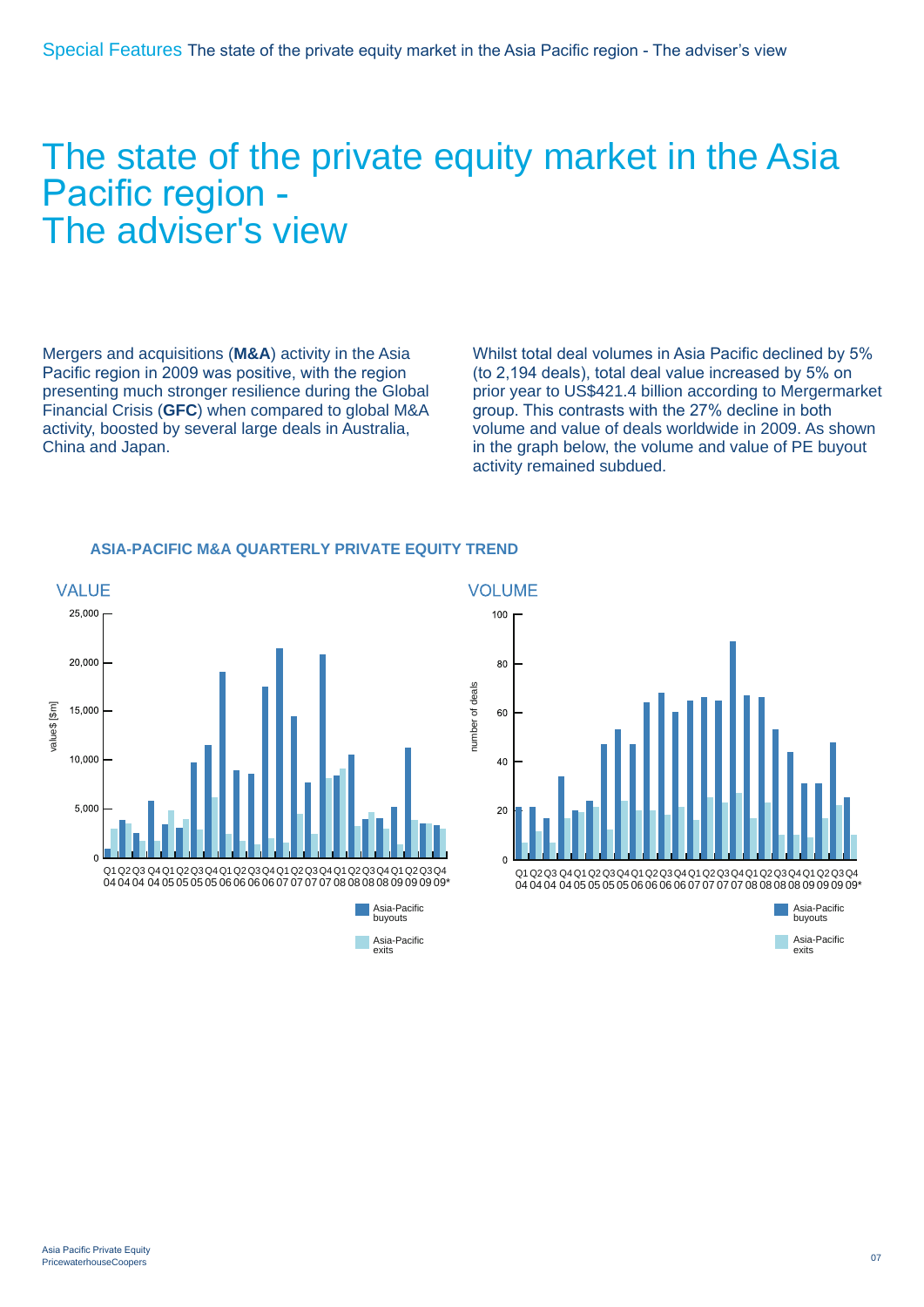Capital market valuations remained relatively high through 2009 resulting in a rush of private equity (**PE**) portfolio exits via initial public offering (**IPO**). This momentum is evidenced by the re-opening of IPO market in China including launch of the Growth Enterprise Market in Shenzhen, with over 200 companies still in the IPO pipeline. However, with some fragility in markets during late 2009 and early 2010, plus poor equity pricing performance of recent PE backed IPOs, the bulk of the outstanding IPO pipeline has been delayed/deferred at least 3 to 9 months – and a number of PE portfolio exit processes have been cancelled altogether due to poor valuations. On the plus side, a number of corporate sell downs of non-core divisions or geographic businesses via public market transactions (IPOs or demergers) have moved to dual track processes offering an opportunity for PE funds to participate – high vendor price expectations are an ongoing impediment but this gap should shorten as valuation multiples fall to more realistic levels. In addition there are ongoing opportunities for cornerstone investments although

many PE funds are clearly hesitant of private investment in public equity (**PIPE**) deals.

A trend of increasing globalisation has been evident in the PE industry with funds seeing the potential strategic advantages of holding portfolio companies in a variety of geographic locations. In addition PE funds have been targeting new markets, regions and specific sectors – this is most evident in the finance sector which was the most targeted industry globally and in Asia Pacific. A major theme in 2009 was the sale of Asian assets by US and European financial services firms including Citigroup and Bank of America, AIG, ING and RBS – this trend should subside as the world economy stabilises, although tax and other government incentives should see ongoing banking sector consolidation activity in Asia Pacific. Thailand and Malaysia are finalising new financial sector master plans and Taiwan, Vietnam and India are changing banking competition rules that should lead to further consolidation and entry of a greater number of foreign players. PE is likely to play a role in this

consolidation process. In addition, within PE fund managers there is a renewed focus on understanding prospective investments resilience throughout various market cycles.

Other targeted sectors were energy and resources and healthcare. Interest is also growing in technology, media and telecommunications, agribusiness and infrastructure. Emerging markets are attracting a considerable amount of attention from North American and European limited partners (**LPs**) and China is drawing the most investor interest by presenting some of the best investment opportunities, along with Indonesia, Malaysia and Taiwan. The resilience of China's domestic stock markets, rising demand for energy and resources and further consolidation in the food and beverage sector, technology sub-sectors and telecoms will fuel increased deal activity.

Activity across China was strong during 2009 with a number of PE funds raising renminbi denominated funds – approximately US\$8.7 billion of renminbi denominated capital was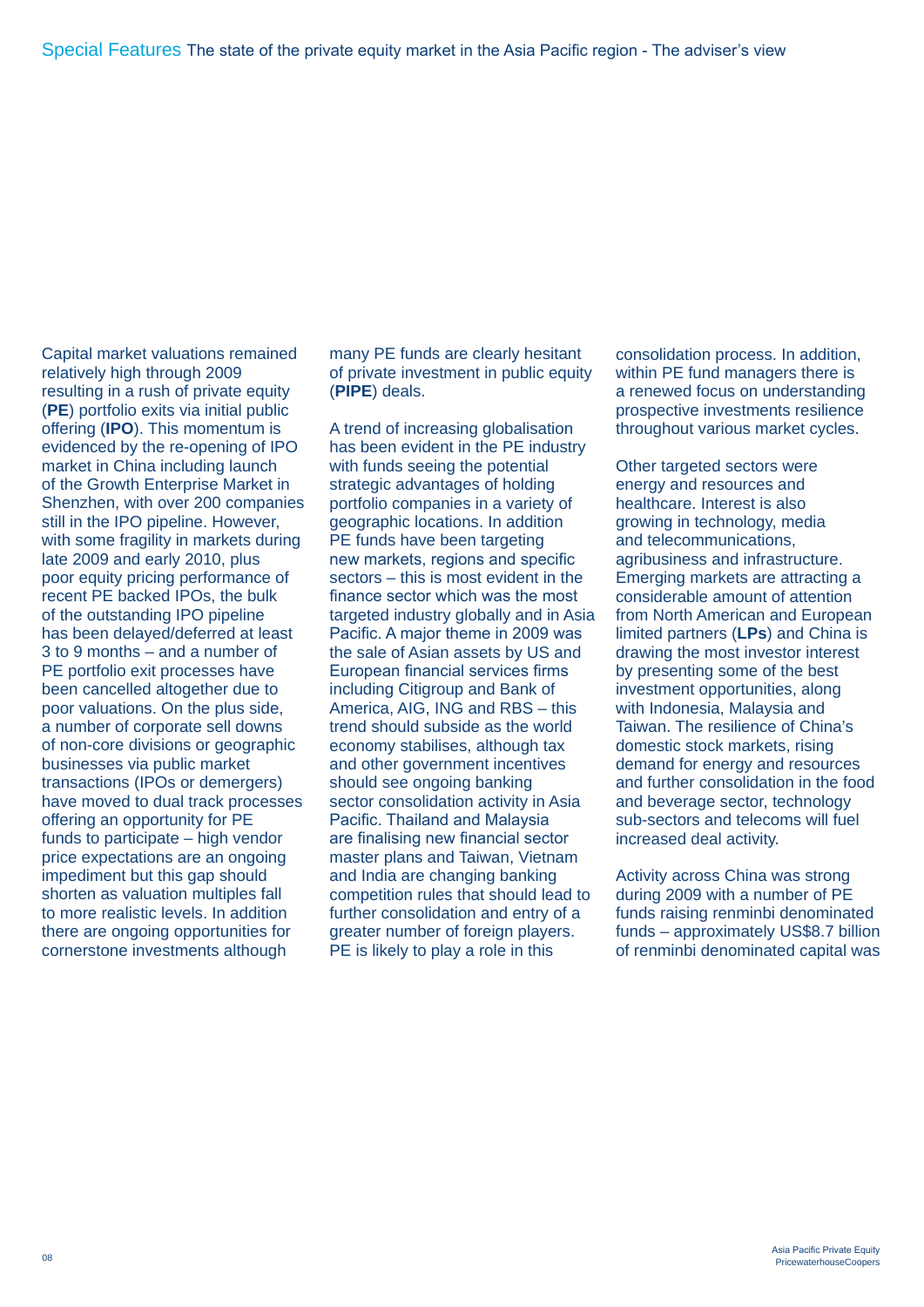raised in China during 2009, more than 50% higher than US dollar denominated equivalents. Further evidence of increased PE focus in China was the direct investment in Apax Partners by China Investment Corporation. Sovereign government investment into the PE sector was also seen outside of China with the Malaysian government investing US\$2.8 billion into the launch of Ekuinas and Singaporean Government backed Temasek announced the launch of a new fund (Seatown). Korean PE activity levels are expected to increase in near term due to restructuring opportunities around Kumho group and Indonesia provides greater opportunities for PE funds to acquire undervalued companies in energy and mining, consumer products and financial services. Japan PE activity in second half of 2009 was dominated by the auction of Bell System 24 and a number of other pending secondaries. Taiwan offers PE deal flow opportunities in banking and insurance sectors with the Kbro/Taiwan Mobile deal being a watershed deal for the PE sector there. India is also showing signs of improvement particularly in financial

services and IT. In Australia, the global PE funds spent much of 2009 focussing on restructuring and recapitalising portfolio companies although an IPO window in Q309 saw a number of portfolio company exits with a pipeline of a further 50 IPO's in the queue.

PE is no longer considered to have played a major role in exacerbating the GFC and conversely it is likely to play a leading role in getting global markets out of it. Whilst PE has sat on the sidelines during the bulk of 2009, the various disaster scenarios many predicted have not eventuated. Since 2008 the level of fundraising for global PE funds has slowed as a result of GFC - whilst 2008 witnessed a similar amount of capital raised to 2007 (c.US\$133 billion), in 2009 42 global PE funds secured only US\$44 billion of funds. However it's fair to say there remains a substantial level of capital raised during 2005-2007 yet to be invested, and PE fund managers will begin to see pressure from LPs to allocate this capital into investments or alternatively return cash to investors. This pressure will increase when you take into account the fact

that global PE funds are currently on the road for new funds with US\$165 billion of commitments being sought in Asia Pacific (US\$670 billion globally). This all points to significant dry powder.

The last quarter of 2009 was the best in deal value terms since 3rd quarter of 2008 and coincided with several global PE funds achieving successful acquisitions and exits through both the public to private and secondary markets. There is a sense that debt markets will return to more normal levels of availability towards the second half of 2010, with most PE managers expecting an increase in acquisition and divestment activity to follow. Most fund managers expect to see some increase in current equity/ debt multiples to enable larger transactions, plus this should enable the secondary and trade sale markets to compete somewhat evenly with the higher (but not necessarily sustainable) multiples being offered through the capital markets.

PE in 2010 will continue to focus on the basic fundamentals of value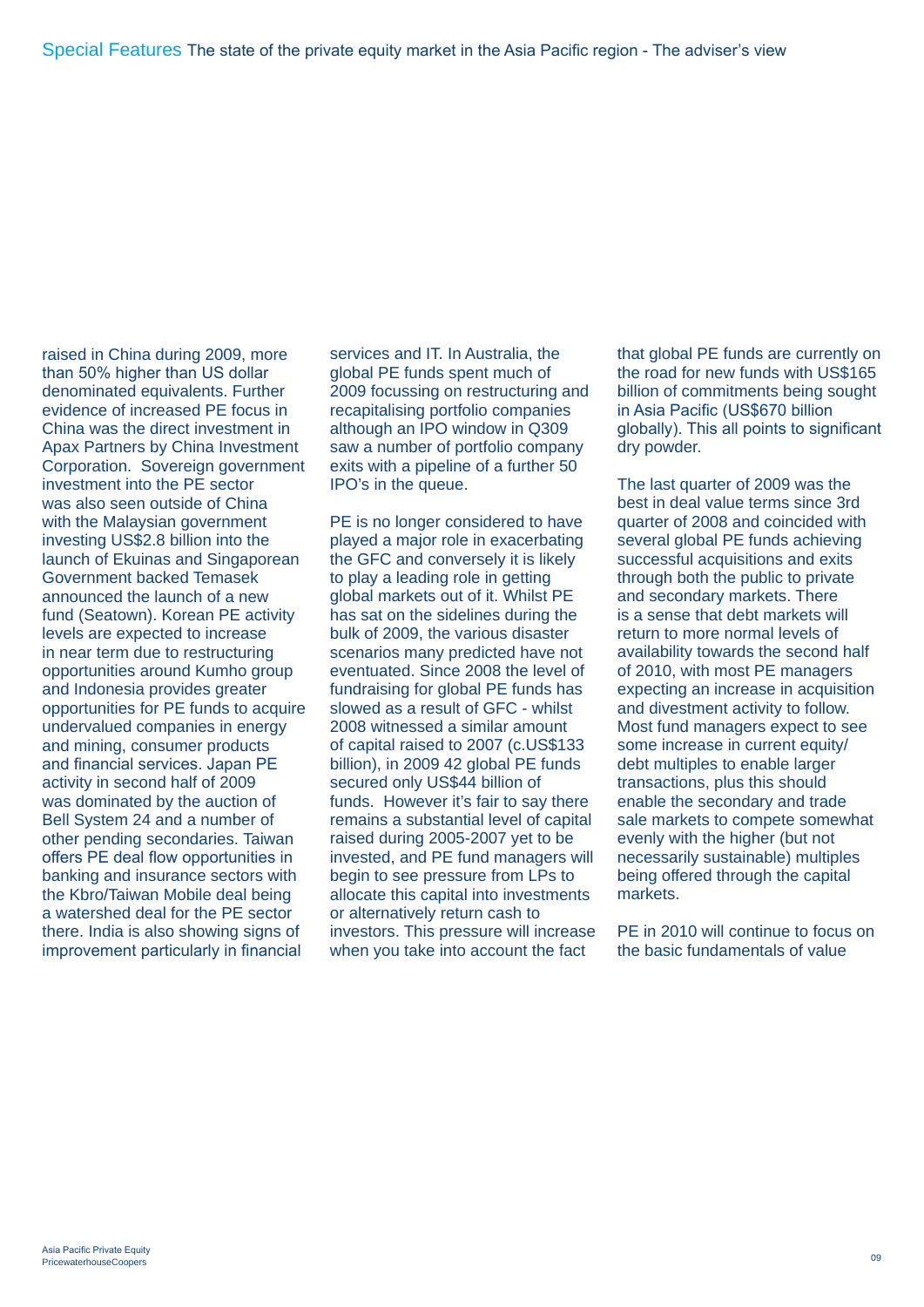creation through identifying undervalued assets in stable growth markets instead of simple leverage and multiple arbitrage. We will also see more focus on efficiency and value creation at portfolio companies. No matter where you look in the Asia Pacific region, there is strong evidence of an ongoing recovery in sponsor activity, of corporates sitting on record levels of cash and looking at demergers and carve-outs of non core businesses and a thawing credit market which auger well for strong M&A activity towards second half of 2010.

Buckle up for the ride!!



### **Charles Humphrey**

Asia Pacific Private Equity Leader PricewaterhouseCoopers Australia +61 2 8266 2998 charles.humphrey@au.pwc.com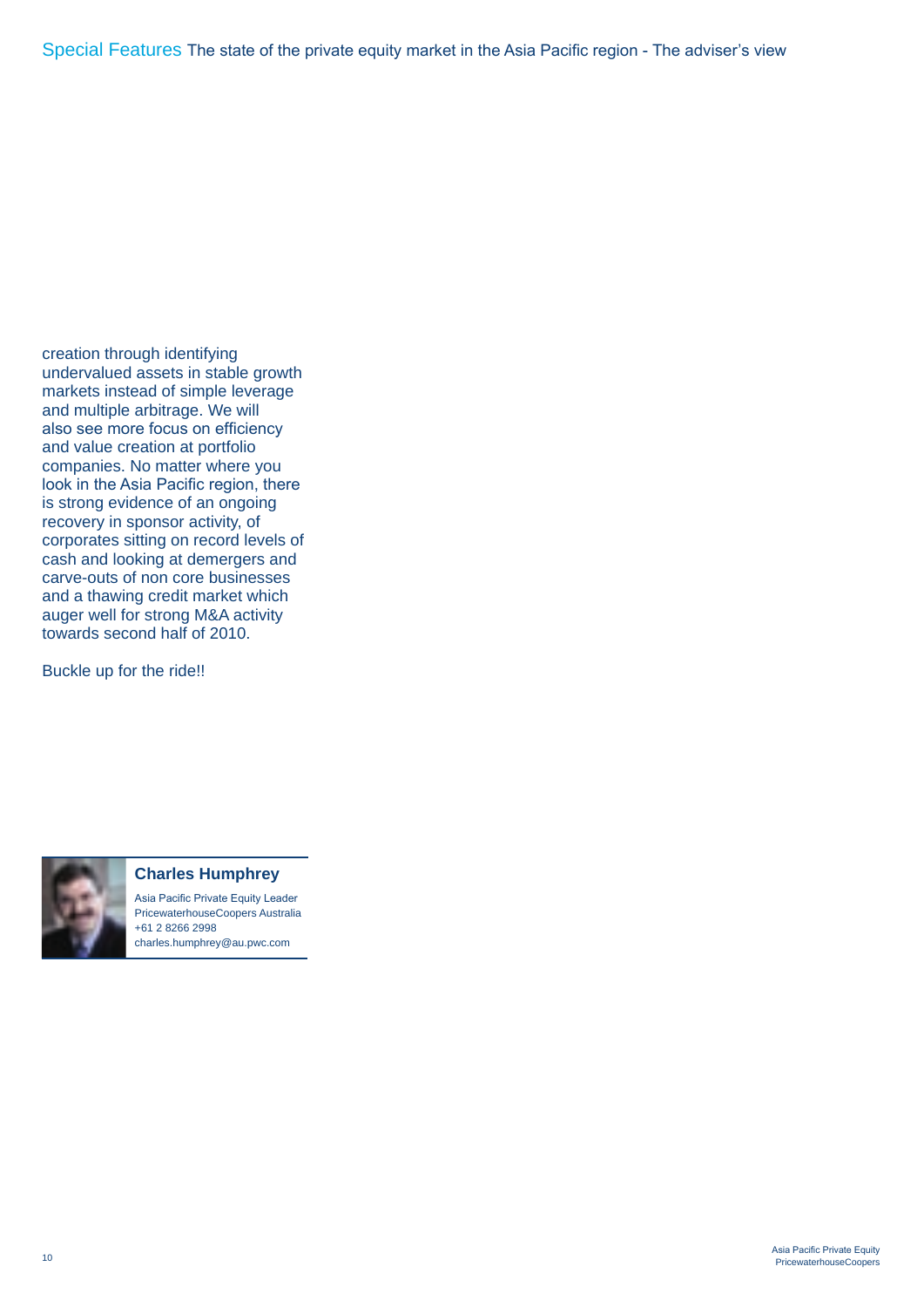## Infrastructure fund developments

## Global development of the infrastructure asset class

In 2005 and 2006 the investment community saw the rapid recognition and development of infrastructure as an asset class. Institutional investors were keen to invest and there was some indication that the ability to raise funds for infrastructure projects was almost unlimited at the time. US and European banks' investment management groups began establishing infrastructure funds with global investment mandates and fund structures that could accommodate investors of any nationality. Private equity funds soon followed. Many funds were raised with equity commitments well over US\$1 billion, giving those funds substantially more purchasing power when infrastructure industrystandard debt gearing of 70-85 per cent was taken into account.

The new global infrastructure funds often took the form of unlisted limited partnership structures, with several different feeders to allow for investors from different jurisdictions with different tax characteristics to invest (**Global Infrastructure Funds**). The asset managers – investment banks' asset managers or private equity houses – would enter into investment management agreements with the funds to provide investment advisory and ongoing asset management. In many cases the manager would also invest in the fund. Global Infrastructure Funds were generally

closed-end structures with a fixedperiod for investment, although there were exceptions where perpetual funds were established.

The newly created Global Infrastructure Funds were keen to invest the committed funds through the purchase of large established infrastructure assets – toll roads, airports, electrical generators and water utilities – at widely publicised competitive auctions. There was hope that extensive sales of government assets in the United States would occur (particularly for toll-roads). However, this has not materialised in many respects primarily due to national interest concerns. Where assets were not put up for sale by vendors in an auction process, many listed companies were taken private by infrastructure fund buyers.

In England where the foreign investment laws were considered transparent and less stringent than other countries, many listed companies were taken private by infrastructure fund investors – and in some circumstances – by sovereign wealth funds seeking to purchase infrastructure assets. As examples, over a relatively short timeframe, P&O was purchased by Dubai Ports World, ultimately owned by the Government of Dubai, ABB Ports was purchased by a consortium of investors including Goldman Sachs and BAA (owner of Heathrow and Gatwick Airports) was purchased by Ferroval, a Spanish infrastructure

owner. Although many companies were acquired by infrastructure funds, there remain a number of significantly sized publicly traded infrastructure companies across the world, in particular in England, France, Spain, the United States and Australia.

## Comparison to the Australian listed infrastructure market

Looking back, the recognition of infrastructure as an investment class arguably started in Australia and Canada. Government asset sales of the 1980s and 1990s combined with those countries well developed pension funds – in Australia well supported through compulsory pension contributions made by employers – ultimately created an excellent opportunity for financial intermediaries to establish funds to hold such assets.

Many large infrastructure investments in Australia have historically been held as publicly listed entities - either in the form of (i) publicly listed asset operators (toll road companies, utility companies, listed infrastructure companies) or as (ii) listed infrastructure funds holding a selection of assets in a specific area within infrastructure (for instance, airports, toll-roads or telecommunication towers) (**Listed Infrastructure Funds**) which have been managed by a separate asset manager – which itself may be listed or unlisted. (Both (i) and (ii) are hereafter referred to as **Listed Infrastructure Groups**).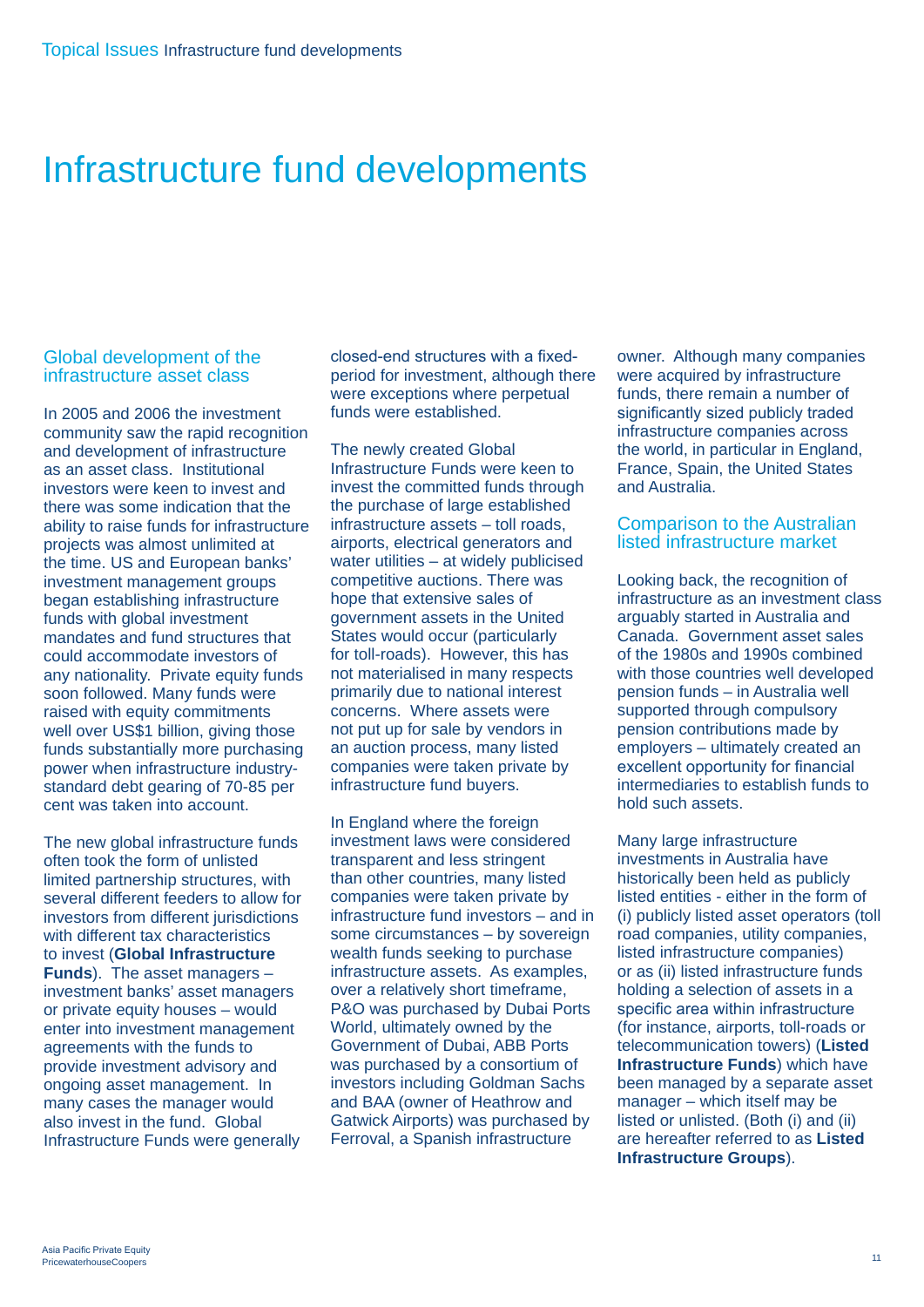An unusual feature of Australian taxation law is that unit trusts (socalled Australian REITs) can be utilised for holding infrastructure assets. Unit trusts in Australia can be treated as 'flow through' entities for tax purposes where they do not undertake active businesses. A stapled structure provides for units in one or more flow-through trusts and shares in one or more companies to be stapled together and traded as a single security. The stapled structure allows investors to receive pre-tax returns on income derived from 'passive income' and dividends from the company undertaking 'active' activities like management. By way of example – for Listed Infrastructure Groups, the stapled security may consist of two trusts and one company where each stapled security comprises one unit in each of the trusts and one share in the company.

The 'flow through trust' allows for the distribution of cash flow, known in Australia as 'tax deferred distributions' which is treated like a return of invested capital. This can be particularly useful for infrastructure investments which often have cash flows which exceed profits given their substantial noncash depreciation deductions.

As a product of the above, Australian Listed Infrastructure Groups differed in a number of key respects:

• In order to supplement their cash distributions, Listed

Infrastructure Funds have historically utilised increasing asset valuations to draw down on debt and pay debt-funded distributions. This results in the distribution yield on the asset being greater than the underlying net cash flow provided from the revenue on the infrastructure assets. The ability of Australian Listed Infrastructure Funds and companies to draw down further debt is constrained by Australia's thin capitalisation provisions which provide a safe harbour debt limit based on a percentage of asset values. In many respects, as the debt markets tightened up and there has been a reversal in asset values during the global financial downturn, a number of publicly Listed Infrastructure Funds moved away from this policy to pay only distributions represented by profits. Generally, it could be said that the Global Infrastructure Funds did not ever adopt a similar policy. However, in the case of Global Infrastructure Funds and many other private equity funds it is important to note that it is not unusual for those funds to significantly refinance their assets from time-to-time as underlying asset values increase – albeit such refinancings, rather than being regular in line with distributions would occur on an ad-hoc basis many years apart.

As publicly traded vehicles, Listed Infrastructure Funds need to report their results on a sixmonthly basis and their prices fluctuate daily, often in line with the broader equities market. The Listed Infrastructure Funds were also seen as attracting individual investors seeking yield. In many respects, these aspects were seen as a peculiar aspect of the Australian market. By contrast the more recent Global Infrastructure Funds are either closed end (with no practical opportunity for redemption of funds invested until the end of the fund's life) or perpetual in nature and provided only limited opportunities for price discovery and redemption (for example, every six months). Infrastructure assets, with their cash flow are often seen as providing stable cash flow yields over the very long term, with revenues being tied to population growth and fees for use of the assets increasing in line with inflation (often mandated pursuant to government's concession agreements). This cash flow profile arguably makes these assets ideally suited to meet the long-tailed liabilities of pension funds and life insurance companies where the decision to invest and divest is made over a much longer term than the equities market.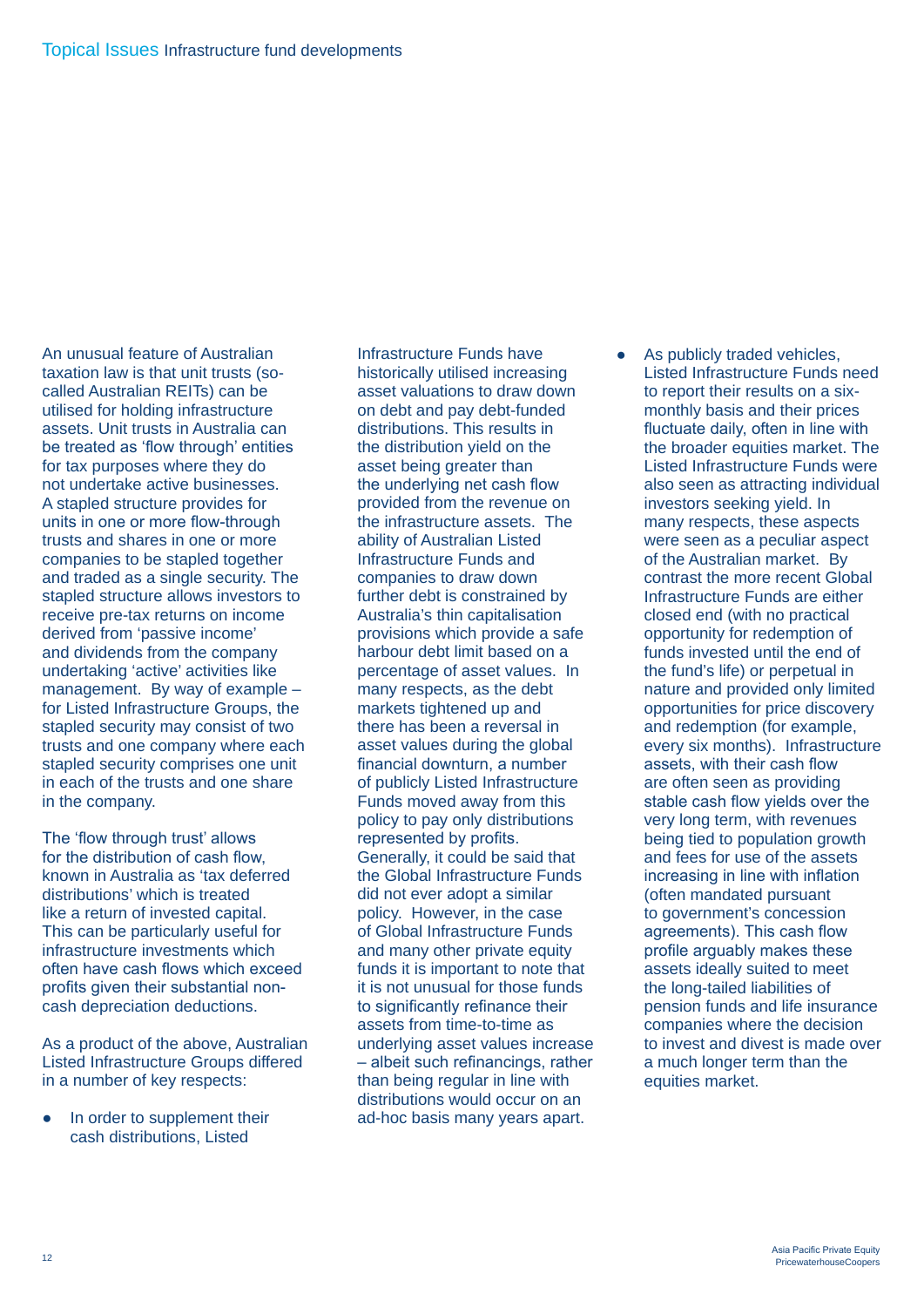## Recent developments

On a global basis, there is strong indication that the infrastructure sector is now back in favour. Analysts have reported that many infrastructure funds and pension funds have either recently acquired infrastructure assets or indicated firm intentions to increase allocation to the sector. One analyst, citing toll roads in Europe as an example, compared current long bond yields ranging between three to five per cent to indicative internal rates of return for toll-road equities between ten to 12 per cent with distribution yields alone of four to six per cent. The motivation of pension funds to increase their exposure to the sector can be seen as compelling. The increased interest of foreign pension funds has clearly been seen in Australia.

In the last two years, coinciding with the global financial downturn, we have seen significant changes in the listed infrastructure sector in Australia. Most importantly, it is noted that there has been an increased role of active foreign investment in the sector by foreign asset managers and foreign pension funds, particularly from Canada. If Australia can be seen somewhat as a trend setter in the infrastructure sector, the increased interest from foreign asset managers and pension fund investors may be a sign of things to come in the

listed infrastructure sector in other countries.

There has also been a trend towards the 'internalisation' of management of listed infrastructure funds. As highlighted above, Listed Infrastructure Funds have historically been managed by a separately listed or unlisted asset manager. The clear trend has been for a number of listed infrastructure funds to 'internalise' their management, so that going forward, management of the asset portfolio is carried out by the listed group itself. Structurally, the 'internalisation' has been via the stapling of the management company to the fund. As clearly independent publicly traded groups, it is reasonable to assume that these entities now have greater freedom to participate in mergers and acquisitions activity.

## The increased interest of foreign investors and the need to structure for efficiencies

In light of developments and particularly the competitive market for infrastructure assets, tax efficiencies for infrastructure funds on a global basis are important and need to be managed:

Foreign pension funds and life insurers are often tax exempt in their own countries and may not gain any benefit from underlying taxes paid. As a result, it is

important to seek to minimise any underlying corporate tax paid within the overall structure as well as minimise withholding taxes suffered on offshore investments and those suffered by its shareholders. It is important for any infrastructure group to continually ask the question whether there are tax efficiencies that a third party purchaser – either foreign or domestic – could extract which the infrastructure group has not.

Where infrastructure entities hold foreign assets, it is important to be conscious that pension funds in the country where the asset is located may be able to hold the same assets more efficiently if held directly. For example, if an Australian Listed Infrastructure Fund holds a Canadian asset and is incurring dividend or interest withholding tax on the repatriation of profits out of Canada, then this creates a clear tax inefficiency as a Canadian pension fund investing in the same asset would not suffer withholding tax. As a comparison, global infrastructure fund structures that are wholly transparent (i.e., flow through entities, vis-à-vis corporations) throughout (for instance, in the form of limited partnership structures) may provide such efficiencies.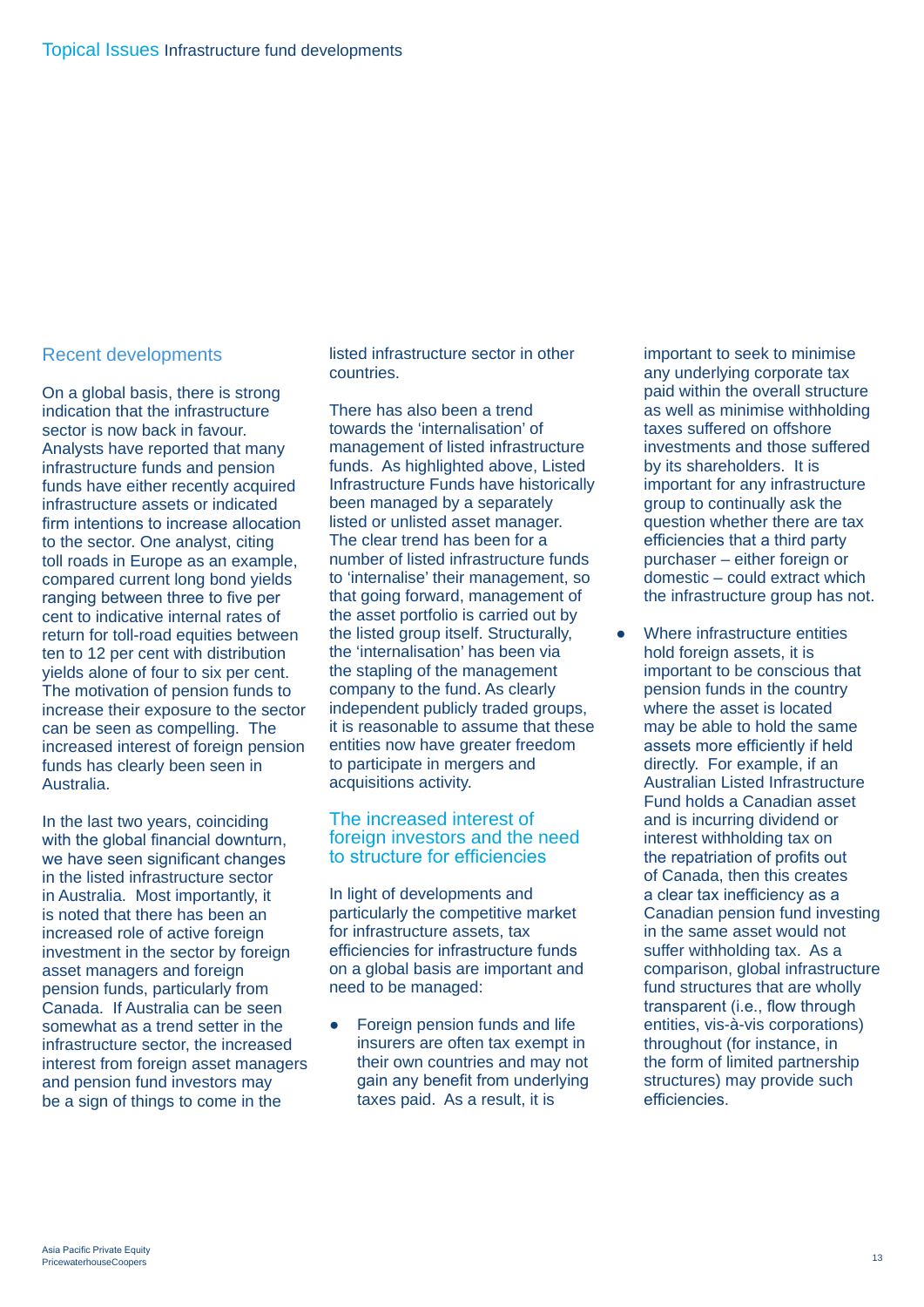- However, complexities may arise in respect of filing requirements, different countries' viewpoints as to whether an entity is transparent or opaque and third country taxes which need to be managed.
- A developing problem for infrastructure entities which hold foreign assets is the negotiation of new double tax treaties which provide for zero per cent dividend and interest withholding tax between certain countries where the investor is a pension fund. This can create clear inefficiencies, for example, where an opaque infrastructure fund in Country A holds an investment in Country B and the repatriation of cash-flows from Country B to Country A results in withholding tax being suffered by the infrastructure fund. However, if a pension fund in Country C were to hold the investment in Country B and were entitled to zero per cent withholding tax, then it would be more efficient for the pension fund to hold the asset directly.

These tax structuring considerations should be addressed both at the time of acquisitions but also monitored on an ongoing basis as well for law changes and new double tax treaties that are negotiated over time.



### **Kirsten Arblaster**

Partner PricewaterhouseCoopers Australia +61 3 8603 6120 kirsten.arblaster@au.pwc.com



Senior Manager PricewaterhouseCoopers Australia

+61 3 8603 2474 john.fickling@au.pwc.com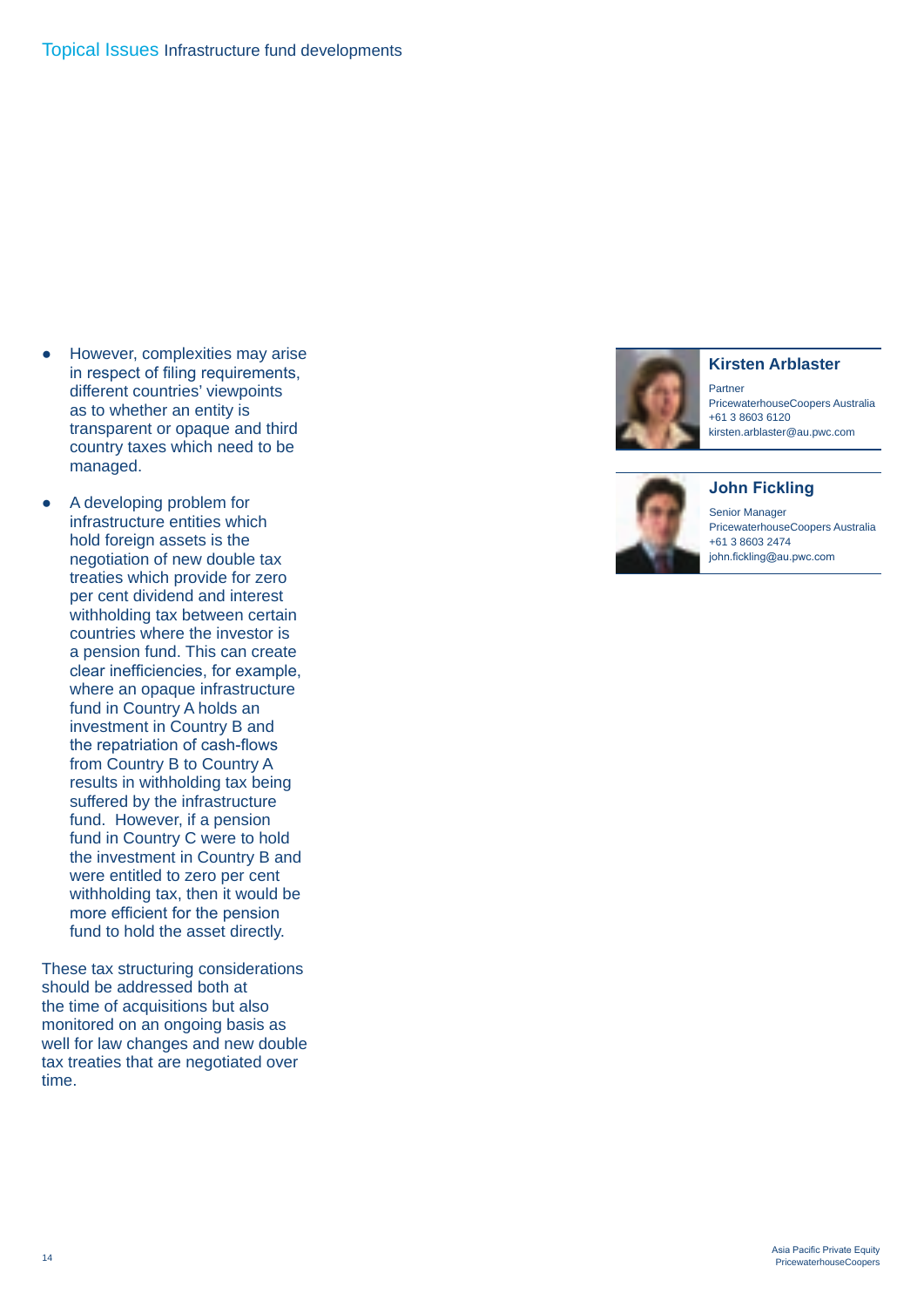## Private equity funds adoption of FIN 48 - Lessons learnt

ASC 740-10 (formerly **FIN 48**) addresses accounting for uncertain tax positions (**UTPs**) under US generally accepted accounting principles (**US GAAP**). (Refer to the summary below for a general explanation of ASC 740-10.) The ASC 740-10 standard was issued in June 2006, and was initially applicable to public companies issuing US GAAP financial statements for calendar years ending December 31, 2007 and subsequent years. As funds are not included in the definition of a public company, funds were initially not required to comply with ASC 740-10. However ASC 740-10 is now effective for all funds (and other private companies) who prepare US GAAP accounts for annual periods beginning after December 15, 2008. As a result funds preparing US GAAP accounts on a calendar year basis are required to adopt ASC 740-1 in their accounts for the year ending December 31, 2009.

The adoption of ASC 740-10 by funds gives rise to a unique set of issues and special considerations as many of the funds concerned will be preparing their accounts using Investment Company accounting. Under this accounting practice, a fund accounts for its investments at fair market value regardless of the percentage size of the holding or the level of control exercised over an investment. In such cases, the fund will need to distinguish between those UTPs that may result in a tax liability for the fund itself and those

that will merely impact the valuation of the fund's portfolio investments.

To date we have assisted a number of funds formulate an action plan to assess their tax positions within the framework of ASC 740-10 as well as prepare the required ASC 740-10 documentation and disclosures. We typically either assist management with the full preparation of a fund's ASC 740-10 implementation process and related documentation/disclosures or act in an advisory role throughout the implementation process. In both cases we can help ensure the ASC 740-10 implementation process is also used to assess the fund's existing investment structures and related tax issues.

We can also assist our attest clients in both the development and implementation of an ASC 740-10 adoption plan provided that certain conditions are met. Implementation assistance could include helping a client identify potential uncertain tax positions, advising the client whether those tax positions meet the more-likely-than-not threshold, and calculating the related unrecognised tax benefit.

Based on our involvement in the review and documentation of ASC 740-10 for a number of funds, there have been a number of lessons learnt to date. In this article we first summarise common fund ASC 740- 10 issues and then outline lessons learnt.

## Common fund ASC 740-10 **issues**

For any fund or special purpose vehicle (**SPV**) preparing accounts under US GAAP the following potential issues may be encountered and require documentation as part of a fund's ASC 740-10 implementation:

- Does the fund have a taxable presence (i.e., a permanent establishment) in any of the locations in which it has investments or where the management of the fund is carried out?
- Where have the fund and SPVs established "residency" for tax purposes?
- Does the fund and any SPVs have the necessary substance in the locations in which they are established?
- Will the fund and/or the SPV it has established be able to successfully secure the benefits of any double tax agreements (**DTAs**) to which they may be entitled?
- Will indirect transfers of underlying group subsidiaries be subject to local tax? This is of particular significance in relation to indirectly held People's Republic of China (**PRC**) investments due to the recent release by the China tax authorities of Circular 698.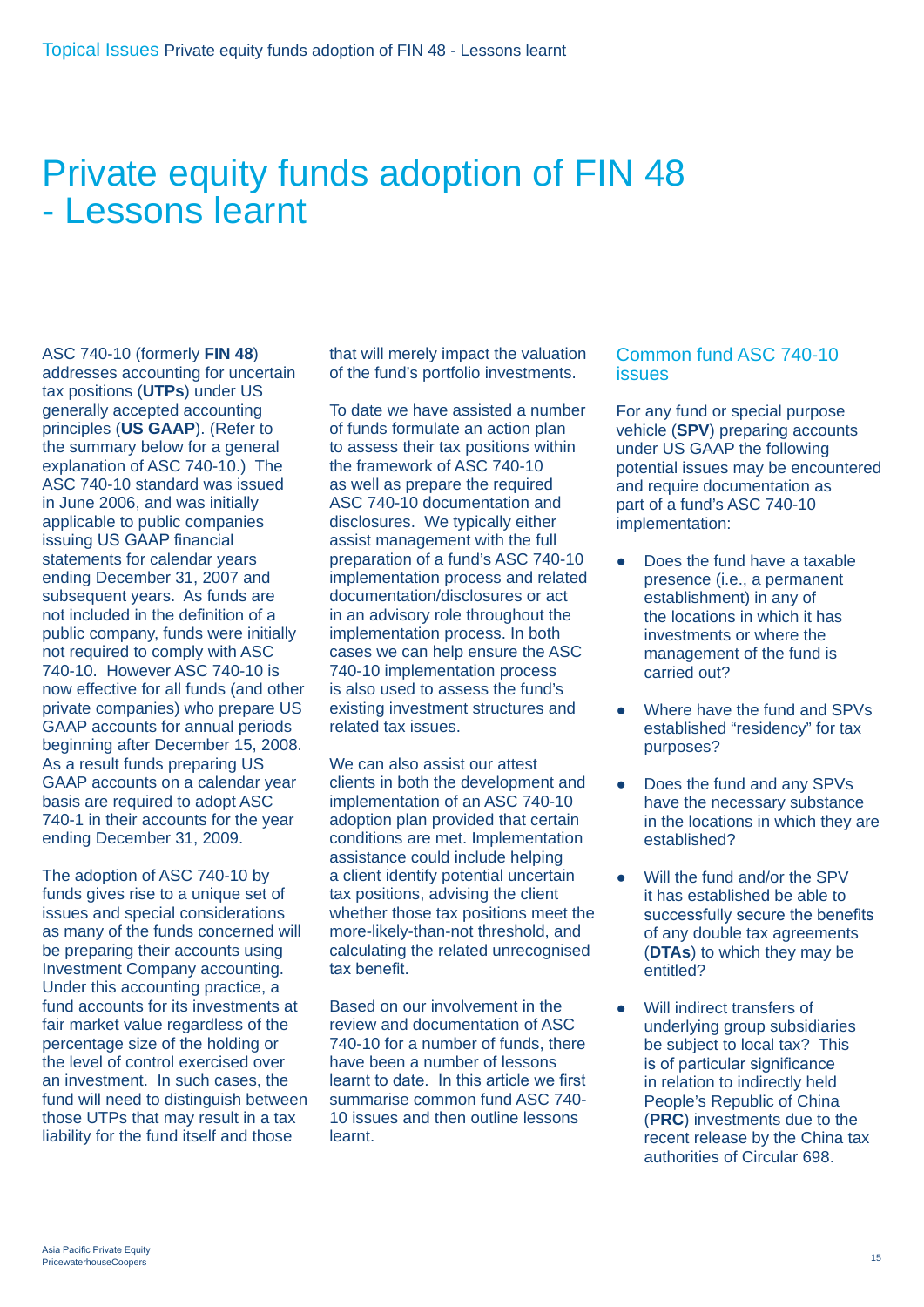## Lessons learnt

The following outlines a number of lessons learnt by our fund clients in relation to the review and documentation of ASC 740-10:

### *Talk with your auditors before commencing work*

The most important first step should include a discussion with the fund's auditors to agree on ASC 740-10 implementation scope and documentation requirements. This will ensure your fund's ASC 740-10 implementation work product is tailored to your auditor's expectations.

#### *What investments should you focus on?*

All investments that have been disposed of by a fund for a profit and existing investments that have unrealised gains at balance date may need review.

The tax implications of unrealised investments held at balance date should be assessed assuming the investments are disposed of at balance date for a fair market value. A review of disposed investments may only be required if the position is not time barred. The treatment of any other income of the fund should also be considered.

Generally investments that have been disposed of at a loss or are held at balance date at cost or an unrealised loss can be ignored for the purposes of your ASC 740- 10 review, as there should be no potential tax implications with these investments (the exception may be countries, such as Indonesia, who impose capital gains tax on a gross proceeds basis).

### *Consolidation versus Investment accounting treatment of tax exposures*

If an uncertain tax position is discovered as part of your review you will need to determine if the ASC 740-10 liability should be recorded at the holding company, the fund level or included in the valuation of the investment at the fund level. This analysis will generally depend on how the investments are accounted for (i.e., consolidated versus investment accounting). The accounting treatment will normally depend on whether the holding company/SPV entity is consolidated or not. If the fund consolidates (i.e., the holding company/SPV is a look through entity), then any tax liability/provision at the holding company/SPV level becomes a tax of the fund. However, if the holding company/SPV is not a look through entity and records the fair value of its investment in the holding company/ SPV's accounts and lists the holding company/SPV in its schedule of investments, then any tax at the holding company/SPV level should be a valuation adjustment.

### *Implications if the fund is a look through*

If an ASC 740-10 liability is at the fund level and the fund is a pass through entity, arguably the fund liability is actually a liability of its investors. This is a common issue since many funds are partnerships (e.g., Cayman LPs). When determining if the UTP is a liability of the fund or the fund's investors, consideration should be given to who the respective taxing authorities would pursue to recover the tax liability. In our experience many tax authorities in the Asia region would seek to recover such tax from the fund's investors and not the fund itself. A notable exception is the PRC where the tax treatment of offshore partnerships and other similar vehicles is unclear. If the fund pays tax on behalf of investors then the tax should be reflected as a receivable from the investors. If the fund is a pass through entity note disclosure of any material ASC 740-10 exposures should be considered in the funds' accounts as appropriate.

### *Roll forward to next year*

ASC 740-10 analysis is required to be rolled forward on a yearly basis. Significant work is required in the first year as a number of prior years may need to be reviewed and documented, however for subsequent years only an update of this original work should be required.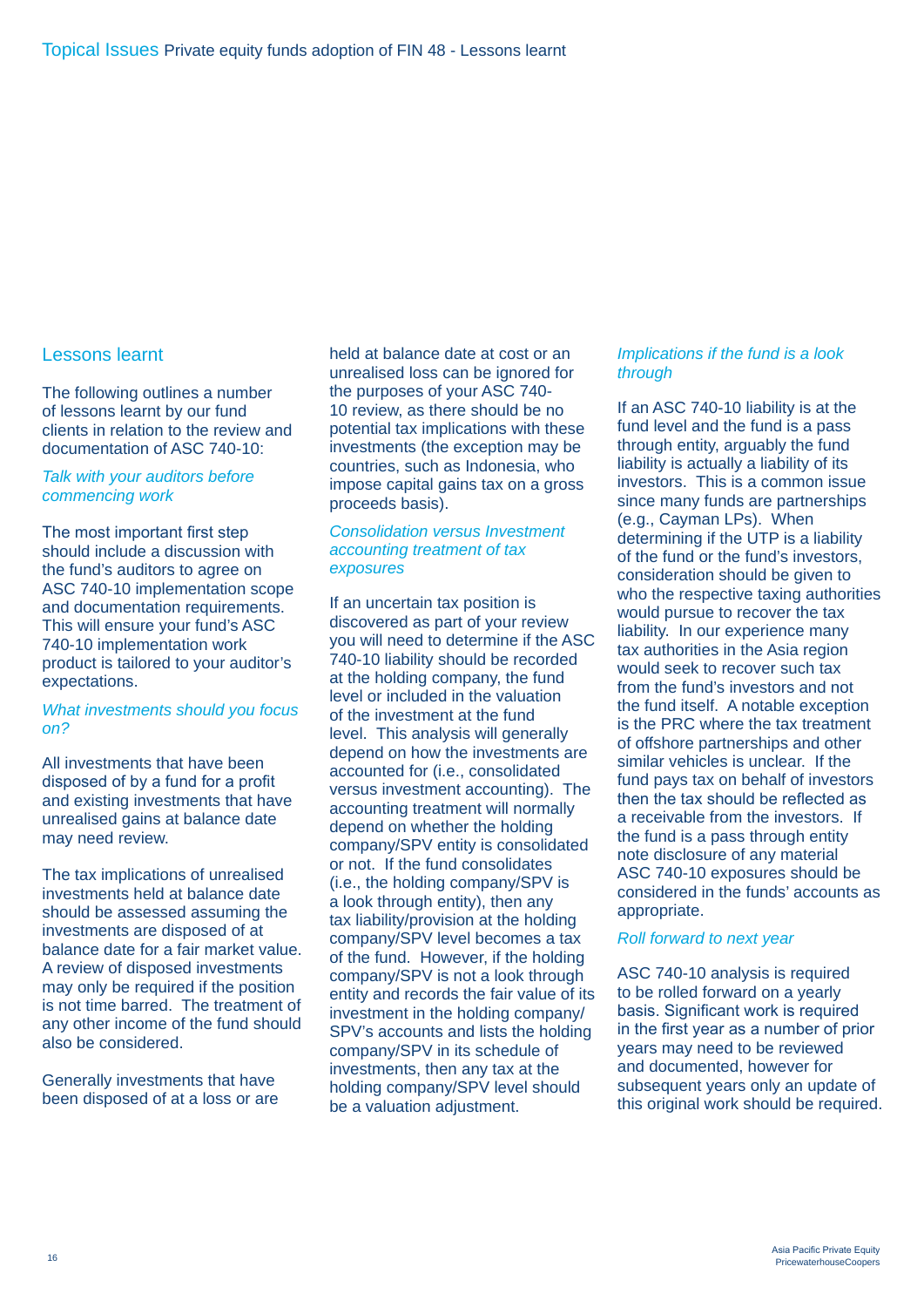## What documentation are funds preparing?

As a minimum, funds are generally preparing the following documentation to provide to their auditors in respect to their ASC 740- 10 review:

- A memorandum detailing the implementation scope as well as procedures undertaken to identify and support the identification of potential UTPs;
- Management's assessment of the accuracy of each UTP after applying the framework of ASC 740-10 to each tax position (i.e., unit of account, recognition and measurement). Management should also consider subsequent recognition and measurement;
- A calculation of each UTP's associated interest and/or penalties;
- Reconciliation of gross unrecognised tax benefits to the net ASC 740-10 liability recorded; and
- ASC 740-10 financial statement presentation and disclosures.

It is important to emphasise that the above work must be performed for all previous years that are not time barred. If the fund has disposed of investments, these disposals should be reviewed to ensure that the correct amount of tax was paid on disposal and whether there are any historical risks.

## **Conclusion**

The adoption of ASC 740-10 by funds is a difficult, complex and a time consuming process. Most funds with a December 31, 2009 balance date are well under way with their ASC 740-10 adoption process and the dealing with the challenges and complexities during implementation. ASC 740-10 may also require management to make significant estimates and judgements related to their tax positions. As a result, extensive dialogue should be conducted with the fund's tax advisors and audit firm.

A number of funds are taking the opportunity to perform a health check of their holding company structures and other fund tax issues during ASC 740-10 implementation. This may result in tax advisors issuing updated opinions on whether the current holding company structures of investments will act as intended to minimise any tax on disposal and to achieve the desired dividend withholding tax rate on the repatriation of dividends.



### **Guy Ellis**

Partner PricewaterhouseCoopers Hong Kong +852 2289 3600 guy.ellis@hk.pwc.com



**Greg James**

Associate Director PricewaterhouseCoopers Hong Kong +852 2289 3712 greg.s.james@hk.pwc.com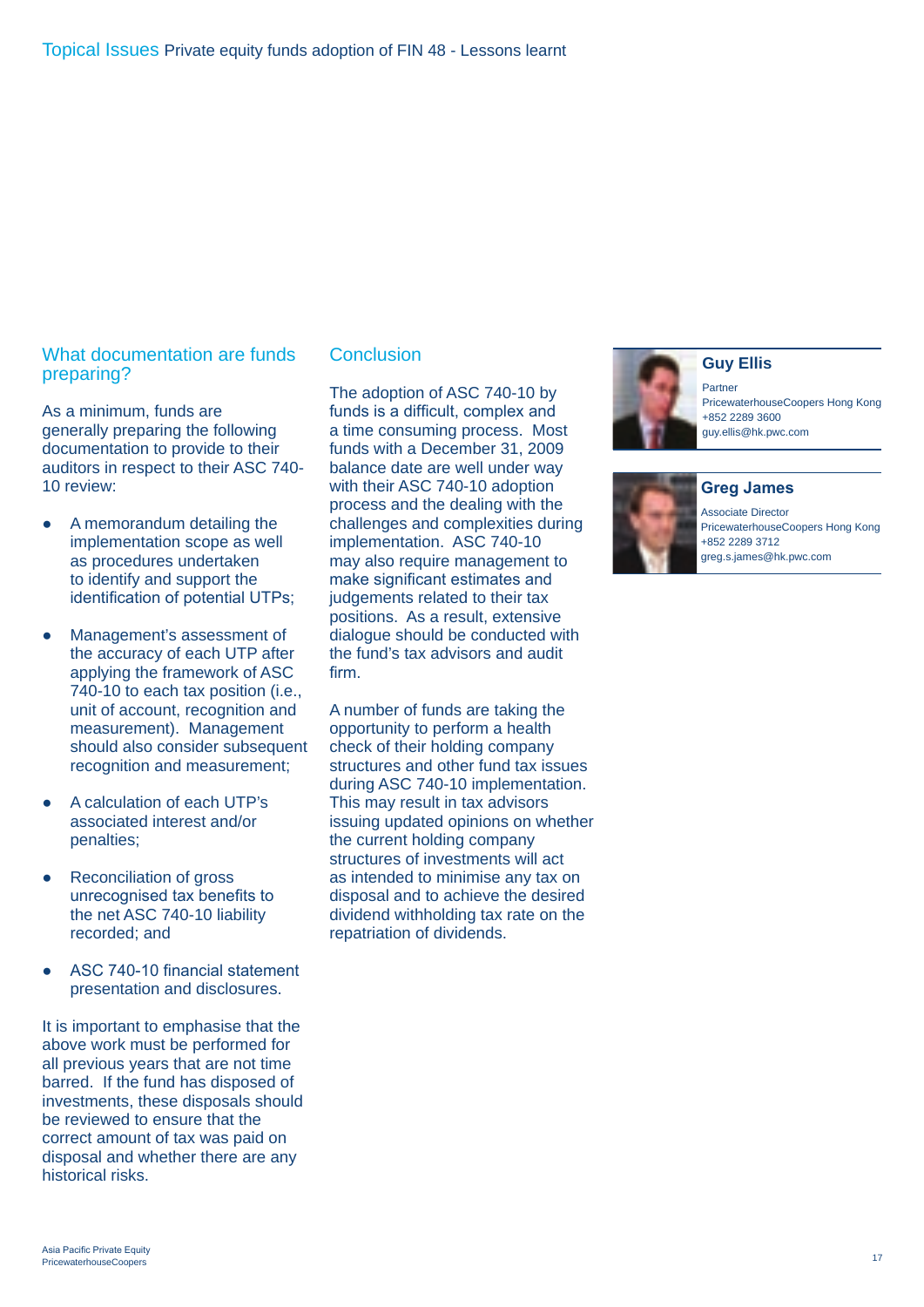## Summary of general application of ASC 740-10

ASC 740-10 addresses accounting for UTPs under US GAAP. The standard was issued in June 2006 and was initially applicable only to public companies issuing US GAAP financial statements for calendar years ending December 31, 2007 and subsequent years. The application of the guidance to private companies was previously deferred; however the standard is now effective for all non-public companies for annual periods beginning after December 15, 2008. As a result, non-public companies preparing US GAAP accounts on a calendar year basis need to adopt ASC 740-10 in their accounts for the year ended December 31, 2009.

As well as its application to any US private companies and their subsidiaries who prepare US GAAP accounts, the application of ASC 740-10 to non-public entities (companies, partnerships, etc.) is relevant to private investment funds and other similar collective investment vehicles (i.e., funds) who are preparing their accounts under US GAAP.

ASC 740-10 requires entities to identify and measure all UTPs using a "two step" recognition and measurement process. A tax position is defined as "a position in a previously filed tax return or a position expected to be taken in a future tax return that is reflected in measuring current or deferred income tax assets and liabilities."

The two step approach is summarised in the following diagram:

### *Step 1 - Recognition*

Evaluate whether the UTP will more likely than not (i.e., more than 50% likelihood) be sustained on an examination by the tax authorities based solely on technical merits. If it is not more likely than not that the position will be sustained, then no benefit for the position taken should be reflected, and a liability for the full amount of the UTP should be recorded.

## *Step 2 - Measurement*

Once Step 1 is passed, Step 2 requires an assessment of the UTP and the amount of the benefit that can be recognised, and that which can not, using a cumulative probability approach.

When applying ASC 740-10 there are a number of key considerations including:

- Detection risk cannot be assumed in evaluating recognition in Step 1. Must assume that full knowledge of all the facts is available to the tax authorities;
- Administrative practices followed by tax authorities may be considered in evaluating the recognition of the UTPs;
- Judgement is required to determine cumulative probability during Step 2, measurement;
- Interest and penalties may also be recognised in addition to the liability for the UTP; and
- **Extensive disclosures relating** to ASC 740-10 liabilities are required in the accounts of public companies; for private companies some of the disclosure requirements are relaxed.

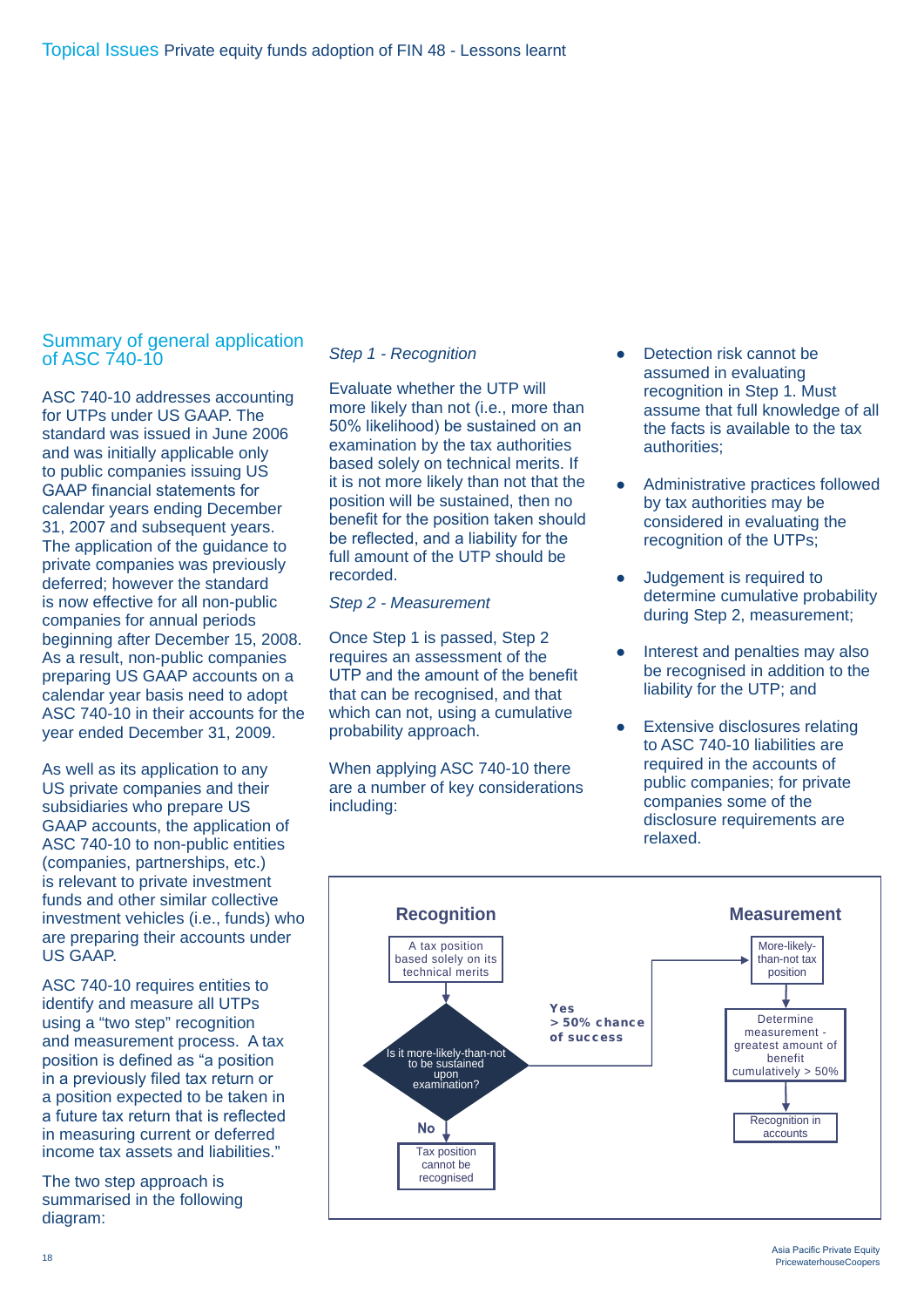## Singapore as a fund location

Singapore is attracting increasing attention as an alternative fund domicile location. Fund managers may ask why they should consider Singapore as a location for fund domicile, when there are other more commonly used locations such as the Cayman Islands and Mauritius (with respect to Indian investments) to choose from. Although many fund managers default to the use of familiar jurisdictions, with the increasing focus by tax authorities on substance and treaty shopping, many are looking at alternative fund structures that can offer tax efficiency and at the same time withstand tax authority scrutiny. Recent examples of scrutiny from the tax authorities include the TPG/ Myer case in Australia and circulars issued by the Chinese State Administration of Taxation in relation to claiming tax treaty benefits for passive income.

Singapore has thus emerged as an attractive option. This can be attributed to the Singapore government's efforts in developing the investment management industry by introducing a series of tax benefits, and providing both infrastructure and an environment that are conducive to business operations.

## Reasons for choosing a Singapore fund

There are a number of reasons for considering Singapore as a fund domicile:

### *Different legal forms for funds*

A fund can be set up either as a company or a unit trust in Singapore. With the Singapore Limited Partnership Act coming into force on May 4, 2009, the Singapore limited partnership is also an available option.

### *Network of double taxation agreements*

Singapore has a wide network of double taxation agreements (**DTAs**). To date, Singapore has concluded more than 60 DTAs with countries including China, India and Japan.

Notably, the tax treaties which Singapore has concluded with certain Asian countries generally offer lower withholding tax rates on dividends and interest payments compared to the domestic withholding tax rates in those countries. In some cases, the tax treaties also provide for capital gains tax exemption.

To enjoy these benefits, the fund, or its investing vehicle, has to be set up as a Singapore resident company.

### *Certainty of tax treatment of Singapore funds*

Trading gains and income derived by a fund constituted in Singapore are generally taxable in Singapore to the extent that they are sourced in Singapore or received in Singapore from sources outside Singapore. Several tax incentive schemes which provide for the certainty of tax exemption on such income are available. These are discussed in detail below.

### *Fund manager can be in the same location as the fund*

Singapore is strategically located and offers financial institutions a pro-business environment, excellent infrastructure, cost competitiveness and a highly skilled labour force, making it easy for a fund manager to set up its operations. The colocation of the fund and its fund manager in Singapore should make the administration of the fund less cumbersome and assist the fund in maintaining substance in Singapore.

Furthermore, a fund management company that manages a fund in Singapore may also apply for a concessionary tax rate of 10% on income arising from its fund management activities in Singapore.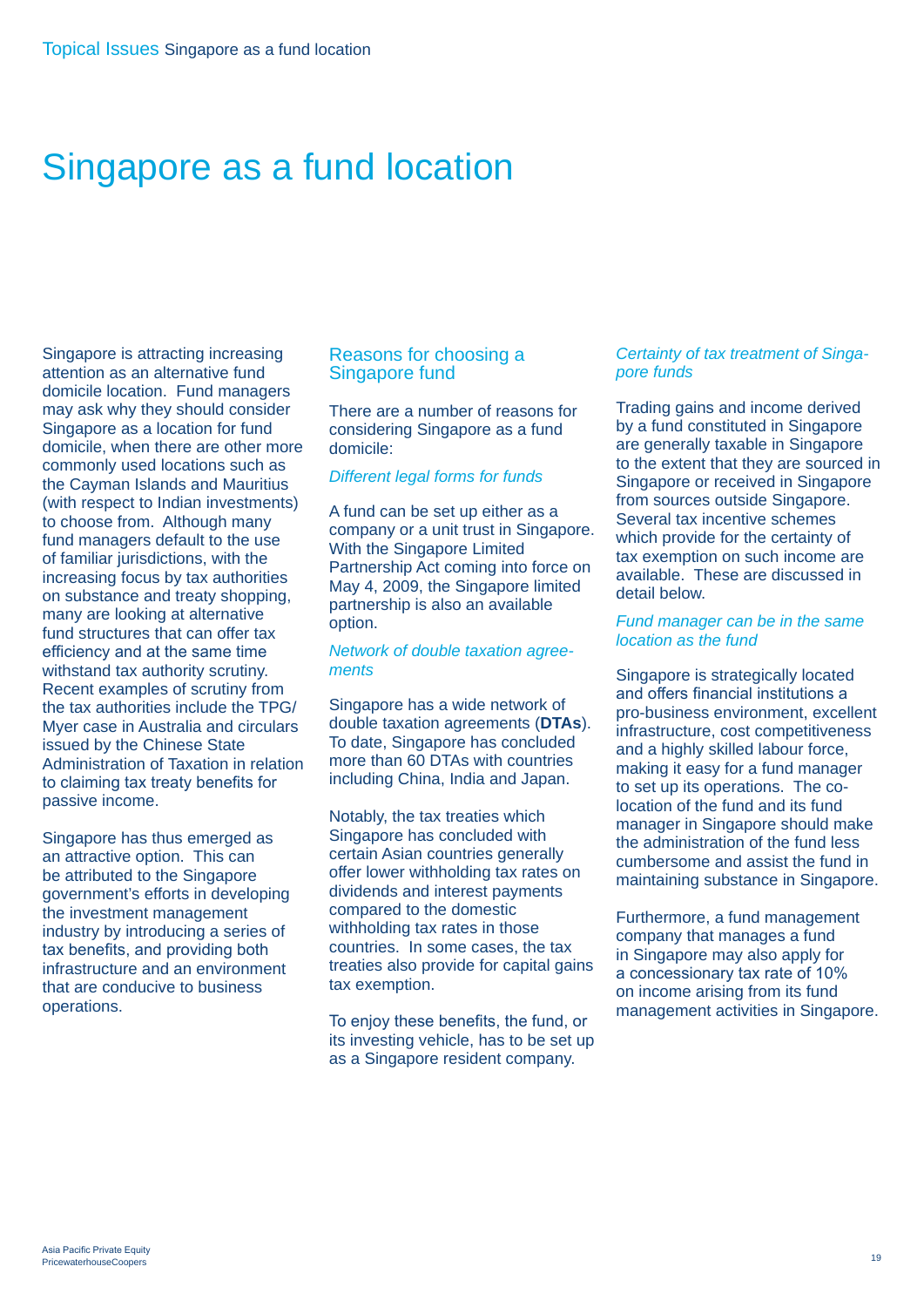### *Other tax considerations*

While income tax exemption may be available for a fund set up in Singapore under the various tax ncentive schemes, other types of taxes may still apply. Examples of such taxes include goods and services tax (**GST**) on expenses incurred by the fund and withholding tax on interest payments by the fund to non-residents (say to the prime broker). Whilst the GST leakage has been substantially reduced as a result of a recent remission scheme announced by the Monetary Authority of Singapore (**MAS**), the withholding tax on interest continues to remain a potential cost. These potential tax costs require a careful review of options and a thorough cost benefit analysis in order to minimise.

## Tax exemption schemes for Singapore funds

As mentioned earlier, several tax exemption schemes are available for funds set up in Singapore, which cater for different circumstances. The following sections outline two such schemes.

## *Singapore resident fund company scheme*

The tax exemption scheme for Singapore resident fund companies (**SRF Scheme**) was introduced in November 2006, and grants tax exemption for 'specified income' in respect of any 'designated investment' derived by any approved Singapore resident fund set up as a

company that satisfies the 'qualifying fund' test.

To enjoy tax exemption under the SRF Scheme, an application has to be submitted to the MAS. To be approved, a fund must undertake to meet the prescribed conditions, including the following:

- It is a tax resident of Singapore;
- It is a company, the value of issued securities of which is not 100% beneficially owned, directly or indirectly, by investors in Singapore; and
- It uses a Singapore based fund administrator.

The investors will be split into two categories: qualifying and nonqualifying investors. A non-qualifying investor will have to pay a financial penalty to the Inland Revenue Authority of Singapore. The financial penalty is calculated by attributing a percentage of the net profits in the fund's audited accounts to that non-qualifying investor based on his interest in the fund on the last day of the financial year of the fund. The main type of investor who will be considered a non-qualifying investor appears to be a non-individual person based in Singapore (other than certain Singapore government entities) who take large (more than 30%) stakes in the fund.

An approved fund is required to comply with certain reporting/tax return filing obligations.

## *Enhanced-Tier Fund Tax Incentive Scheme*

To provide Singapore based fund managers with greater flexibility in sourcing for mandates, the MAS introduced the Enhanced-Tier Fund Tax Incentive Scheme (**ET Scheme**) for fund vehicles in 2009. The key benefit of the ET Scheme is that the concept of qualifying and non-qualifying investors has been removed, and thus no investor is liable to a financial penalty. Also, under this scheme, fund vehicles can be set up as limited partnerships.

Funds approved under the ET Scheme (**ET Funds**) will be granted tax exemption for 'specified income' in respect of any 'designated investment'. To be approved for the ET Scheme, the fund must undertake to meet the prescribed conditions, including the following:

- It is a company, trust (with certain exceptions) or limited partnership;
- It has a minimum fund size of S\$50 million at the point of application (in the case of a private equity fund, this includes committed capital); and
- It uses a Singapore based fund administrator if the fund is a company incorporated in Singapore, with its tax residency in Singapore.

All ET Funds are required to comply with certain reporting/tax return filing obligations.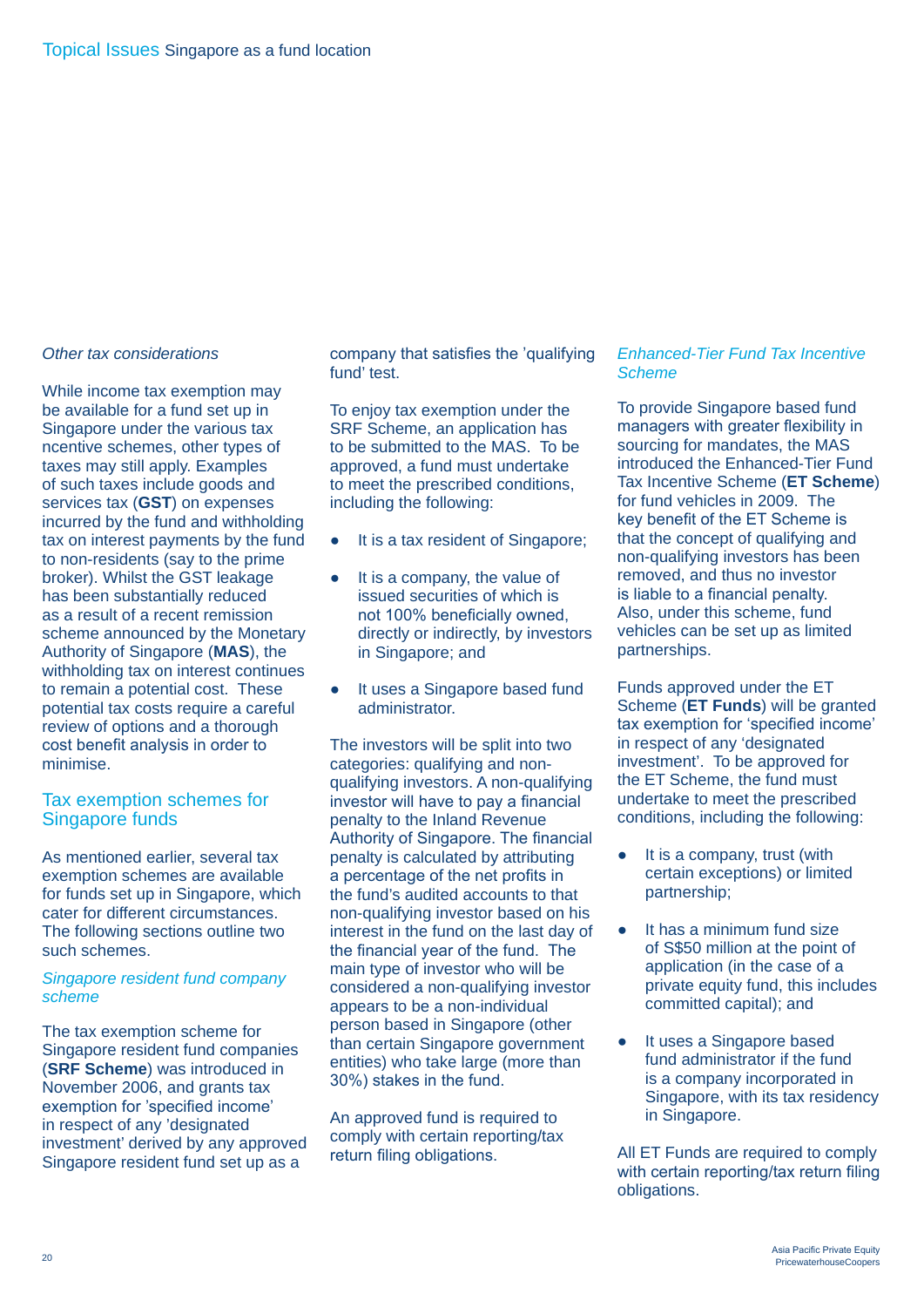## **Conclusion**

In contrast to other fund locations, Singapore should stand out as a viable option, as it is possible to demonstrate substance out of Singapore where actual business activities can be conducted, thereby providing stronger grounds for claiming DTA benefits. The fund structure may also be simplified, reducing overall compliance costs. These benefits would need to be weighed against potential tax leakages on account of GST and withholding tax, and the issue of investor familiarity with Singapore. However, it is fair to say that serious consideration should be given to using Singapore as a fund location before the set up of any fund structure, with a view to improving overall economic returns for the two key stakeholders – the investors and the fund manager.



## **Anuj Kagalwala**

Partner PricewaterhouseCoopers Singapore +65 6236 3822 anuj.kagalwala@sg.pwc.com



Partner PricewaterhouseCoopers Singapore +65 6236 3688 chris.woo@sg.pwc.com



#### Senior Manager PricewaterhouseCoopers Singapore +65 6236 7557

hui.cheng.tan@sg.pwc.com

**Tan Hui Cheng**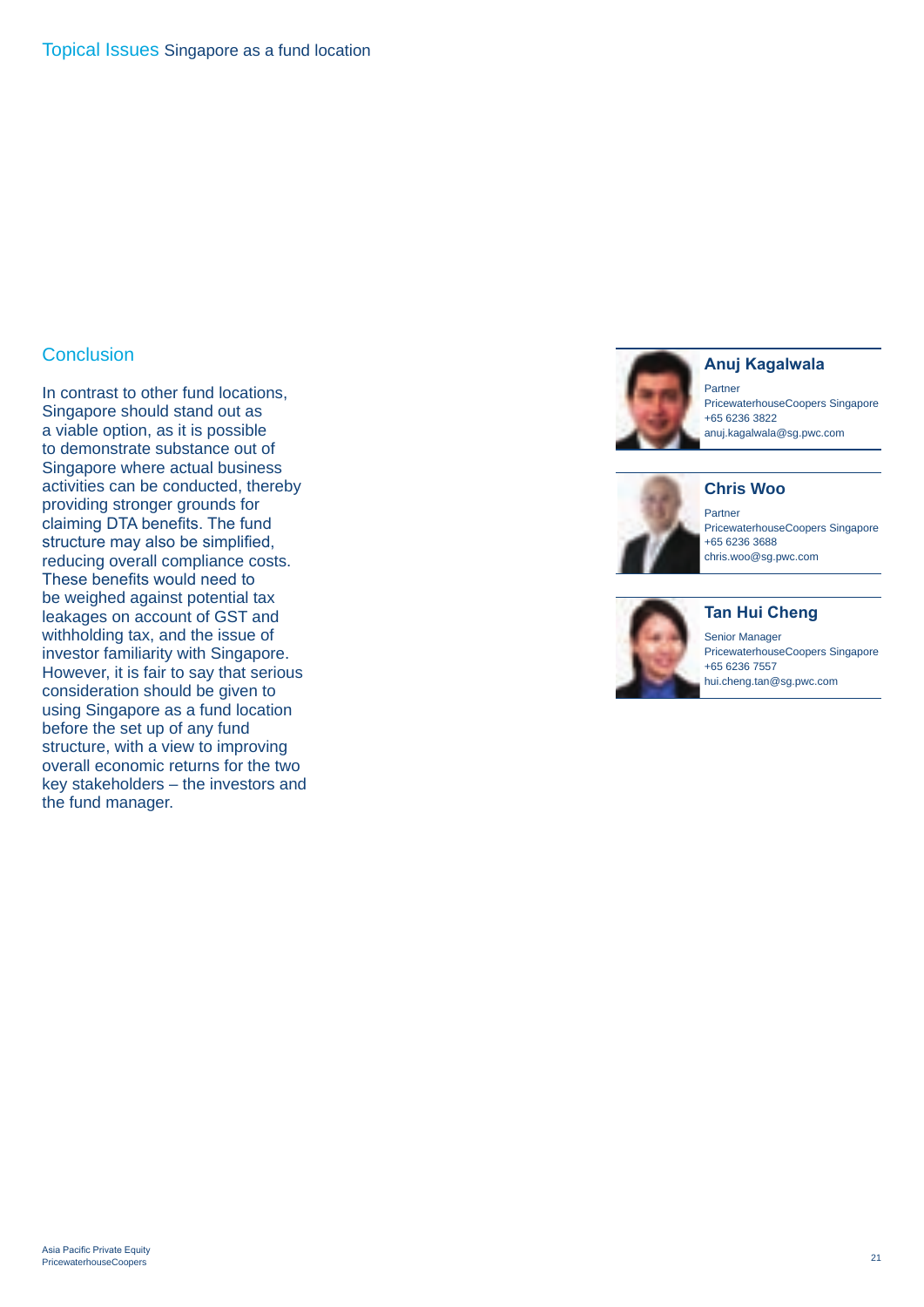## Sweet equity - Incentive arrangements for portfolio company management

Aligning the financial interests of portfolio company executives with those of investors has proved no surprise to be the most effective motivational tool in driving them forward. Senior portfolio company executives are often asked to coinvest funds in their company, and can expect significant gains when performance objectives are met. Such reward structures are less common throughout Asia due to the relative maturity of the market, and this article seeks to introduce the conceptual structure of these arrangements and some of the associated taxation considerations for the private equity firm, portfolio companies and their executives.

## Sweet equity

Sweet equity is simply a name for the portion of equity subscribed by the portfolio company's executives.

Typically, a private equity firm funds its acquisition with a combination of equity (which may include shareholder loans and preferred shares) and third-party debt.

Portfolio company executives may be given the opportunity to commit funds to the investment so as to align their financial interests with those of the private equity (**PE**) firm, together with additional performance style incentives, to help maximise the return to the PE fund.

The allocation of investment interests (shares and other financial instruments) between the PE fund and the portfolio company executives is generally structured such that the executives derive a return from their investment once an agreed performance level has been reached (equivalent to a 'hurdle rate' included in a carried interest arrangement).

An **incentive ratio** reflects how far the portfolio company executives are rewarded for their investment. This ratio is between the price paid by the PE fund and that paid by the management team for their respective shares in the equity. The incentive ratio may thus be calculated as follows:

|  | <b>PE</b> fund total investment |
|--|---------------------------------|
|  |                                 |

Percentage of company equity held by the PE fund

Management total investment

Percentage of company equity held by management

If the incentive ratio is three (3), this means that the investment made by management to share in the return on equity is three times lower than the investment made by the PE fund. The PE fund's total investment will of course include funds invested in other forms of securities like

shareholder loans, preferred shares, etc. The incentive ratio does not provide any information on whether the management have in fact invested at below or above fair market value (**FMV**).

If the incentive ratio is high, this would suggest that management is too highly incentivised, which may evidence a misalignment of their financial interests to those of the PE fund.

Where the funds committed by the executives are too low (which is reflected by a high incentive ratio), they may be inclined to adopt 'high-risk' decisions, which could be detrimental to the overall performance of the PE fund investment.

If the incentive ratio is too low, this may mean that management is poorly incentivised, and might not be supportive of successful behaviours.

The mechanism of the portfolio company management incentive may be best illustrated by an example as follows: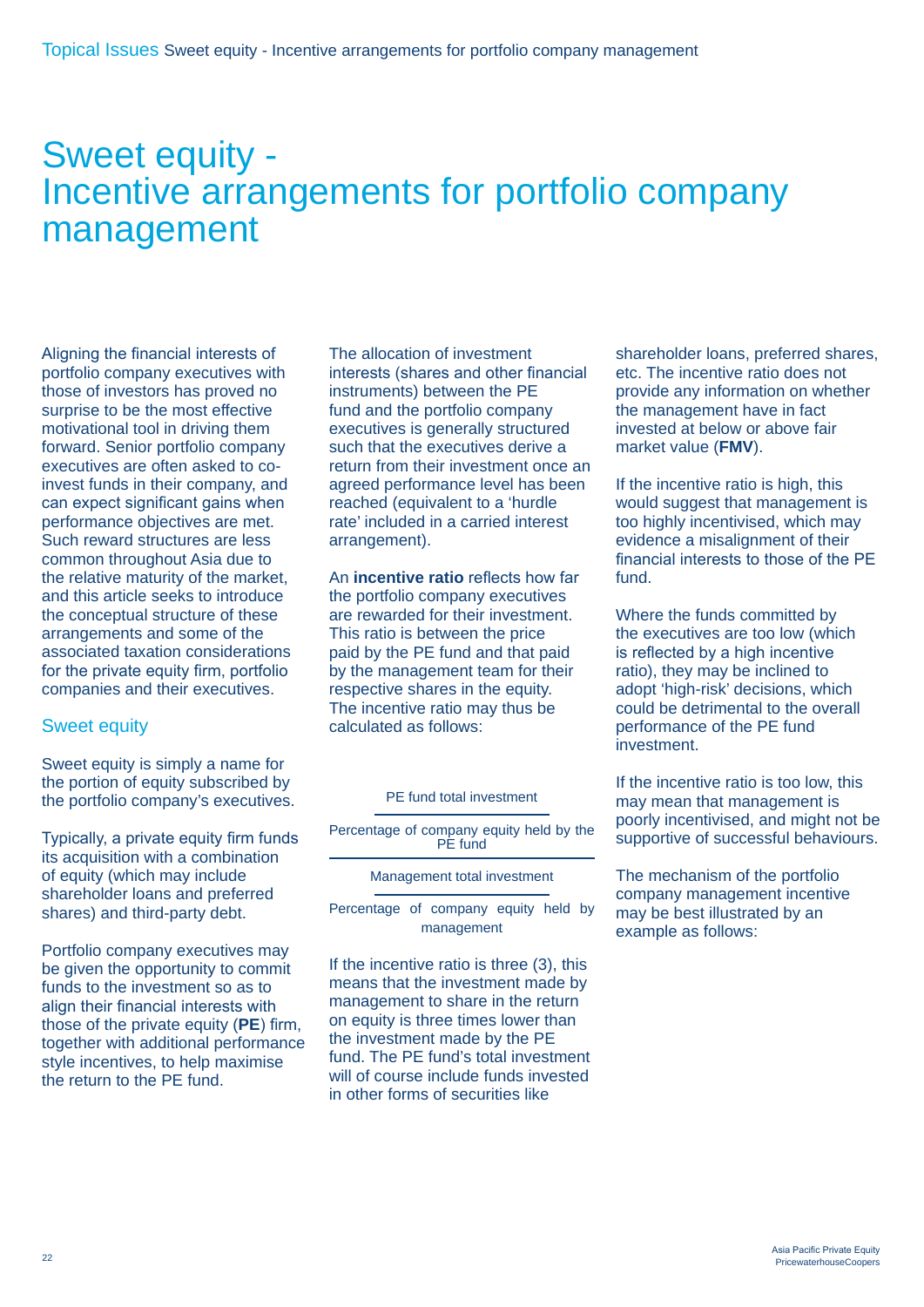## Example

## *Data and assumptions (in US\$ million)*

| Source of financing of Newco<br>(purchase price of Target is 100) | Allocation of shareholder loan and equity |                                                     |             |                   |          |              |   |  |
|-------------------------------------------------------------------|-------------------------------------------|-----------------------------------------------------|-------------|-------------------|----------|--------------|---|--|
| Senior debt                                                       | 50                                        |                                                     | <b>Fund</b> | <b>Management</b> |          | <b>Total</b> |   |  |
| Mezzanine / Bond                                                  | 20                                        | Shareholder loan                                    | 20          |                   | $\Omega$ | 20           |   |  |
| Shareholder loans                                                 | 20                                        | <b>Preferred shares</b>                             |             | 5                 |          | $\Omega$     | 5 |  |
| <b>Preferred shares</b>                                           | 5                                         | <b>Ordinary shares</b>                              |             | 4                 |          |              | 5 |  |
| <b>Ordinary shares</b>                                            | 5                                         |                                                     |             |                   |          |              |   |  |
| <b>Total</b>                                                      | 100                                       | Exit value of financing at exit (after seven years) |             |                   |          |              |   |  |
| <b>Financial returns</b>                                          |                                           |                                                     |             | Time $(T)$        | $T + 7$  |              |   |  |
| Senior debt                                                       | 5.00%                                     | Senior debt                                         |             | 50                | 70.4     |              |   |  |
| Mezzanine / Bond                                                  | 6.00%                                     | Mezzanine / Bond                                    |             | 20                | 30.1     |              |   |  |
| Shareholder loans                                                 | 7.00%                                     | Shareholder loans                                   |             | 20                |          | 32.1         |   |  |
| <b>Preferred shares</b>                                           | 8.00%                                     | <b>Preferred shares</b>                             |             | 5                 |          | 8.6          |   |  |

In this example, the incentive ratio for the management is calculated as follows:

 $\frac{29/80\%}{1/20\%}$  = 7.25

This means that the investment made by the management to share in the return on equity is 7.25 times lower than the investment made by the PE firm.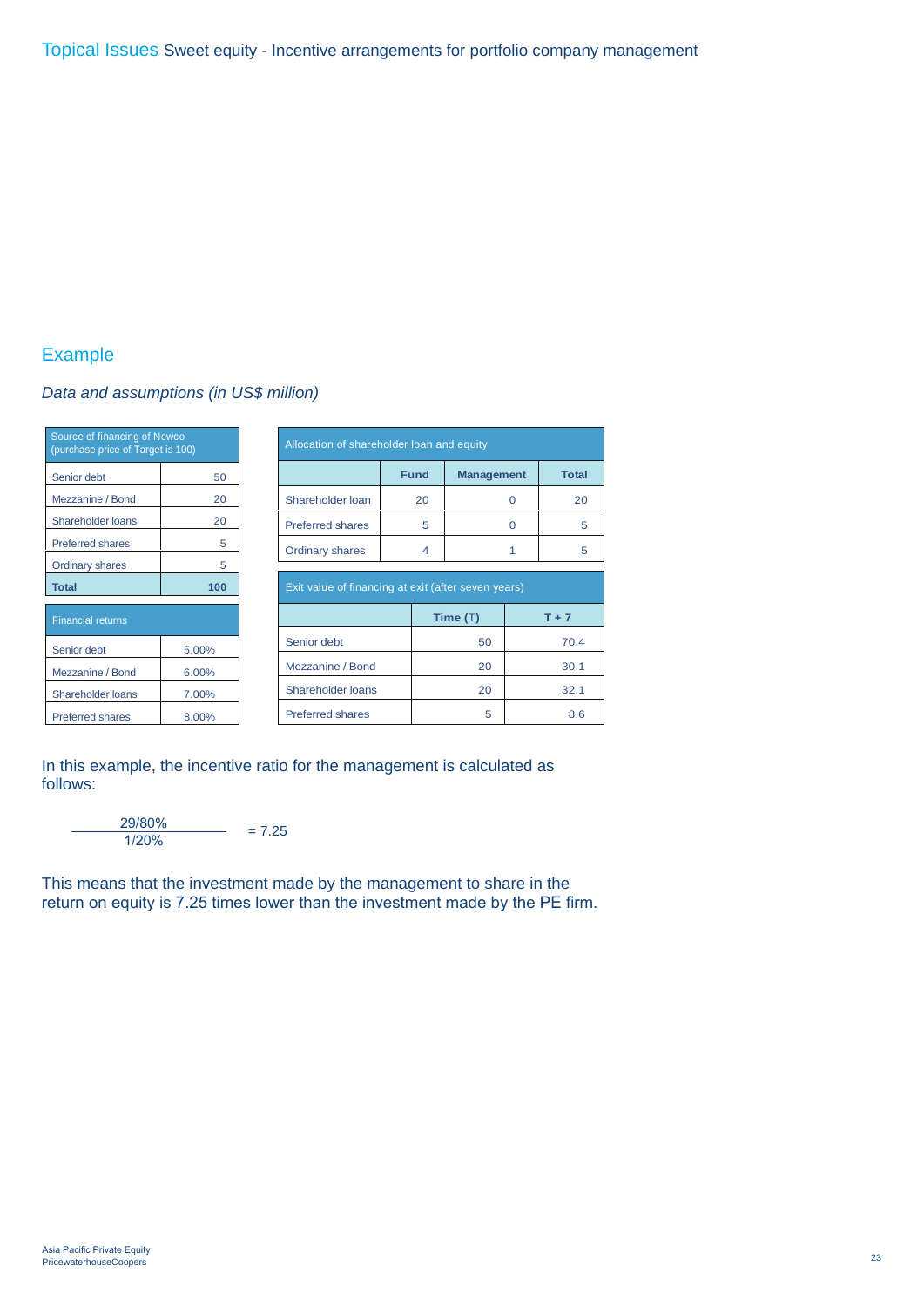Let us now assume that, seven years after being acquired, the portfolio company is sold. The following table illustrates possible exit values ranging from US\$110 to 200 million, and also shows the allocation of each exit value amongst the different stakeholders.

| <b>Exit proceeds</b>    | 110      | 120      | 130      | 140         | 150  | 160  | 170  | 180  | 190  | 200  |
|-------------------------|----------|----------|----------|-------------|------|------|------|------|------|------|
| Senior debt             | 70.4     | 70.4     | 70.4     | 70.4        | 70.4 | 70.4 | 70.4 | 70.4 | 70.4 | 70.4 |
| Mezzanine / Bond        | 30.1     | 30.1     | 30.1     | 30.1        | 30.1 | 30.1 | 30.1 | 30.1 | 30.1 | 30.1 |
| Shareholder loans       | 9.6      | 19.6     | 29.6     | 32.1        | 32.1 | 32.1 | 32.1 | 32.1 | 32.1 | 32.1 |
| <b>Preferred shares</b> | $\Omega$ | $\Omega$ | 0        | 7.5         | 8.6  | 8.6  | 8.6  | 8.6  | 8.6  | 8.6  |
| <b>Ordinary shares</b>  | $\Omega$ | $\Omega$ | $\Omega$ | $\Omega$    | 8.9  | 18.9 | 28.9 | 38.9 | 48.9 | 58.9 |
| Fund                    | $\Omega$ | $\Omega$ | $\Omega$ | $\mathbf 0$ | 7.1  | 15.1 | 23.1 | 31.1 | 39.1 | 47.1 |
| Management              | $\Omega$ | $\Omega$ | $\Omega$ | $\Omega$    | 1.8  | 3.8  | 5.8  | 7.8  | 9.8  | 11.8 |
| <b>Total</b>            | 110      | 120      | 130      | 140         | 150  | 160  | 170  | 180  | 190  | 200  |

Finally, the last table shows the money multiples for each of the PE fund and management (expresses the value of the financing instruments at exit as a multiple of the stake invested).

Money Multiple\* for the level of exit proceeds:

| <b>Exit proceeds</b> | 110 <sub>1</sub> | 120 <sub>1</sub> | 130 <sup>°</sup> | 140 | 150              | 160 | 170 | 180  | 190 | 200  |
|----------------------|------------------|------------------|------------------|-----|------------------|-----|-----|------|-----|------|
| Fund                 | 0.3              | 0.7              |                  | 1.4 | 1.6              | 1.9 | 2.2 | 2.5  | 2.8 |      |
| Management           |                  |                  |                  |     | 1.8 <sup>1</sup> | 3.8 | 5.8 | 7.8. | 9.8 | 11.8 |

*\* Shareholder loan + preferred shares + ordinary shares at exit / shareholder loan + preferred shares + ordinary shares at inception*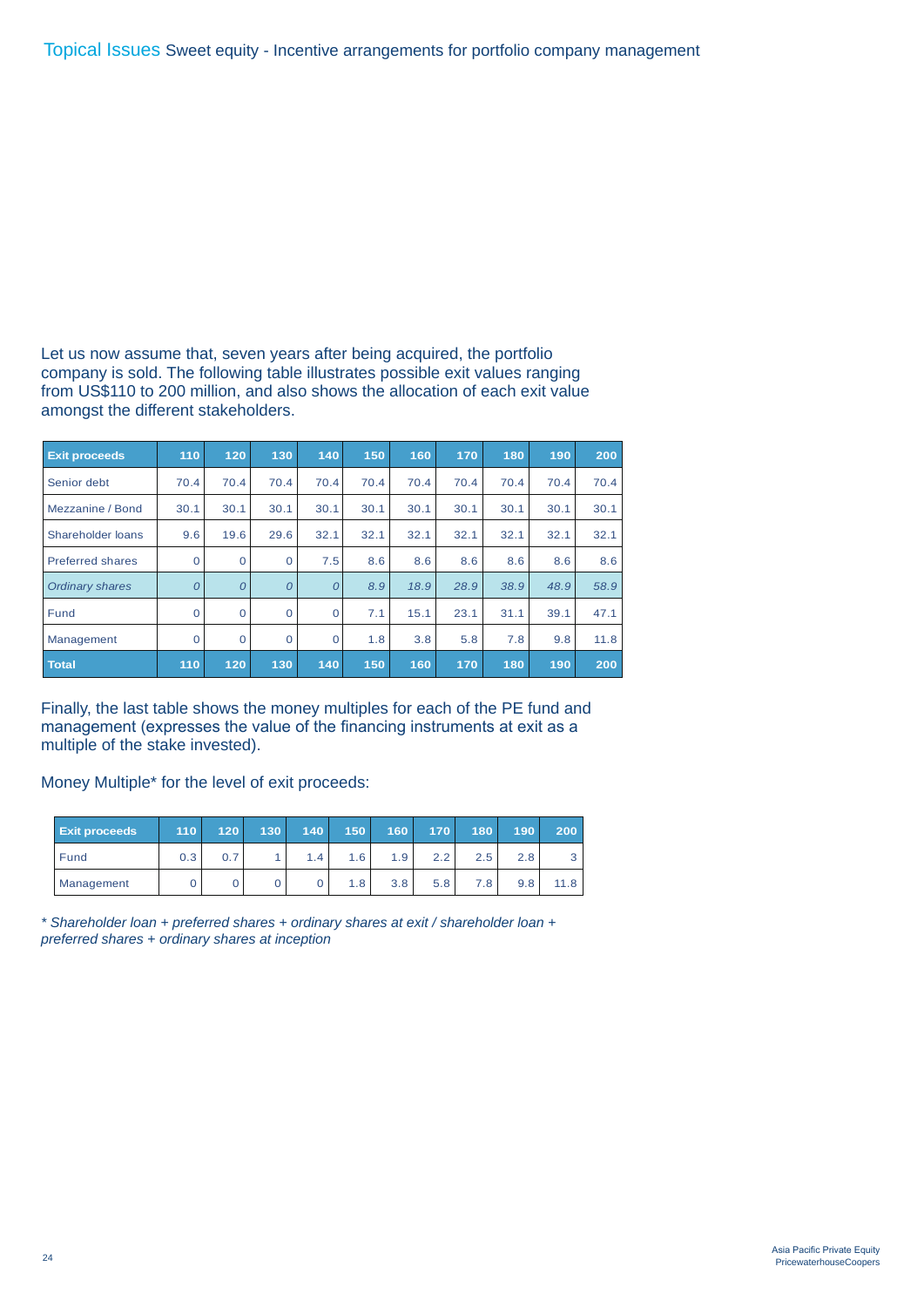This shows how portfolio company executives are rewarded for performance in a PE environment. For poor and moderate performance, the money multiple is lower than the money multiple of the fund – it can even be nil. From moderate to good performance, there is a catch-up effect as the money multiple of the management tends towards the money multiple of the PE fund. For out-performance, management's money multiple may be several times the money multiple of the fund.

## Changes to sweet equity

One consequence of the current financial and economic crisis is that PE firms may now have to cope with underwater equity and may consider resetting portfolio company management incentives so that they continue to deliver what they are intended to: retention, motivation, reward and alignment.

Starting from the example above, while an expected exit value of the company below US\$140 million might have been regarded as below investors' expectations two or three years ago, in the current economic environment it could well be acceptable. Unfortunately, according to the originally agreed incentive arrangements, ordinary shares will not entitle the management to any proceeds for that level of exit value. The incentive arrangements will thus be ineffective to retain management, and the PE firm could thus consider

resetting them. Resetting the incentive arrangement should result in the creation of gain expectations for management so as to restore their motivation and ensure their retention. In our example, the PE fund could sacrifice part of the return on the preferred shares and the shareholder loan in favour of management.

There are several possibilities for resetting sweet equity. In this respect it may be helpful to think of a deal as a cake, with the debt and equity forming the various slices. For portfolio company management, resetting the incentive may be done by waiving shareholder debt, reducing or turning off the coupon on shareholder debt, converting shareholder debt into equity. restructuring management's holding to rank ahead of shareholder debt, amending equity, creating new ratchets, creating new categories of shares, granting share options, and so on.

All the alternatives will potentially result in additional value flowing into the sweet equity held by the portfolio company managers, which may potentially trigger a tax cost in most jurisdictions for one of management, the PE fund or the portfolio company. PE firms will need to consider carefully the taxation implications of the various options outlined above and the existing attributes of the relevant parties to assess whether modifications will result in a current tax cost.

It may be possible to grant share options to structure this flow of value to sweet equity in a tax effective manner, although the PE firm will need to consider the commercial implications of any limitations or restrictions that may be required to achieve tax deferral.

## Legal structuring of 'sweet equity'

Typically, sweet equity will be structured in the form of a shareholding in the acquisition company (Newco in our example). As is the case for carried-interest units, flexibility of company law in defining the rights attached to shares and profit-sharing certificates will need to be considered in structuring the sweet equity arrangements to ensure that these are supportive of successful behaviours and corporate performance.

## General tax treatment of sweet **equity**

Generally, where portfolio company executives invest at FMV, they should not be deemed to receive a taxable benefit in kind (taxable pay) at the time of subscribing. However, tax authorities are likely to carefully scrutinise the pricing, terms and conditions of the portfolio company executives' investment, and therefore, careful consideration should be given to the documentation of the pricing arrangements.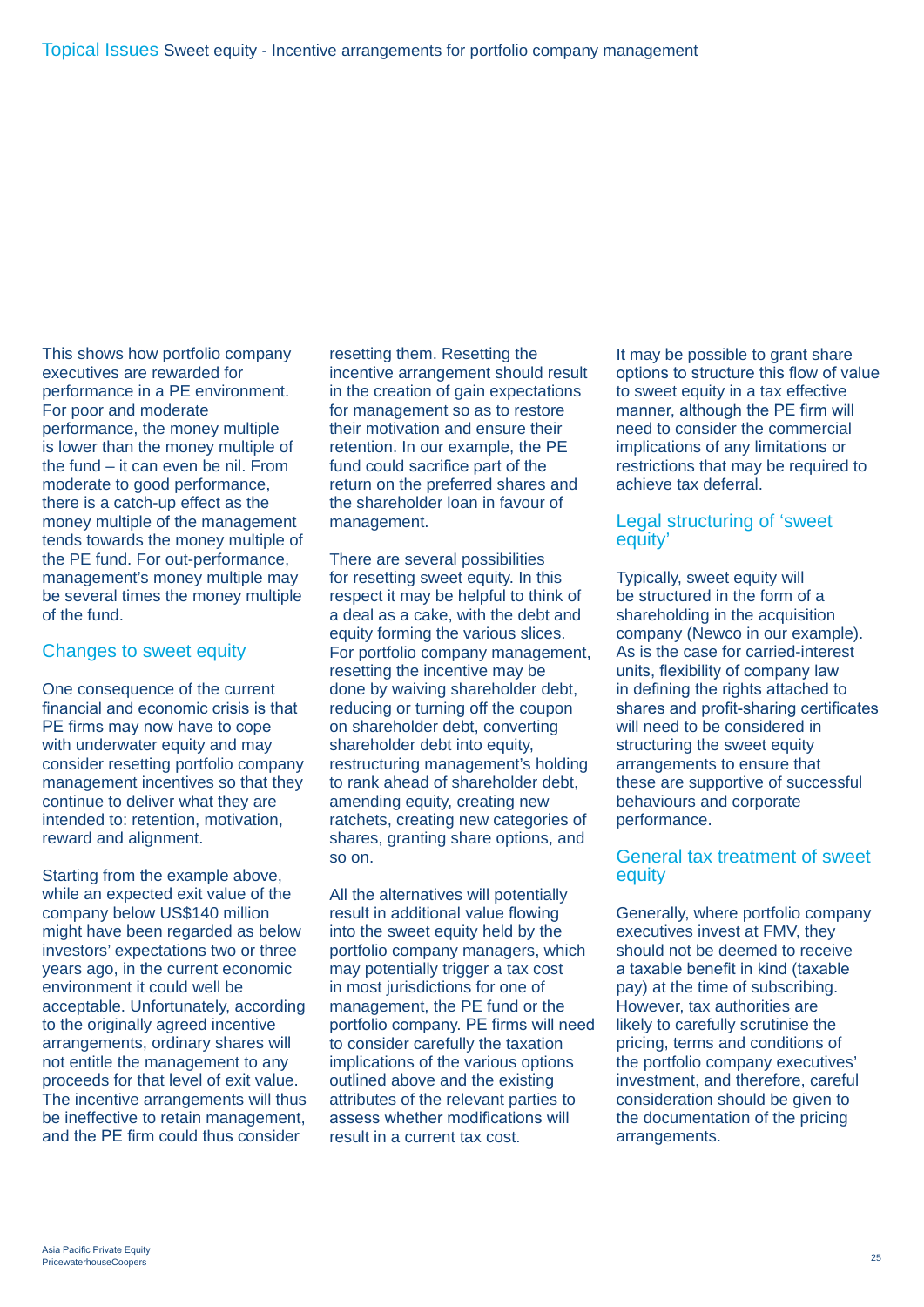If all funding instruments in which investors other than the portfolio company executives invest display market-compliant returns, then it may be argued that the instrument in which management is investing is fairly remunerated. By contrast, if the shareholder loan, preferred shares, etc. held by the PE fund display returns below market practice, management is likely to be receiving excessive returns and the tax authorities are likely to pay particular attention to the pricing.

Generally, at exit, when the portfolio company executives sell their shareholdings in Newco, the proceeds should not be considered to be taxable pay provided the sale price is not higher than the FMV of the shares. Where the gains are considered capital, then in many jurisdictions management should be subject to tax at concessional rates. We note that there has been increased attention to the taxation treatment of sweet equity outside of the Asia region, and in some jurisdictions there is a trend to treating gains realised on exist as income taxable as salary.

Careful planning and consideration of the particular jurisdictional rules is necessary to ensure any favourable taxation treatment is accepted by the taxing authorities in Asia.





Manager PricewaterhouseCoopers Japan +81 3 5251 6640 daniel.lutz@jp.pwc.com



**Christiaan Moeskops**

Partner PricewaterhouseCoopers Belgium +32 3 259 32 36 christiaan.moeskops@pwc.be



**Director** 

**Luc Legon**

PricewaterhouseCoopers Belgium +32 2 710 43 55 luc.legon@pwc.be



## **Bartel Van Dyck**

Senior Manager PricewaterhouseCoopers Belgium +32 2 710 74 59 bartel.van.dyck@pwc.be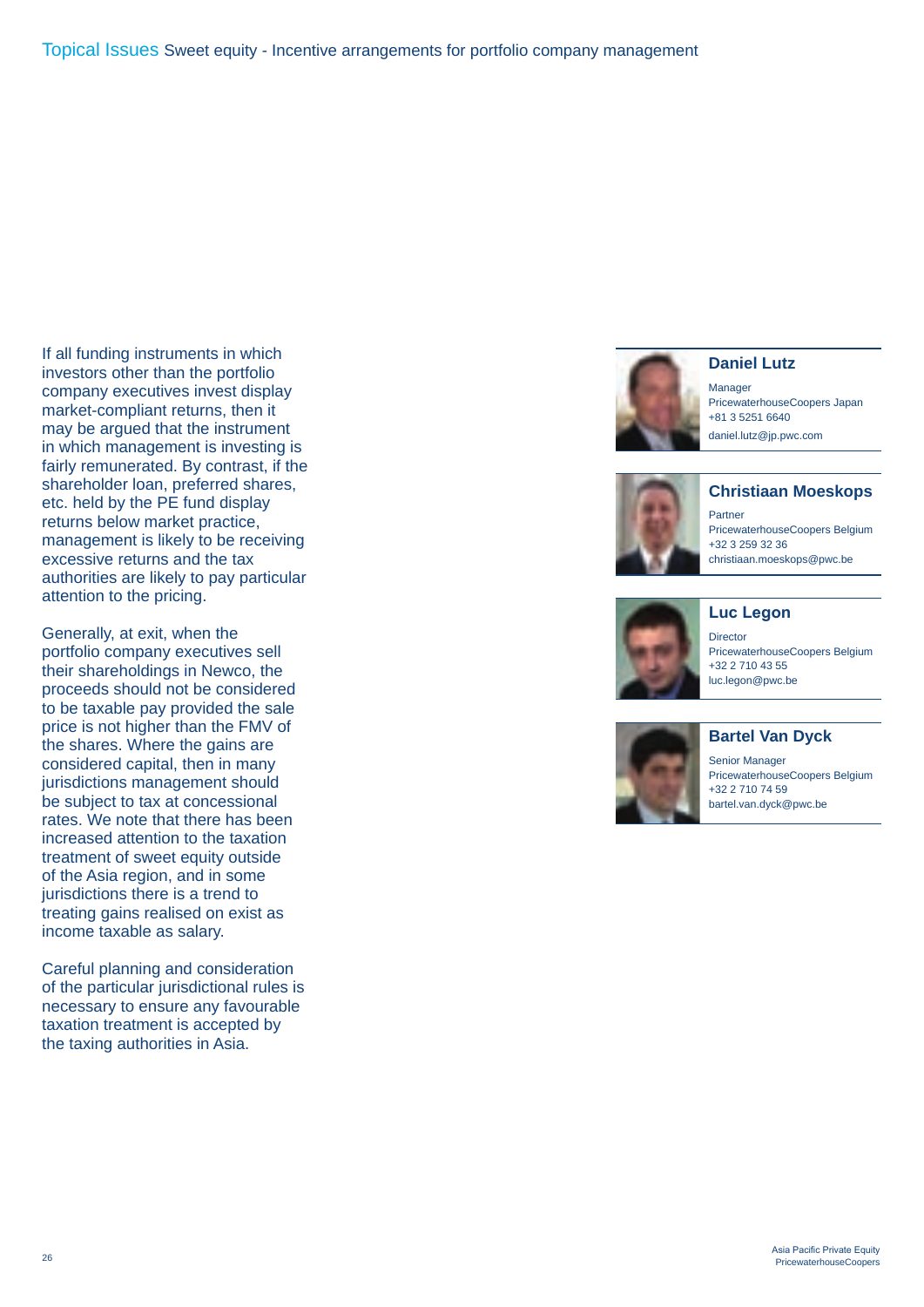## Australia: TPG / Myer and ATO's subsequent tax determinations

On November 11, 2009 the Commissioner of the Australian Taxation Office (**ATO**) took steps to prevent the sale proceeds from an initial public offering (**IPO**) of Myer Holdings Limited (**Myer**) from being remitted to a non-resident private equity investor, TPG, on the basis that Australian tax was payable on the disposal.

The ATO asserted that a A\$678m tax debt (comprising the primary tax liability and penalties) arose in respect of the gains realised on the disposal, and in order to enforce that debt prior to funds being sent offshore, sought injunctions to freeze bank accounts.

Although the injunctions were subsequently lifted when it was discovered the funds had already been transferred out of Australia, it is expected that the ATO will continue to pursue the non-resident investors where they believe a liability to Australian tax could exist.

As disclosed to the Court, the Myer shares disposed of under the IPO were directly held by a company resident in the Netherlands. This Dutch company was in turn owned by a Luxembourg company, being itself a wholly-owned subsidiary of a company established in the Cayman Islands.

The ATO issued alternative tax assessments against the Cayman Islands and Luxembourg companies, but no assessment was issued to the Dutch company who was the seller of the Myer shares.

## Australian tax laws as they apply to non-resident investors

The disposal by a non-resident investor of an asset held on capital account should only be subject to Australian capital gains tax (**CGT**) where, broadly, the asset has been used in carrying on a business through an Australian permanent establishment or is 'taxable Australian property' which includes interests in 'Australian real property' and in the context of a sale of shares, an 'indirect Australian real property interest'.

However, the disposal of an asset by a non-resident investor who holds its investment on revenue account should be assessable in Australia where the gains realised on disposal are Australian sourced and protection is not available under an applicable double tax treaty.

Whether a gain is Australian sourced is a question of fact. Importantly, whether or not a non-resident investor in an Australian company holds its investments on 'capital' or 'revenue' account is also a question of fact.

## The Commissioner's draft tax determinations

Following its actions in relation to the TPG / Myer transaction, the ATO issued two draft tax determinations in mid December 2009. The release of these draft determinations highlights the importance in Australia of:

- The capital vs. revenue distinction; and
- **How Australian investments** / exits are structured and executed.

*Draft Taxation Determination 2009 / D17 – Anti-Avoidance*

TD 2009 / D17 contains the Commissioner's preliminary view of whether Australia's anti-avoidance provisions will apply to investment structures relying on a double tax agreement. This draft determination is broadly in line with the stance adopted by the Commissioner in the TPG / Myer case.

The Commissioner's view is that the insertion of a company resident in a treaty country between an Australian entity and the investment fund (often established in a tax haven) may give rise to a tax benefit. The Commissioner argues that a tax benefit arises in this situation because the taxing rights to the gain, that Australia would ordinarily be allocated had the investment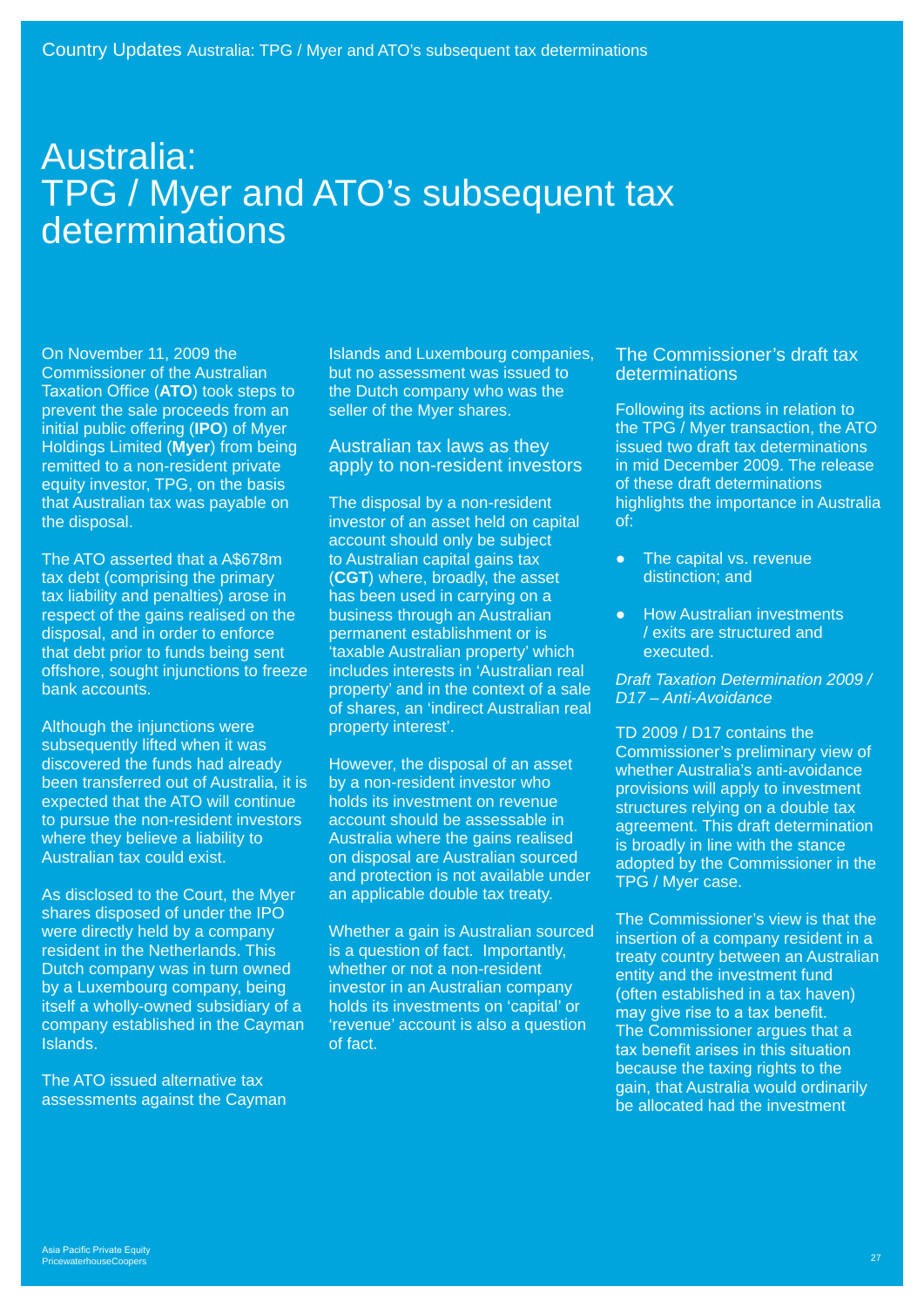fund invested directly into Australia, are removed from Australia and allocated to the treaty country.

In determining whether the antiavoidance provisions would apply to investment structures in which a treaty country is in place, the Commissioner has indicated that it will require a consideration of the particular facts of each case. However, the Commissioner has strongly signalled his position by stating "in the absence of any significant commercial activity in a treaty country by a company resident in that jurisdiction, the presence of a company in that jurisdiction in the context of a crossborder structure is normally to be explained by tax considerations".

So what are we hearing? In order to refute a suggestion by the ATO that they can ignore the existence of interposed entities, strong commercial rationale for the existence and substance to the operations of the entity are key. The Commissioner with his arguments is also ignoring the residence of the investors in the investment fund.

## *Draft Taxation Determination 2009 / D18 – Private Equity Investment Gains*

The question posed in TD 2009 / D18 is 'can a private equity entity make an income gain from the disposal of the target assets it has acquired?' (private equity entity not being a defined term). The draft determination does little more than restate the existing case law surrounding revenue profits which is, broadly, that an isolated gain might be ordinary income where the gain is:

- A profit from the carrying on of a business, whether as part of that business or an isolated transaction; or
- A profit from a transaction entered into in carrying out a business operation or commercial transaction.

These core propositions are not discussed any further in the body of the draft taxation determination itself.

In answering the question posed in TD 2009 / D18, the ATO relies on its understanding of private equity investments to conclude that the treatment of any gains derived by a private equity entity will depend on

the circumstances of each particular case. The ruling does not provide a 'bright-line' test as to when a gain would be treated on revenue or capital account.

The ruling is the formal indication by the Commissioner that, in the absence of evidence to the contrary, he will be assuming that profits or the disposal of shares by 'private equity' funds are on revenue account. Evidence to support a contrary position would be the intention that the taxpayer's investment was long term (and potentially with the purpose of deriving dividend income from its investment). Arguably this could be the case as the investors in private equity funds themselves are passive investors.

## Other relevant matters – Source of gain/profit

The Commissioner has not provided guidance on the source of the revenue profits which is relevant to foreign investors and whether Australia has taxing rights in the first place.

The question of source is relevant to both rulings, and is an additional factor that needs to be considered on each asset disposal to determine whether non resident investors have an Australian tax obligation at all.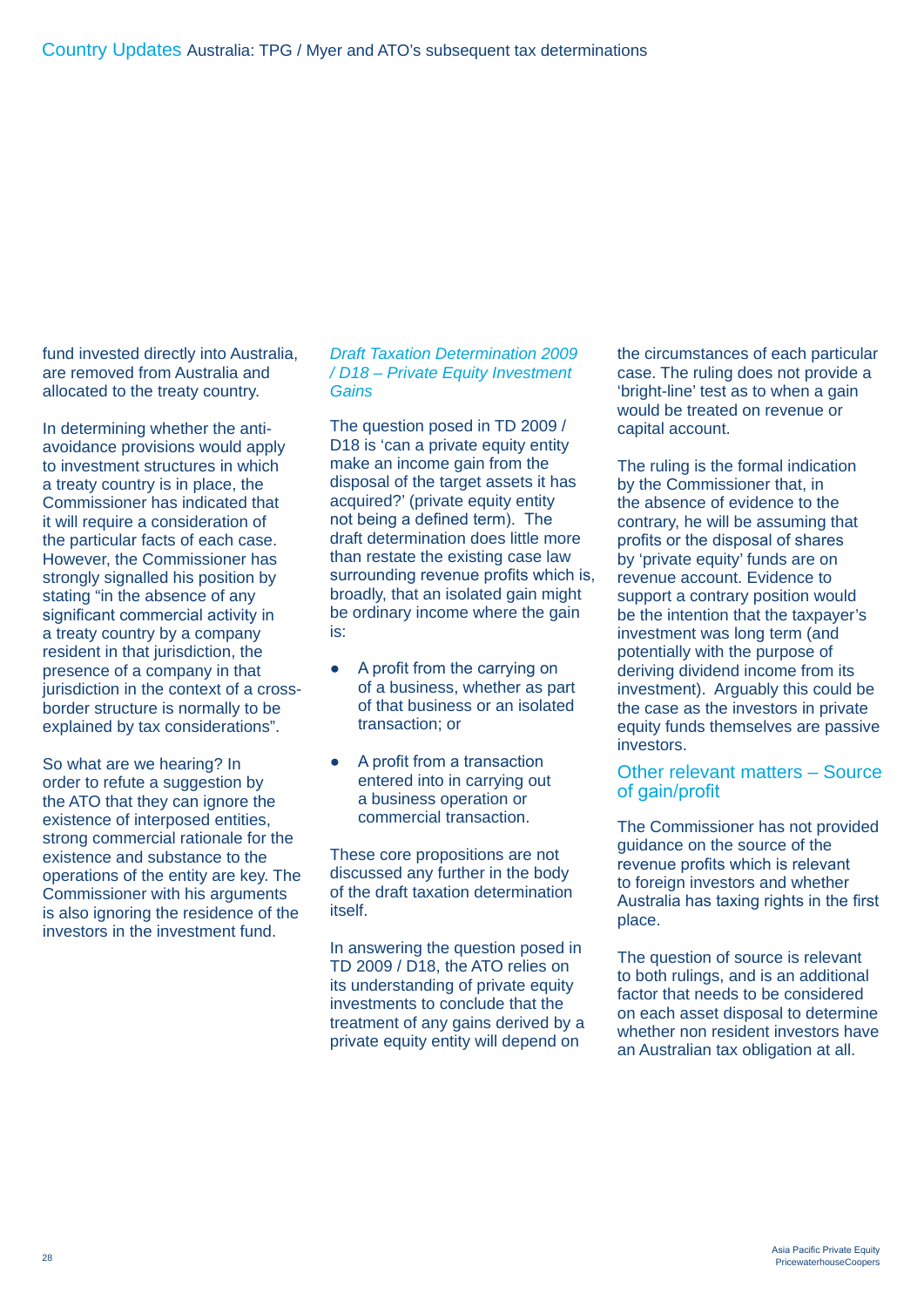## Future considerations

With the amounts at stake, the positions adopted, and the issues involved, there are unlikely to be significant concessions by the ATO. The ATO has asked for submissions on both draft determinations from interested parties and meetings have been held to try to give the ATO a better understanding of private equity fund structures and transactions. We should see some amendments in the final determination, but at this point it is unclear how many and what may change. In the interim, the actions taken by the Commissioner have reverberated throughout the investment community and in particular among those in the private equity and hedge fund industries.

Until there is a greater degree of certainty, prospective investors need to be apprised of the potential tax implications of investments into Australia, and the arguments which are expected to be raised by the Commissioner if an investment is sold for a profit.

Furthermore, this is a matter that needs the immediate attention of the Government so that foreign investors have certainty when considering making investments in Australia, as the ATO's actions do not appear to be aligned to the Government's stated objectives of attracting foreign investment and developing Australia as a financial services centre.



**Mark O'Reilly**

Partner PricewaterhouseCoopers Australia +61 2 8266 2979 mark.oreilly@au.pwc.com



Senior Manager PricewaterhouseCoopers Australia +61 2 8266 4484

sean.keegan@au.pwc.com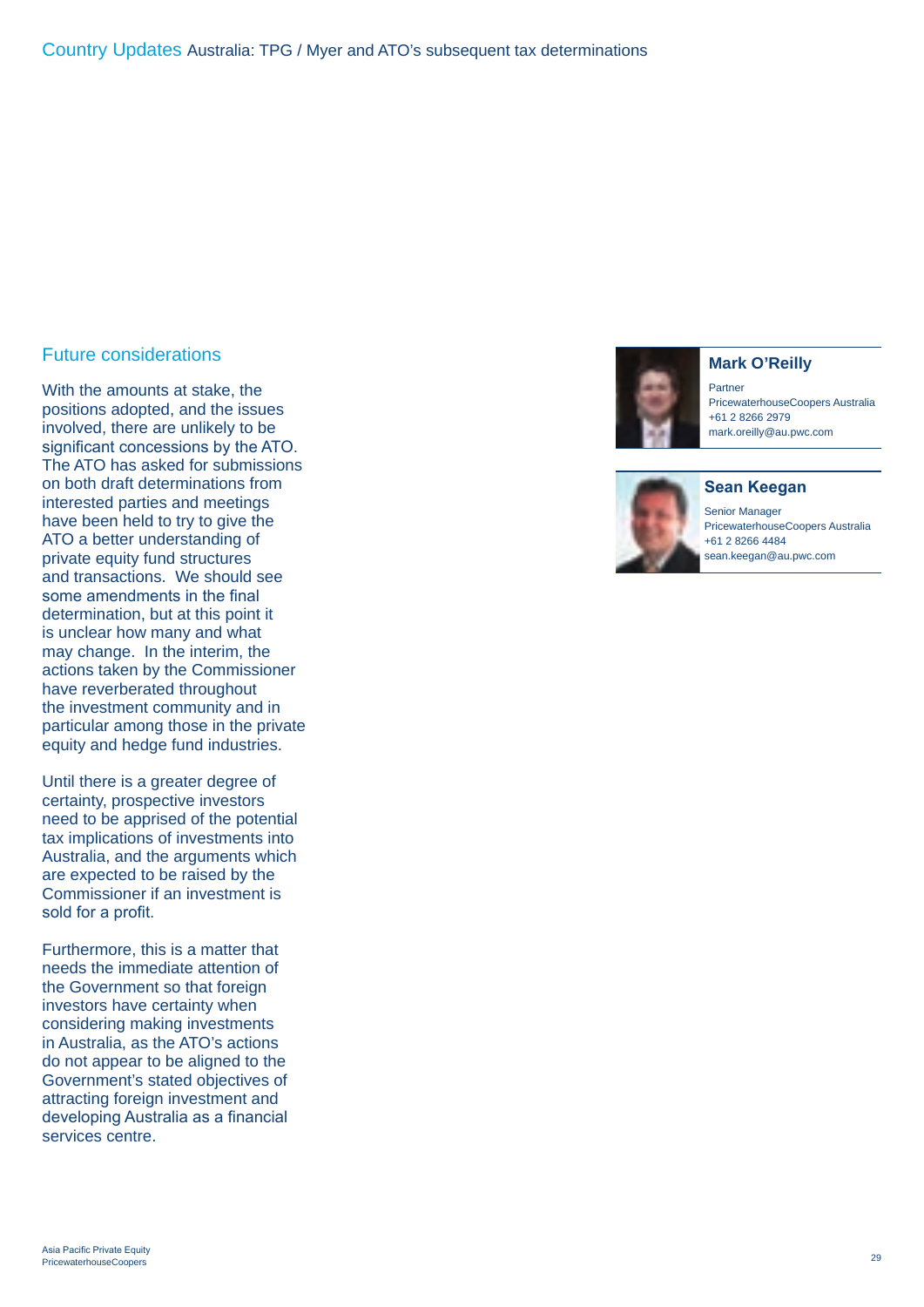## China: Key recent tax developments affecting private equity industry

In the private equity sector, structuring investments into China through an offshore holding structure has been seen as a common best practice. Use of a suitable offshore intermediate holding company structure for Chinese projects may not only increase the flexibility in the future exit options, but also offer tax treaty protection on future repatriation of earnings and capital gains arising from the project.

However, the People's Republic of China (**PRC**) tax authorities have gradually extended their tax net to combat abuses in relation to the use of offshore holding platforms to reduce tax leakage. Matters like treaty shopping, indirect offshore exit and beneficial interest are now on the radar of the Chinese tax authorities.

Set out below is an outline of recent regulations introduced by the PRC State Administration of Taxation (**SAT**) that may significantly affect the way in which offshore private equity firms structure their entry and exit of investment projects in China.

## Circular [2009] No. 2 –

Special tax adjustment rules to attack treaty abuses

Circular 2, which was issued on January 8, 2009, sets out the following scenarios where a general anti-avoidance rule (**GAAR**) investigation may be triggered: (i)

abuse of preferential tax treatments; (ii) abuse of tax treaties; (iii) abuse of corporate structure; (iv) use of tax havens for tax avoidance purposes; and (v) other "arrangements" that do not have a reasonable commercial purpose.

The rules have adopted the principle of "substance over form". Where an enterprise that is lacking adequate commercial substance, especially those in tax haven countries, is interposed in an investment structure, the Chinese tax authorities may disregard the existence of such enterprise. Chinese tax benefits secured under such "tax avoidance" arrangements could be revoked or not honoured. Further, it is necessary to note that GAAR can be applied to both related and unrelated party transactions. Obviously, the application of GAAR could be very wide.

## Circular [2009] No. 124 –

New reporting requirements for claiming treaty benefits

Circular 124, which was issued on August 24, 2009, provides that treaty resident enterprises are not automatically granted treaty benefits but are required to comply with the administrative rules in order to enjoy the treaty benefits. It is the first time that the Chinese tax authorities have introduced such comprehensive and detailed administrative rules for treaty residents to claim treaty benefits.

The rules classify income derived by treaty resident enterprises into two categories, active income and passive income, and impose different procedures for treaty resident enterprises claiming treaty benefits for either class of income. An approval-application procedure is required for passive income, while a record-filing procedure is required for active income. The Circular attaches six forms to be used for the different procedures. The forms require the disclosure of a lot of information, including the treaty resident enterprises' own particulars, their shareholders, as well as related-party transactions in third countries, etc. These forms could mean more disclosure of sensitive information.

## Circular [2009] No. 698 –

New reporting requirement for reporting indirect offshore exit

There have been a number of highprofile cases where the PRC tax authority claimed taxing rights on offshore share transfers made by non-resident enterprises where the underlying assets of the offshore holding vehicles was a Chinese resident enterprise.

However for the first time, Circular 698, which was issued on December 10, 2009, sets out the administrative procedures for taxation of such offshore share transfers.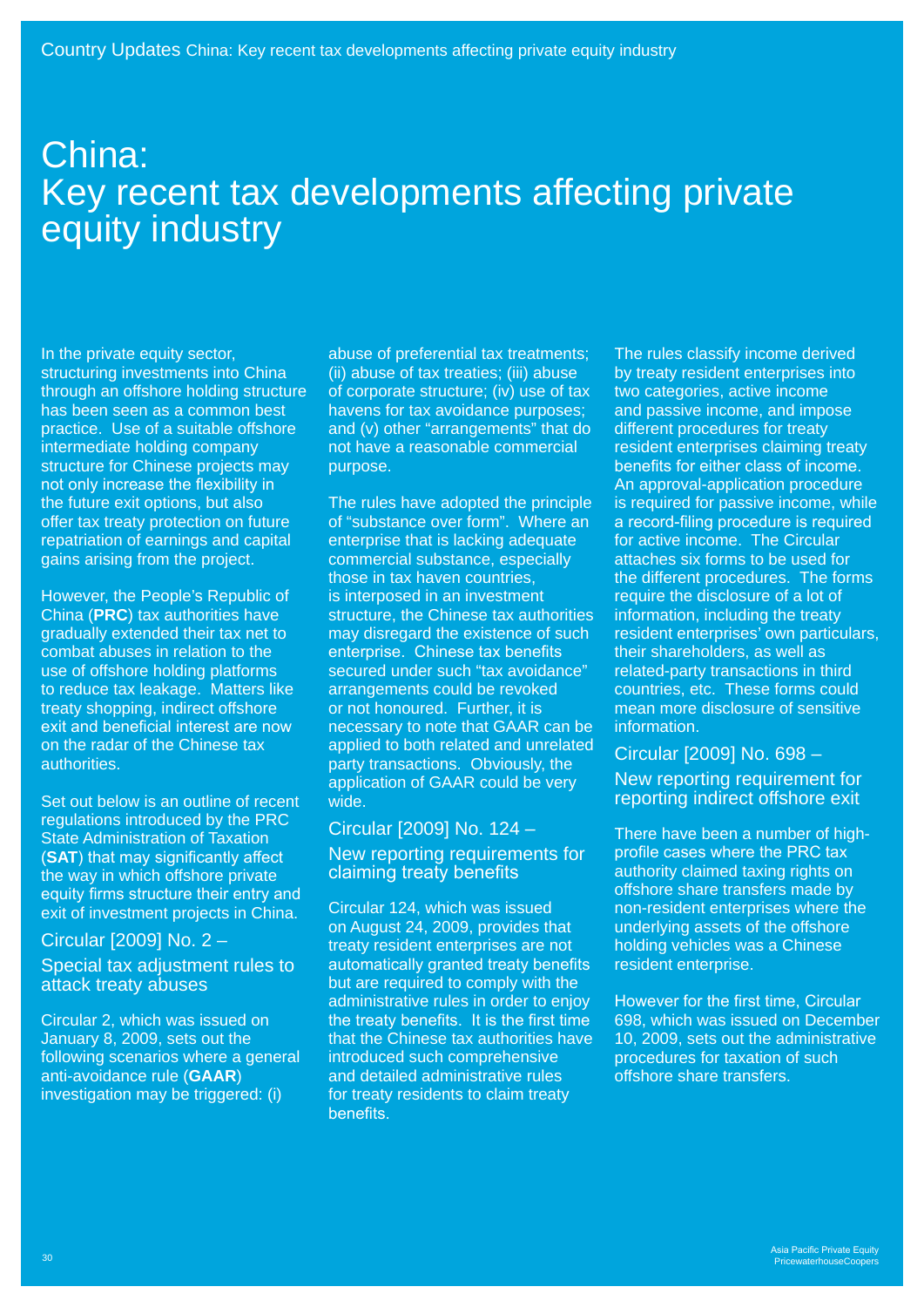Circular 698 covers the transfer of equity in a Chinese enterprise that is directly, or indirectly, held by nonresident investors. A typical indirect transfer is depicted as follows:

and may disregard the existence of SPV if they form the view that the non-resident enterprise indirectly transferred the equity in the Chinese company through the use of an abu-



Circular 698 provides that a nonresident enterprise shall be obliged to report the indirect transfer to the Chinese local-level tax bureau in charge of the Chinese investee company, where the special purpose vehicle (**SPV**) is located in a foreign tax jurisdiction with either of the following profiles: (i) the jurisdiction has an effective tax rate of less than 12.5%; or (ii) the jurisdiction does not tax foreign income of its resident enterprises.

The reporting obligation is to help the Chinese tax authorities detect "suspicious" indirect transfers. Based on the information reported by the non-resident enterprise, the Chinese tax authorities will examine the true nature of the transfer,

sive arrangement. Once the SPV is disregarded, the transfer should be effectively treated as the nonresident enterprise transferring the equity in a Chinese company, and the transfer gain should be deemed to be of China source and should be subject to Chinese withholding tax.

## Circular [2009] No. 601 – Beneficial ownership test for securing treaty relief

Circular 601 which was issued on October 27, 2009 stipulates that only a "Beneficial Owner" can enjoy the beneficial tax treatment under Sino-foreign double taxation treaties (arrangements). A beneficial owner must be engaged in "substantive" business activities in the form of "individual, corporation, or other

forms". Circular 601 also states that a pure conduit, or shell company formed merely to fulfil legal registration obligations in a foreign jurisdiction, does not qualify for treaty benefits as a beneficial owner.

Circular 601 articulates seven negative factors that may cause the anti-abuse provision to apply, namely that the enterprise seeking to claim benefits: (i) is required to pay / distribute over 60% of its income within a prescribed timeframe; (ii) has no, or minimal, other business activities; (iii) its assets, scale of operations, and number of employees are not commensurate with the income it derives; (iv) it has no, or minimal, controlling rights or risks; (v) its income is taxed at a nil or very low effective tax rate in its home jurisdiction: (vi) it has entered into back-to-back financing arrangements; or (vii) has entered into back-to-back copyright / patent / technology licensing arrangements.

The applicant seeking to qualify as a beneficial owner entitled to tax treaty benefits will also be required to provide supporting documents that indicate the negative factors listed in Circular 601 do not apply to the structure. Circular 601 appears to only focus on the determination of beneficial ownership for claiming treaty relief on repatriation of dividend, interest and royalties paid from China and is silent on its application to treaty protection for capital gains.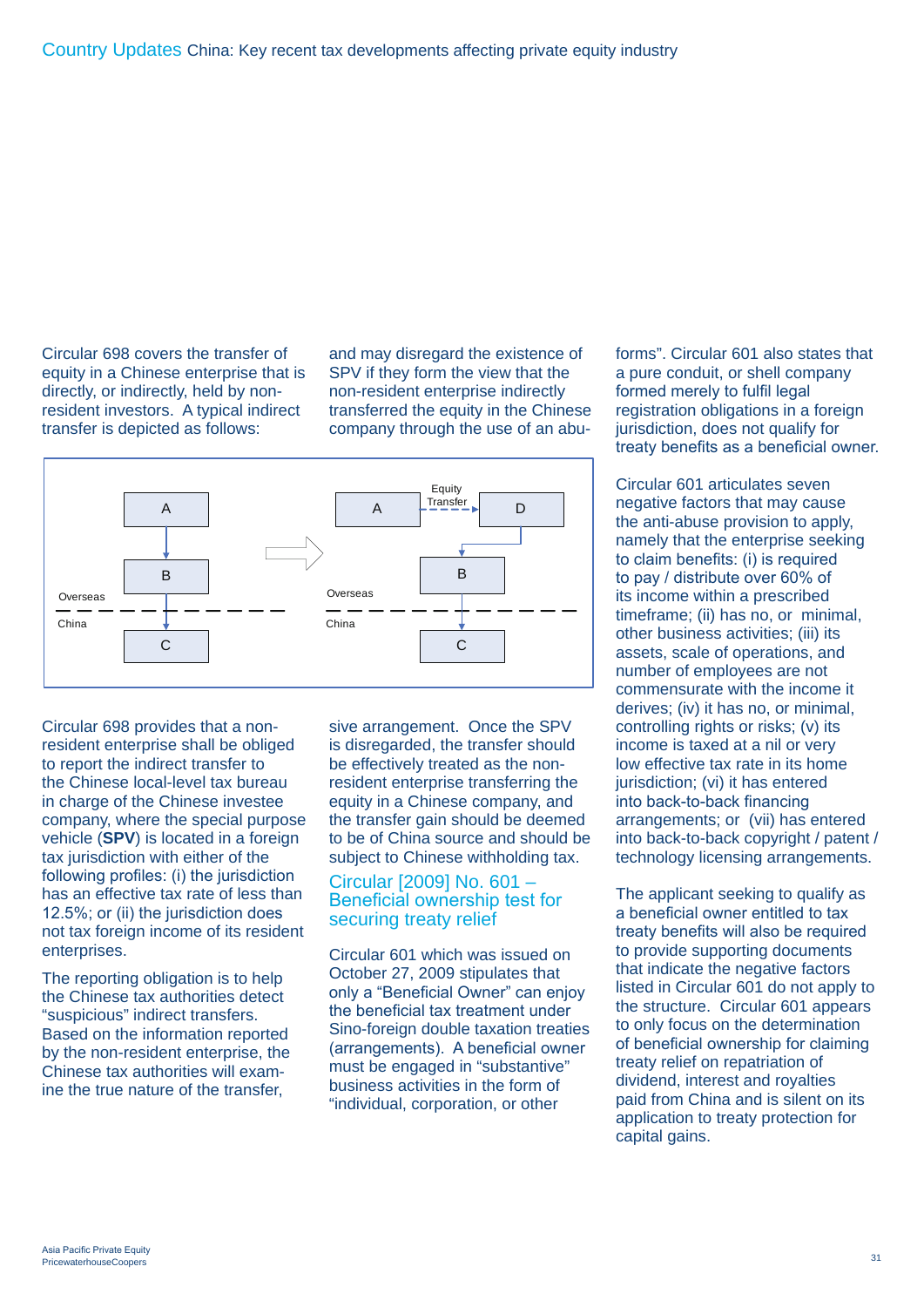## The challenge ahead in China

The new corporate income tax regime which became effective from January 1, 2008 has created new discipline and uncertainties for foreign private equity funds to develop tax-efficient Chinese investment structures.

The last year has seen a rapid introduction of many new PRC tax regulations and reporting requirements which may increase the Chinese tax risks of international buyout firms.

The need for foreign funds to review and develop their China tax strategies for the upcoming challenge is of paramount importance.



## **Matthew Wong**

**Chris Ge**

Partner PricewaterhouseCoopers China +86 21 2323 3052 matthew.mf.wong@cn.pwc.com



Manager PricewaterhouseCoopers China +86 21 2323 8888 – 2689 chris.q.ge@cn.pwc.com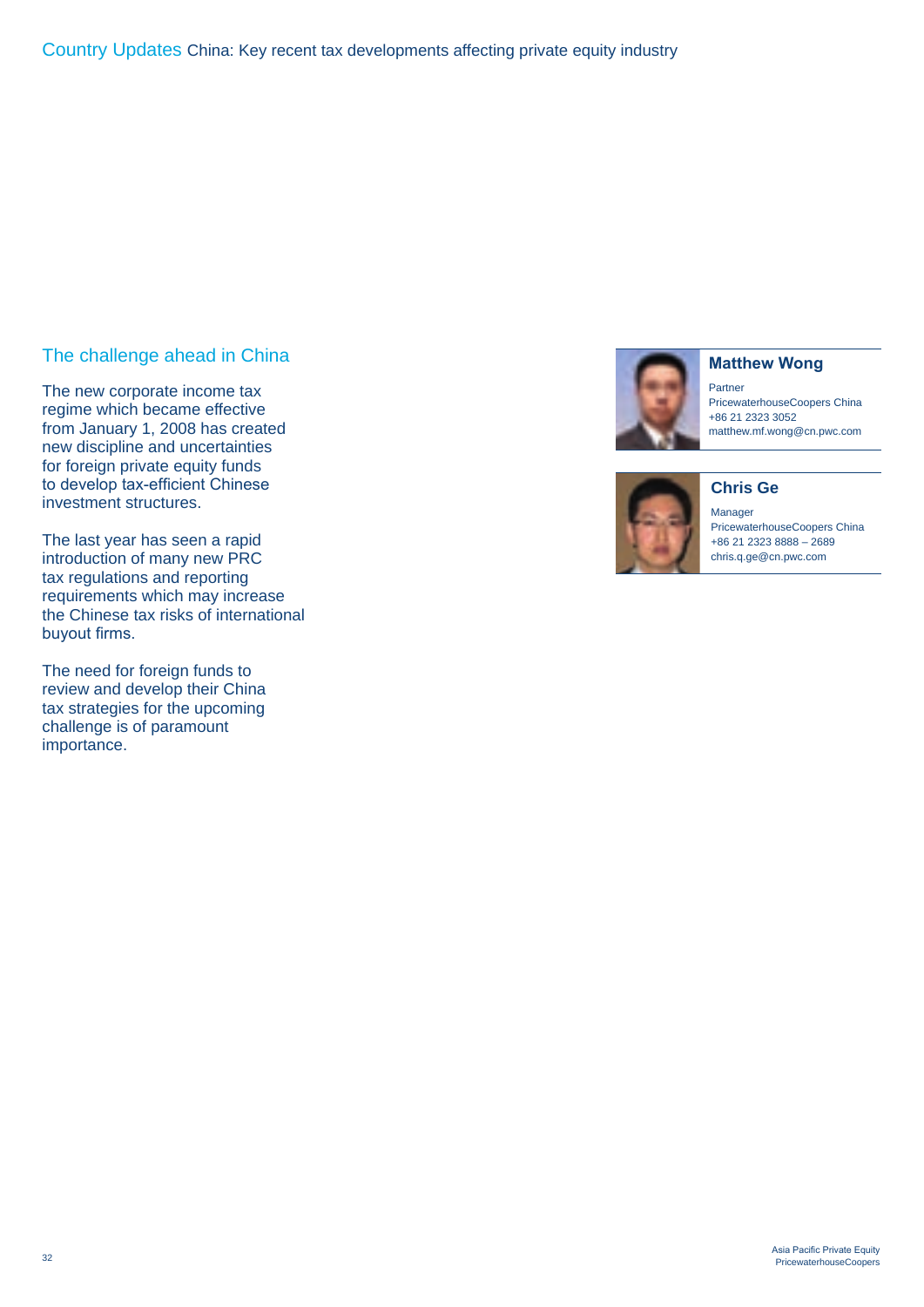## India: Direct Taxes Code Bill, 2009 – Impact on private equity investors

Since the beginning of the liberalisation process in 1991, India has seen a steady increase in foreign direct investment (**FDI**). Even the global meltdown of 2008 proved to be only a temporary hiccup. FDI inflow to India touched US\$19.4 billion during the period April to November 2009, thus reinforcing the revival of investor confidence in the Indian story.

In the next couple of years a number of planned changes in the business environment look likely to take effect in the fields of accounting (international financial reporting standards), law (new company law) and taxation (new direct tax law, and a new law on goods and services taxation).

The Direct Taxes Code Bill, 2009 (**Bill**), released on August 12, 2009, sets out one of these changes and is expected to become effective from April 1, 2011. Some of the changes proposed in the Bill are of far-reaching importance to private equity players investing in India. The important provisions affecting foreign investors are discussed below.

## Availability of treaty benefits

Under the current tax provisions, the Government can enter into tax treaties with other countries agreeing to forego taxation rights, and a taxpayer can claim the benefits under the domestic law or a tax treaty, whichever is the more beneficial. India has a wide tax

treaty network, and has treaties with more than 80 countries today. As against the current rule of 'whichever is the more beneficial', the Bill proposes that neither the treaty nor the Bill would have preferential status, and the provision that is later in time would prevail.

A question therefore arises whether the provisions of the Bill would override the provisions of India's existing treaties, since the Bill would be 'later in time' when enacted. While the tax authorities have made public statements that most treaties will prevail, this provision has created uncertainty about the Indian tax environment in the minds of foreign investors.

## General anti-avoidance rule

The Bill seeks to introduce elaborate anti-avoidance provisions granting very wide powers to the tax authorities to disregard investment structures or re-characterise transactions in whole or in part, and reallocate incomes. While the general anti-avoidance rule (**GAAR**) recognises the importance of commercial substance in investment structures, since the provisions use very subjective tests without any safe harbour provisions, such wide powers substantially enhance the risk of investment structures being challenged and re-characterised by the Indian tax authorities. The stringent GAAR provisions could not only frustrate legitimate instances of tax planning, but would also force foreign investors into protracted litigation.

It will be necessary to determine whether the proposed GAAR would override the provisions of all of India's tax treaties. If so, it could affect foreign investments, since investors would be expected to demonstrate that the investments were not routed through tax friendly jurisdictions only for the purposes of claiming treaty benefits.

## Taxation of capital gains and withholding tax thereon

The Bill proposes to tax capital gains arising to foreign investors at a flat rate of 30% on all Indian investments. Thus, the concessionary tax treatment (tax rates ranging from 0% to 20%) provided for listed securities and long-term capital gains under the current law is proposed to be abolished. High tax rates combined with GAAR and treaty uncertainty could severely dent the internal rates of return of private equity funds investing in India, thereby making some Indian investments unattractive.

Additionally, the Bill imposes a requirement to withhold taxes at 30% (as against withholding of 10% to resident investors) in case of capital gains payment made to non-resident investors. With listed securities now taxable, this could lead to several administrative and procedural difficulties in case of purchases on the stock market, with the sellers being unknown.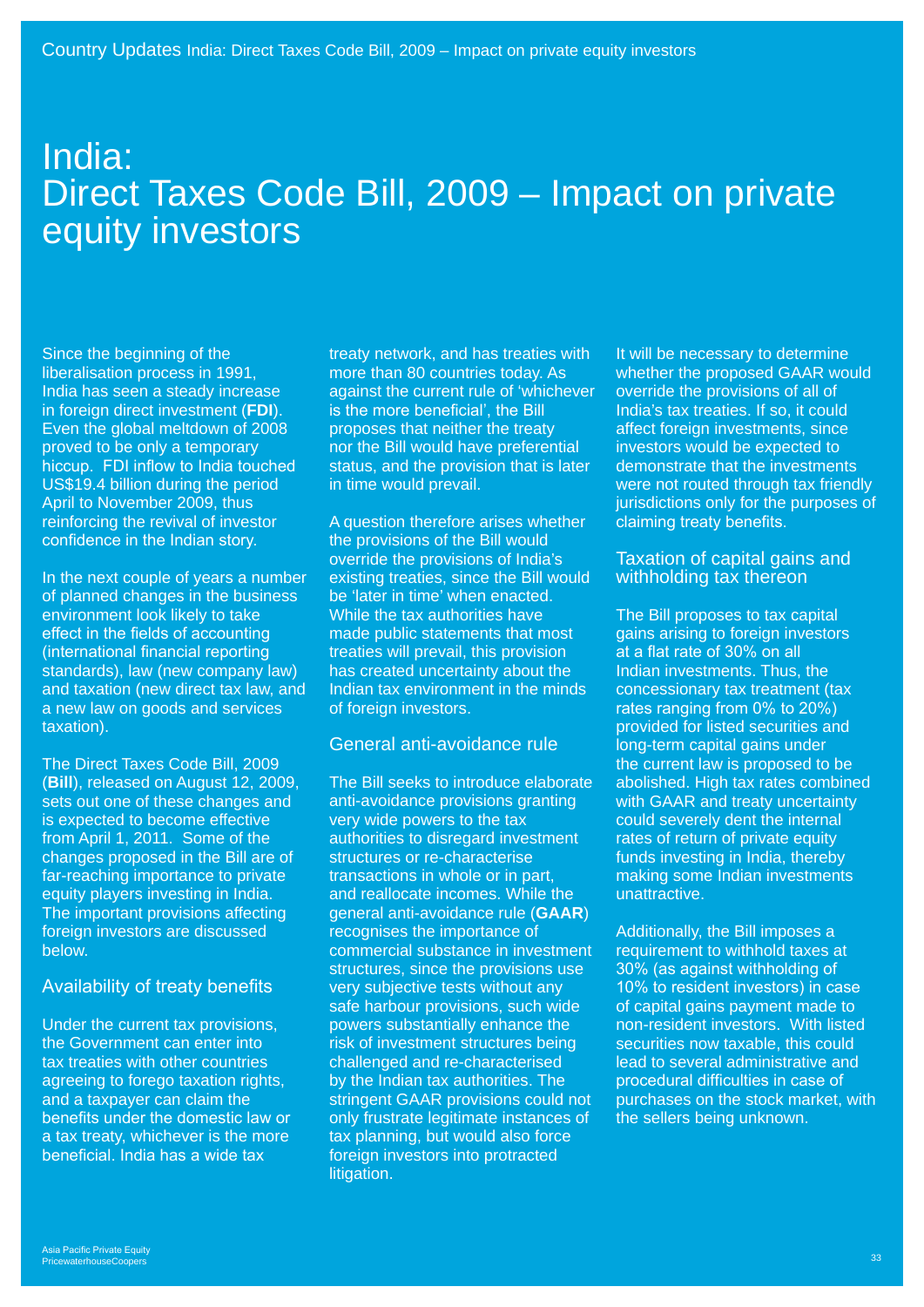## Tax residential status of foreign companies

Under the proposed Bill, a foreign company would be treated as a tax resident of India if, at any time during the year, the control and management of its affairs is wholly or partly in India. Thus, the worldwide income of a foreign company could be exposed to tax in India even if a part of its control and management is based in India at any time in the year. What is even more worrisome, is that although there are clear and longstanding judicial precedents as to the meaning of 'control and management', the meaning which appears to have been assigned to it by the tax authorities, as seen from recent cases, goes far beyond what the precedents would suggest.

A foreign company which gets classified as a resident would be liable to tax on its global income and also to a dividend distribution tax at a rate of 15% whenever it distributes dividends to its investors outside India.

In cases where a foreign company qualifies as resident both in its home country and in India, the tie-breaker clause of an applicable tax treaty may result in the foreign company being a tax resident of its home country. However, to the extent there is no tax treaty, or where treaty benefits are unavailable (as discussed above), this issue could give rise to litigation.

## Indirect transfer of capital asset in India

India levies capital gains tax on non-residents in respect of gains arising from the transfer of any asset situated in India. The Bill seeks to qualify the word 'transfer' by the words 'directly or indirectly'. This provision appears to be a fall-out of the Vodafone controversy (whose outcome is still pending) where the Indian tax authorities have sought to tax gains from the transfer of shares in an offshore intermediate company which held Indian investments.

The intention of the tax authorities seems to be to render all transactions involving the sale of offshore investments with underlying Indian assets taxable in India, which class could also include participatory notes issued abroad with reference to an Indian underlying asset.

This far-reaching amendment is sought to be brought in by inserting only one operative word, viz. the word 'indirectly', in the existing provision. Extremely complex questions relating to how the 'indirect' gain is to be computed are left unaddressed. A change which should be brought about through a few pages of legal text is sought to be brought about through one word. Unfortunately, the word is inapt for its intended purpose, and hence is unlikely to achieve its objective, leading to protracted uncertainty and litigation.

## Interest income on offshore loans

The Bill proposes that interest payable by a non-resident would be deemed to accrue in India if the interest is paid for the purposes of making or earning income from any source in India. Thus, interest paid to a lender on offshore loans, which are sourced by a borrower for investment into India, are likely to be taxed in India under the proposed Bill (subject to any treaty benefits that may be available to the nonresident recipient). This proposal is likely to affect leveraged buy-outs by private equity firms.

## Minimum alternative tax

Under the Bill, a minimum alternative tax (**MAT**) would be applicable to every company, at the rate of 2% of its gross assets as at the close of the financial year, to replace the existing MAT at 18% levied on book profits under the current law. This tax appears to be intended to apply even to foreign companies, on a basis which is yet to be specified.

Even offshore funds not having any physical presence in India, could be liable to pay MAT in India based on the value of their gross assets. While this may not be the intent, one would need to wait for the final form which the Bill takes.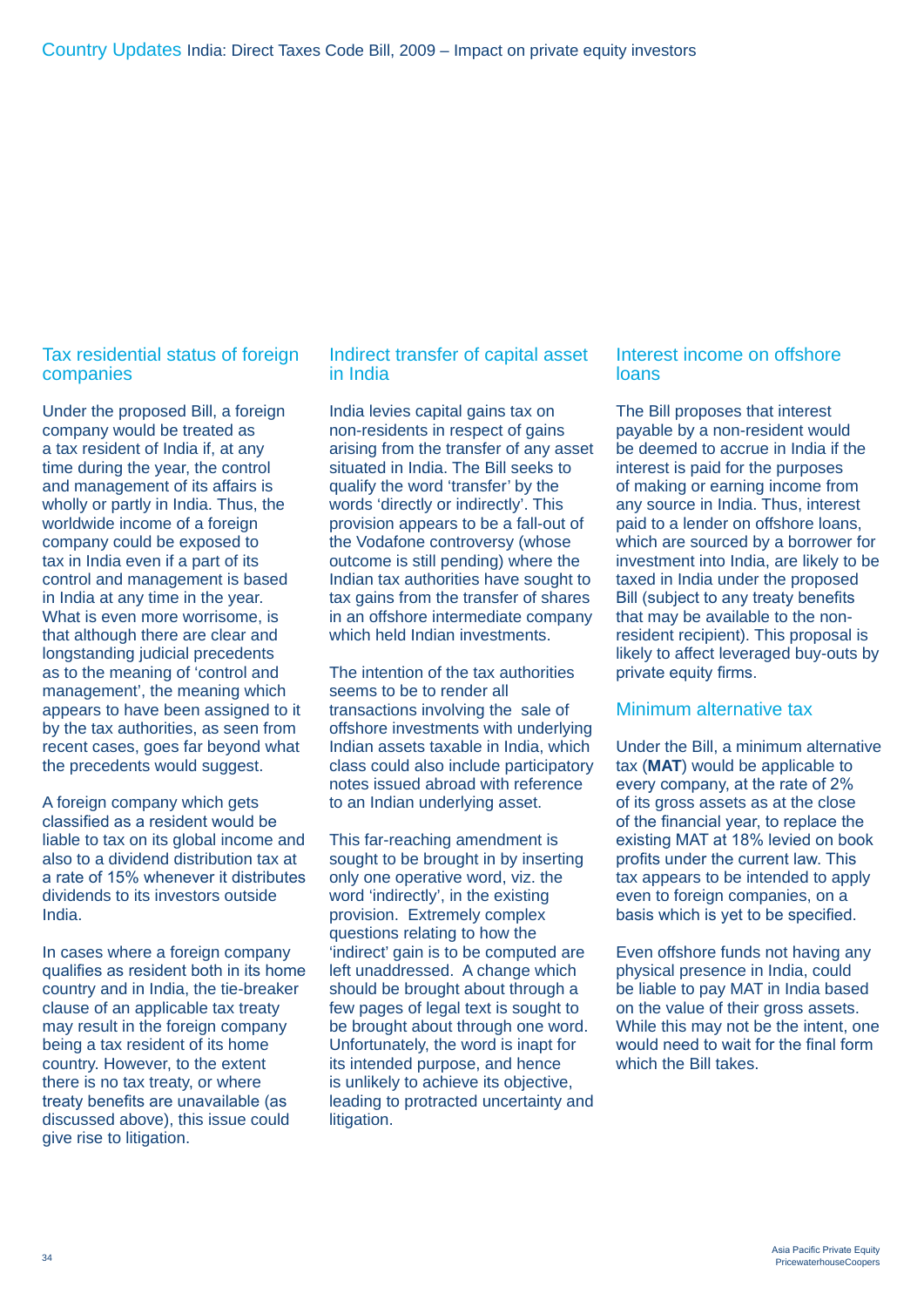## Associated enterprises

Under the Bill, even a 10% shareholding (26% under the current tax law), would accord the investor with an associated enterprise (**AE**) status, thereby attracting transfer pricing provisions relating to arm's length dealings. A lower threshold would have an adverse impact on private equity deals which typically involve less than 26% stake and could hinder deals and investment activities. In addition to an investee company becoming an AE of an investor, two investee companies of the same investor may become AEs. Also, an investee company could become an AE of more than one investor group.

## **Conclusion**

The proposed Bill has many welcome new provisions and simplifies many other existing provisions, so that the income-tax statute is now available in a very compact book and in a much more accessible form. However, the provisions discussed above clearly give rise to apprehension and uncertainty in the minds of foreign investors.

In today's economic environment, capital is generally scarce and goes to places offering the best returns. Foreign investors tend to allocate capital to locations offering the highest post-tax returns. Uncertainty in tax costs may reduce the expected returns from a project, and consequently, would lead to an overall increase in the hurdle rate of return required from Indian investments.

The good news is that, in a recent press release in December 2009, the Finance Minister stated that the Bill was aimed at giving a competitive edge to the country while dealing with international taxation issues and gave an assurance that the identified issues are under deliberation and a considered view would be taken on these issues. It is hoped that changes will be brought into the Bill to give effect to this objective, and that these changes will resolve the apprehensions referred to above.



#### **Gautam Mehra**

Executive Director PricewaterhouseCoopers India +91 22 6689 1155 gautam.mehra@in.pwc.com



**Nitin Karve** Executive Director

PricewaterhouseCoopers India +91 22 6689 1477 nitin.karve@in.pwc.com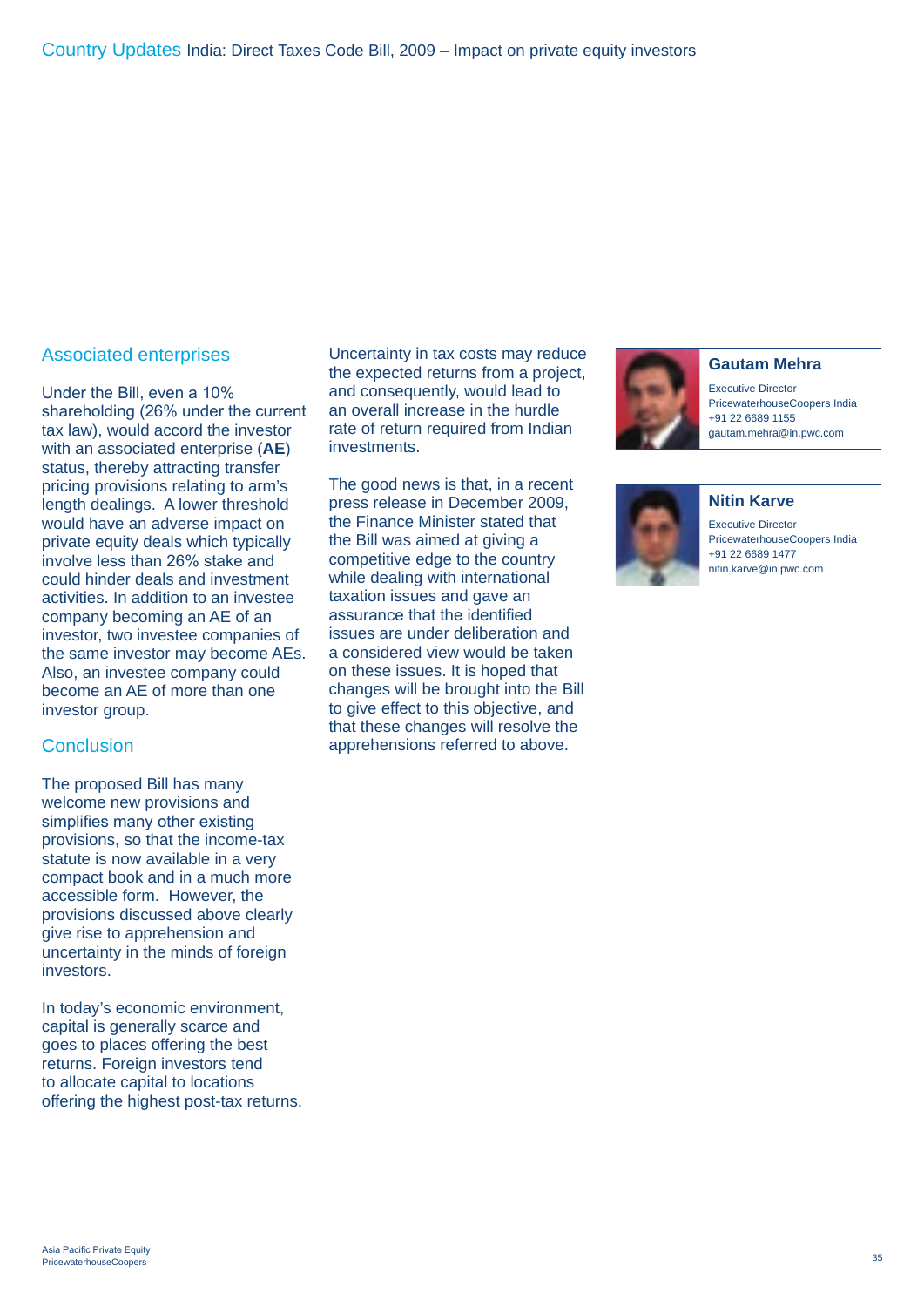## Indonesia: Tough new rules for claiming tax treaty relief for withholding tax

On November 5, 2009, the Directorate General of Taxes (**DGT**) released two regulations (**DGT Regulations 61 and 62**) setting out new procedures which must be followed for reduced rates of withholding tax to apply to payments made to non-Indonesian residents who are residents of countries with which Indonesia has entered into double tax agreements (**DTAs**). The rate of withholding tax under the DTAs is lower than the rate that applies where the recipient of the income is a resident of a country with which Indonesia does not have a DTA (i.e., 20%).

These new rules are one of the most significant changes in Indonesian tax policy in recent years and have a far-reaching impact. Whilst it is accepted that DTAs should not be used in a tax abusive manner, the compliance burden that will now be imposed on genuine cross-border arrangements has many people questioning whether, at a practical level, DTAs have been rendered ineffective.

To claim tax treaty relief, the nonresident recipient of the income must obtain an original Certificate of Residence (**COR**) from the tax authority in its home country, and establish that it is the beneficial owner of the income. The new rules under DGT Regulations 61 and 62 make it significantly harder for non-residents to meet these requirements.

To obtain treaty relief, the DGT regulations now require "an entity or individual", that is the owner of the income, to demonstrate that it is not considered to be misusing the DTA, by satisfying one of the following criteria:

- An individual that is not receiving income as an agent or nominee;
- An institution that is explicitly named in the DTA or one that has been agreed to by the Competent Authority in Indonesia and its treaty country partner;
- An offshore company which earns income through a custodian from share or bond transactions made on the Indonesian Stock Exchange (except interest and dividends), that is not an agent or nominee;
- A company whose shares are listed on any stock exchange and traded regularly;
- A bank, or
- Any other company which meets the following requirements (herein referred as one of "substance" or "beneficial owner" test):
	- The establishment of the company in the tax treaty partner country and the way the transaction is structured / schemed, are not merely done to enjoy tax treaty benefits;
	- The business activities are managed by the company's

own management which has sufficient authority to carry out the transaction;

- The company has employee(s);
- The company has activities or active business;
- Income derived from Indonesia is taxable in the recipient's country; and
- The company does not use more than 50% of its total income to fulfil its obligations to other parties, such as interest, royalty, or other payments.

The DGT has determined the format of the COR (**Form DGT-1** and **Form DGT-2**). Form DGT-1 is made up of two pages. Page 1 of the Form DGT-1 can remain valid for up to 12 months. It requires the taxpayer to provide details of the foreign income recipient and the Indonesian income payer, a declaration by the foreign taxpayer that the relevant information is true, and include the sign-off of foreign residency by the foreign tax authority. Page 2 of Form DGT-1 must be completed wherever income subject to withholding tax is paid to a foreign taxpayer. Importantly, the page 2 information only needs to be signed off by the foreign taxpayer receiving the Indonesian source income. To be eligible for the DTA relief, a number of specific questions must be answered, based on which the DGT will be able to determine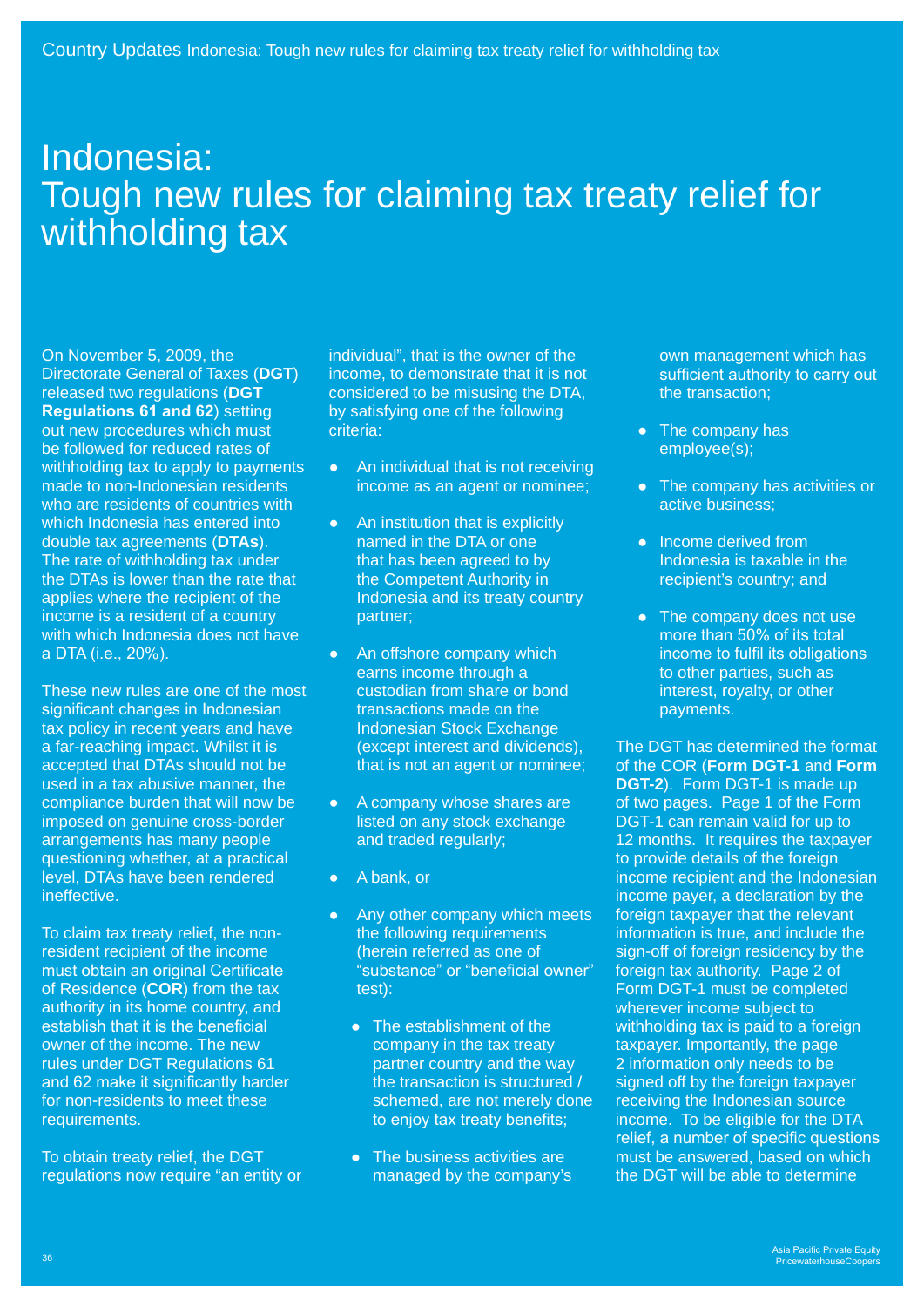whether or not the income recipient satisfies the beneficial ownership requirement.

Form DGT-2 applies only to foreign banks, and income arising from share and bond trading transactions conducted through the Indonesian stock exchange. The form can be copied and reused by different Indonesian payers, subject to ratification by the tax office where the Indonesian payer is registered.

The COR must be provided to the payer by the time it lodges its monthly tax return for the period in which the income is paid, i.e., the 20th day of the following month. Technically the COR is valid from the date when the competent overseas tax authority signs the COR.

The key challenge is that the guidance on interpretation of each of the "substance" and "beneficial owner" test is still unclear. Under these regulations, if the legal form of a transaction is different from its economic substance, the tax implications should be based on the economic substance (substance over form). Nevertheless, it is still unclear from the documents required by the DGT whether a taxpayer can voluntarily apply the substance over form approach.

Moreover, if a number of significant overseas tax authorities refuse to stamp the COR form, the relevant DTA will be rendered ineffective. Even if the stamp is obtained, the timeliness of the overseas authority in stamping the forms needs to be

considered. Further implementation regulation may be issued in the near future.

We are aware that similar concept for applying tax treaty relief is adopted in other countries, e.g., China, Germany and Korea.

On a more positive note for taxpayers, we believe the release of the new regulations removes the previous limitation on the activation of the new Netherlands DTA. Under that treaty, a zero withholding tax rate applies to interest paid to a Netherlands resident. However, prior to the release of these new regulations, it was unclear what requirements were necessary for the mode of application under the Netherlands DTA.

For most taxpayers, the new regulations will impose more onerous requirements which will be difficult to comply with and/or need longer time to satisfy/obtain the complete signed COR from the relevant overseas tax authority, in practice. For Indonesian taxpayers paying income subject to withholding tax to non-resident recipients, special care will need to be taken, and new procedures put in place, before automatically applying lower withholding tax rates on the basis of DTA entitlements. Under the DGT's compliance approach, in the event of a future audit, any failure to obtain the correct COR documentation and compliance with other administrative requirements will leave the Indonesian payer of the income exposed to payment

of the withholding tax shortfall and associated penalties (maximum 48%).

In addition to the above, in order to determine the tax residency, another provision in the Income Tax Law must be considered, i.e., Article 26(1a). The tax residency is not solely based on the COR; however, it should also consider the country of residence in which more than 50% of a corporation's shareholders resides or holds an effective management. In other words, obtaining the complete required COR (Form DGT-1 and Form DGT-2) does not automatically ensure that tax treaty relief is applicable.



**Yuliana Kurniadjaja**

Senior Manager PricewaterhouseCoopers Indonesia +62 21 5289 1065 yuliana.kurniadjaja@id.pwc.com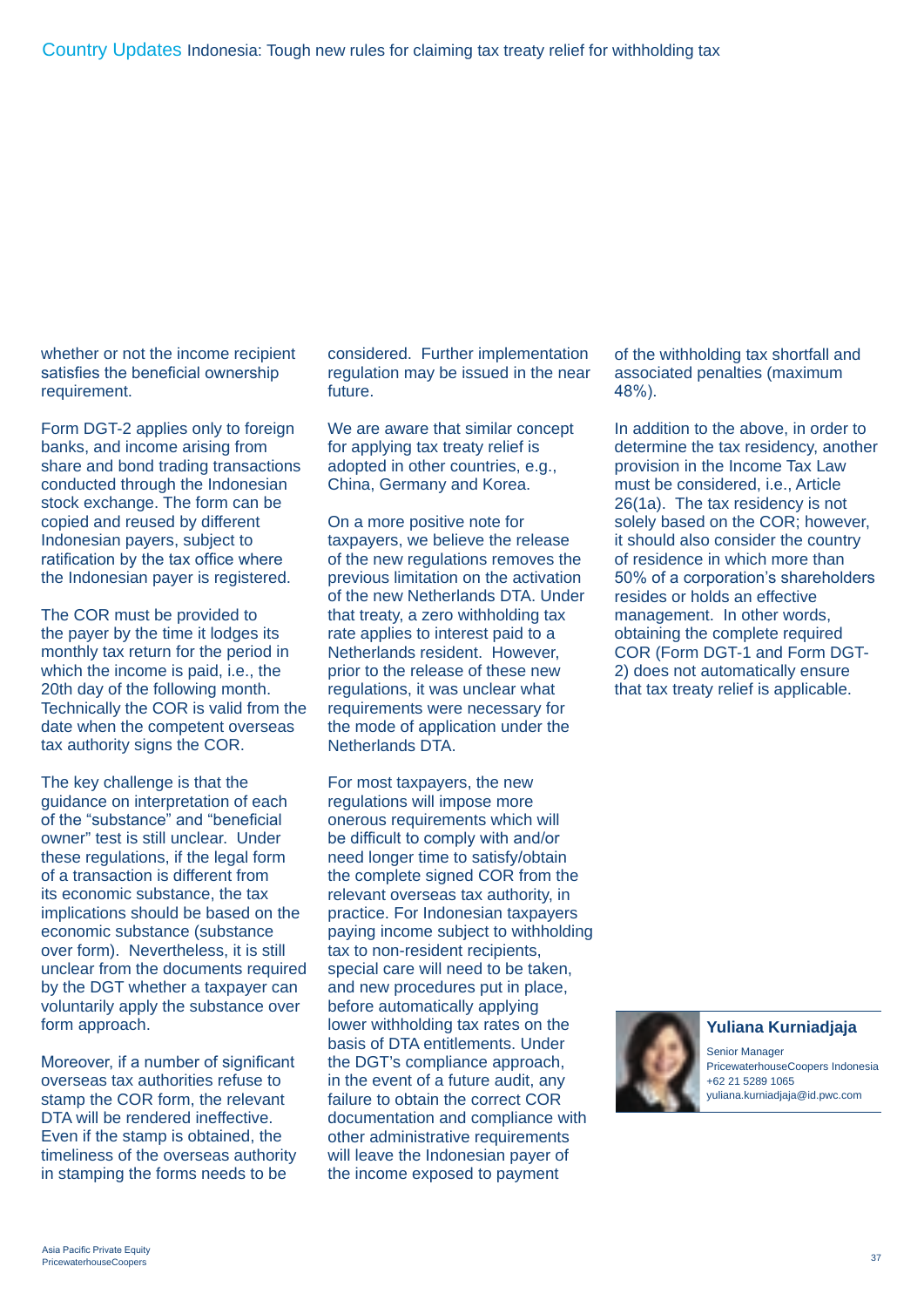## US: Tax proposals in 2011 Budget proposed by Obama **Administration**

On February 1, 2010 the US Treasury Department released the "Green Book", which outlines the Obama Administration's Budget proposals for fiscal year 2011 (**Green Book**). The Green Book proposals include a revised version of the extensive tax proposals that were introduced in the previous year's budget. Through the tax proposals in the 2011 budget, the US Treasury anticipates to raise approximately US\$400 billion in the 10-year budget that lasts through fiscal 2020.

Many important details of the proposals await clarification, as the Obama Administration has yet to provide legislative language or detailed descriptions of its proposals. Although, the tax proposals introduced in the Green Book could have a far reaching impact on US taxpayers, this article summarises below some of the key proposals that could generally impact private equity and hedge funds.

## Carried interest

Currently, fund managers, acting in the capacity of a general partner, that receive carried interest in the form of a partnership interest in the fund for services rendered to the fund, are taxed on their allocable share of the income and expenses allocated by the fund. Accordingly, if the fund was to recognise long-term capital gains, the partners, including the general partner that provides services to the fund, would reflect their shares of such gain on their tax returns as long-term capital gains.

Currently, individuals who are US tax residents are taxed at 15% on long term capital gains.

Under the 2011 Budget proposals, a partner's share of income on a "services partnership interest" would be subject to tax as ordinary income, regardless of the character of the income at the partnership level. Currently, under US federal law, individuals are subject to tax at progressive rates, with the highest tax rate being 35%. Accordingly, if the proposal is enacted in law, income derived by the general partner of the fund from the provision of services to the fund would not be eligible for the reduced rates that apply to long-term capital gains (15%). Please note that income attributable to the general partner on "invested capital" in the fund would not be re-characterised as income derived from rendering services to the fund.

## Codification of economic substance

Courts in the US have increasingly (but without uniformity) applied the economic substance doctrine when ascertaining whether the transaction meaningfully changed a taxpayer's economic position or not. Under the current law, a 20% penalty is applicable on substantial underpayment of income tax, and whilst this can be reduced in certain circumstances it may also be increased to 30% if the taxpayer does not disclose the listed or reportable transaction as required under the US tax law.

In its proposal to codify the economic substance doctrine under the 2011 Budget, the Obama Administration proposes to clarify the economic substance doctrine, and levy 30% penalty on an understatement of tax attributable to a transaction that lacks economic substance (reduced to 20% if there were adequate disclosure of the relevant facts in the taxpayer's return).

## Dividend withholding tax on equity swaps

Currently, withholding tax does not apply to income earned by foreign persons from equity swaps that reference US equities since the income is treated as non-US source income. However, under the 2011 Budget proposal, a 30% withholding tax will apply (unless reduced by an applicable double tax agreement) on income earned by foreign persons with respect to equity swaps that reference US equities to the extent the income is attributable to dividends paid by a US corporation.

## Check-the-box

The 2010 Budget proposal introduced by the Obama Administration in 2009 included significant reforms to the checkthe-box rules. The check-the-box rules are designed to facilitate entity classification for US income tax purposes. Private equity or hedge funds that invest outside of the US through intermediate holding companies may have elected to treat the intermediate holding companies as fiscally transparent entities for US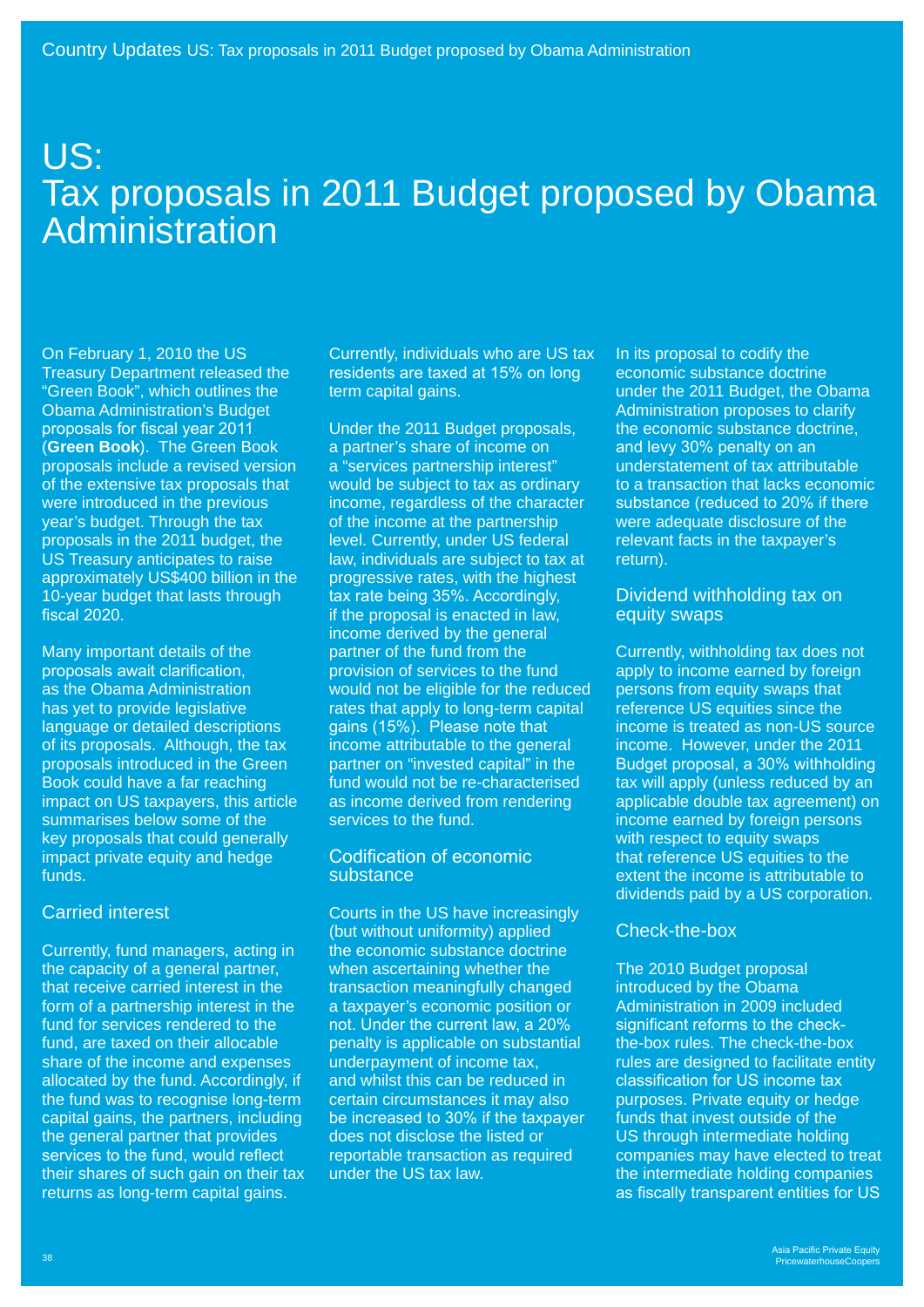income tax purposes. If no election is made to treat the corporation as fiscally transparent for US income tax purposes, the character and timing of income derived by the corporation (blocker) does not flow through to the investors of the fund.

The 2011 Budget proposal does not contain any proposal to repeal check-the-box rules.

## Deny deductions to US insurance companies

Private equity funds that have invested in US insurance companies could end up paying higher income taxes at the portfolio insurance company level. Specially, with respect to US insurance companies that reinsure their risk through an affiliate reinsurance company located outside of US.

Currently, insurance companies are generally allowed deductions for premiums paid for reinsurance. Under the 2011 Budget proposal, however, a US insurance company would be denied a deduction for certain reinsurance premiums paid to affiliate foreign reinsurance companies with respect to US risks insured by the insurance company or its US affiliates to the extent that the premiums (1) are not subject to US income tax, and (2) exceed 50% of the relevant premiums received by the US insurance company and its US affiliates.

## Legislative outlook

It is not clear at this time whether Congress will seek action on the Obama Administration's proposals this year. Senate Finance Committee Chairman Max Baucus (D-Mont.) has continued to say that further study is needed to assess the impact of the proposals on the global competitiveness of US businesses, and he does not seem inclined to rush into consideration of the new proposals on a standalone basis. However, specific provisions, particularly those characterised as addressing perceived abuses, may be used in legislation to pay for other legislative priorities. Furthermore, the Joint Committee on Taxation analysis of the FY 2010 Budget proposals offered a number of suggestions that were not adopted in the FY 2011 Budget proposals, leading to questions as to whether Congressional tax-writers might chose to introduce them during the process of drafting legislation on these issues.



#### **Oscar Teunissen**

Partner PricewaterhouseCoopers New York +1 646 471 3223 oscar.teunissen@us.pwc.com



**Principal** PricewaterhouseCoopers New York +1 646 471 1691 puneet.arora@us.pwc.com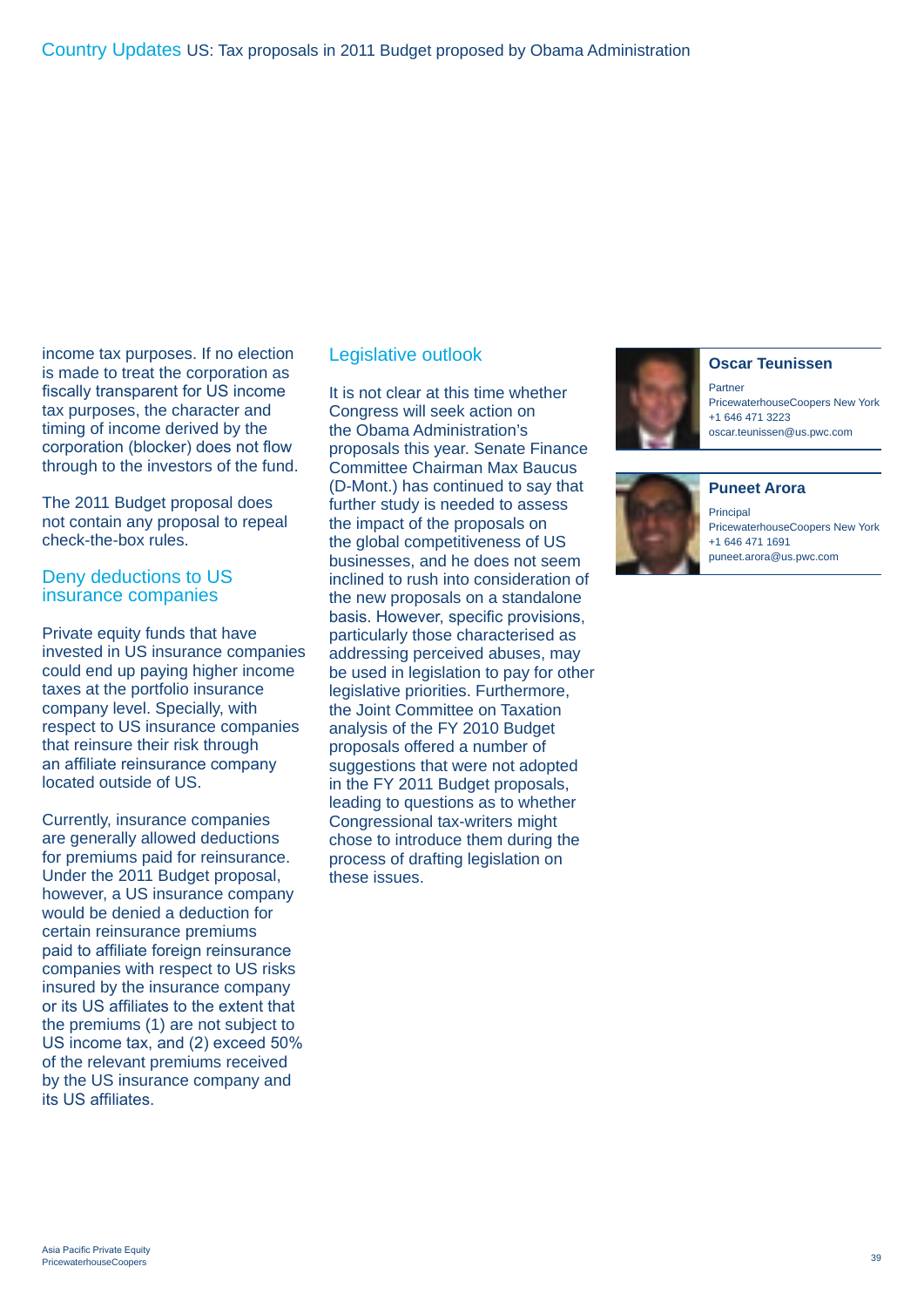## PwC Asia Pacific Private Equity Tax Country Leaders

**Australia** Mark O'Reilly +61 2 8266 2979 mark.oreilly@au.pwc.com

**China** Danny Po +85 2 2289 3097 danny.po@hk.pwc.com

Matthew Wong +86 21 2323 3052 matthew.mf.wong@cn.pwc.com

Hong Kong Nick Dignan +85 2 2289 3702 nick.dignan@hk.pwc.com

Florence Yip +85 2 2289 1833 florence.kf.yip@hk.pwc.com

India

Gautam Mehra +91 22 6689 1155 gautam.mehra@in.pwc.com

Indonesia Margie Margaret +62 21 528 90862 margie.margaret@id.pwc.com

**Japan Stuart Porter** +81 3 5251 2944 stuart.porter@jp.pwc.com

Korea Han-Jun Chon +82 2 3781 3489 han-jun.chon@kr.pwc.com

**Malaysia** Jennifer Chang +60 3 2173 1828 jennifer.chang@my.pwc.com New Zealand Peter Boyce +64 9 355 8547 peter.boyce@nz.pwc.com

Pakistan

Soli Parakh +92 21 241 6434 soli.r.parakh@pk.pwc.com

**Philippines** Malou Lim +63 2 845 2728 malou.p.lim@ph.pwc.com

**Singapore** Chris Woo +65 6236 3688 chris.woo@sg.pwc.com

Sri Lanka Hiranthi Ratnayake +94 11 471 9838 hiranthi.c.ratnayake@lk.pwc.com

**Taiwan** Richard Watanabe +88 6 2 2729 6704 richard.watanabe@tw.pwc.com

Elaine Hsieh +88 6 2 2729 5809 elaine.hsieh@tw.pwc.com

**Thailand** Paul Stitt +66 2 344 1119 paul.stitt@th.pwc.com

Vietnam Dinh Thi Quynh Van + 84 4 946 2246 van.dinh.thi.quynh@vn.pwc.com Editors:

Daniel Lutz +81 3 5251 6640 daniel.lutz @jp.pwc.com

Jan-Erik Vehse +81 3 5251 6539 jan-erik.vehse@jp.pwc.com

> Asia Pacific Private Equity **PricewaterhouseCoopers**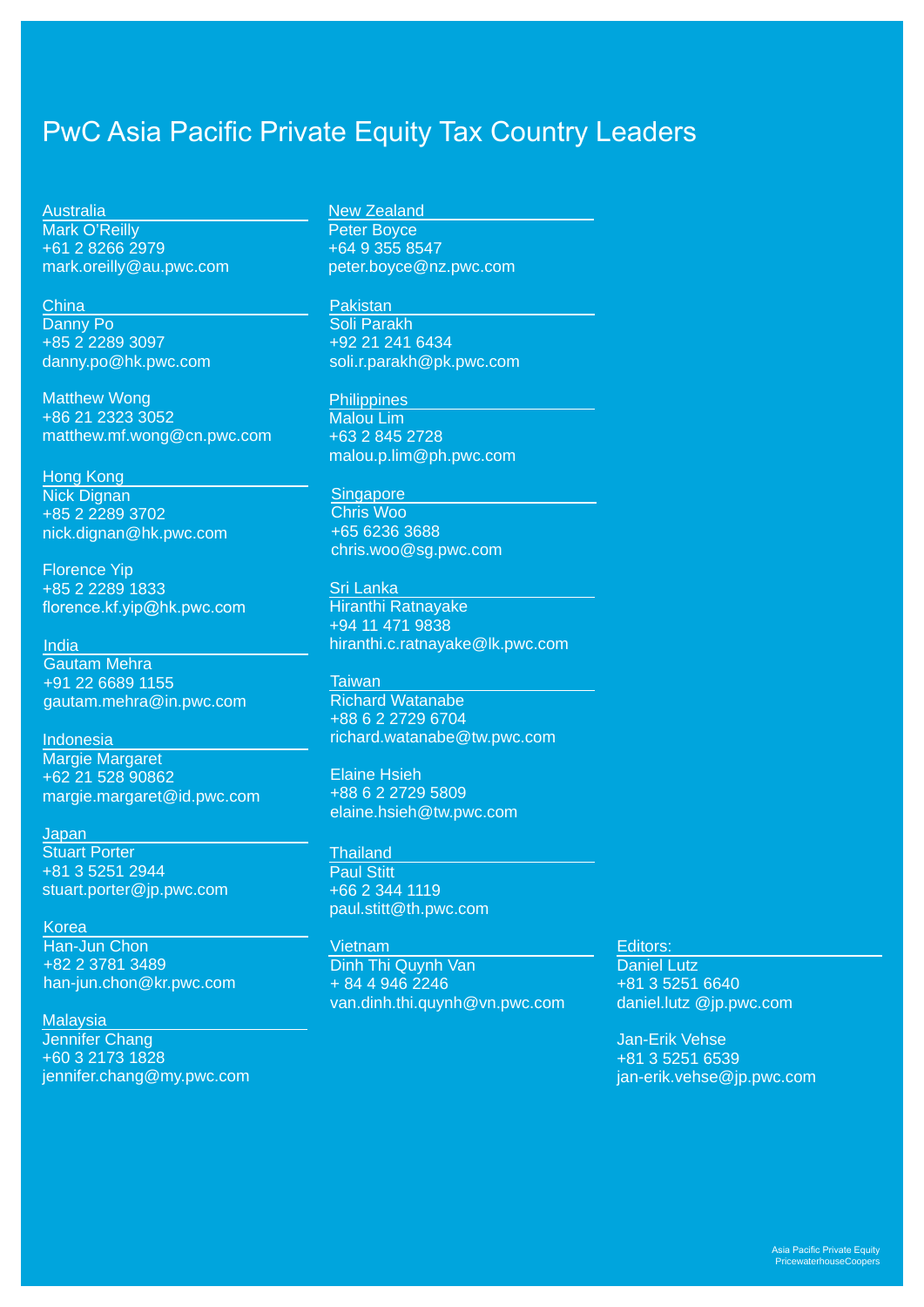PricewaterhouseCoopers (www.pwc.com) provides industry-focused assurance, tax and advisory services to build public trust and enhance value for its clients and their<br>stakeholders. More than 163,000 people in 151 countries

PricewaterhouseCoopers has exercised professional care and diligence in the preparation of this publication. However, the information contained herein does not provide<br>a comprehensive or complete statement of the taxation